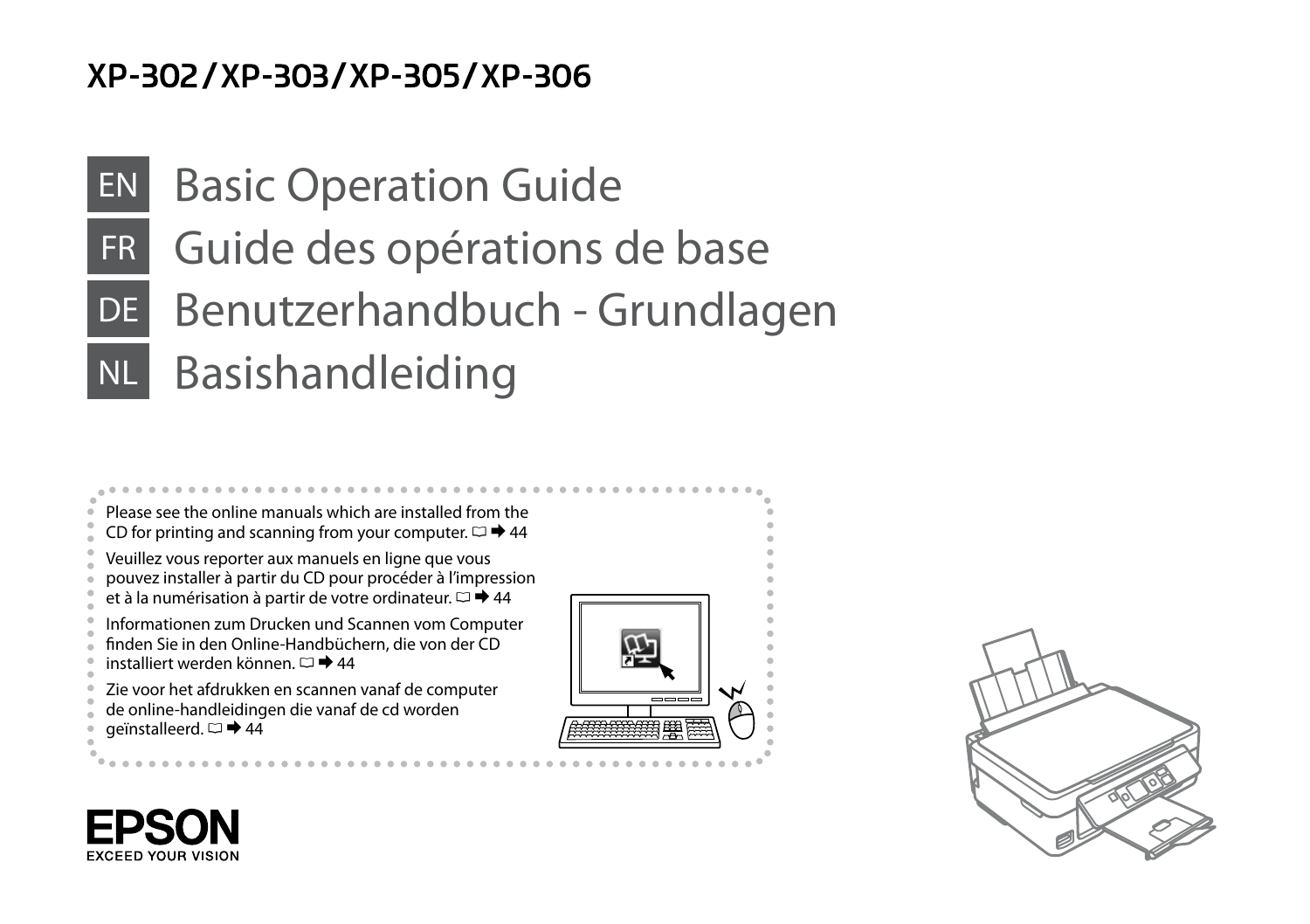<span id="page-1-0"></span>Ink Cartridge Codes

Codes des cartouches d'encre

#### Tintenpatronencodes

### **Cartridgecodes**

|                          |  | BK                                              | C                             | M                                        | Υ                               |
|--------------------------|--|-------------------------------------------------|-------------------------------|------------------------------------------|---------------------------------|
| XP-302<br>XP-305         |  | <b>Black</b><br><b>Noir</b><br>Schwarz<br>Zwart | Cyan<br>Cyan<br>Cyan<br>Cyaan | Magenta<br>Magenta<br>Magenta<br>Magenta | Yellow<br>Jaune<br>Gelb<br>Geel |
| Daisy<br>Pâquerette      |  | 18                                              | 18                            | 18                                       | 18                              |
| Gänseblume<br>Madeliefie |  | <b>18XL</b>                                     | <b>18XL</b>                   | <b>18XL</b>                              | <b>18XL</b>                     |

|                  |  | BK          | C           | M           | Υ           |
|------------------|--|-------------|-------------|-------------|-------------|
| XP-303<br>XP-306 |  | Black       | Cyan        | Magenta     | Yellow      |
|                  |  | 17          | 17          | 17          | 17          |
| Poppy            |  | <b>17XL</b> | <b>17XL</b> | <b>17XL</b> | <b>17XL</b> |



Epson recommends the use of genuine Epson ink cartridges. Epson cannot guarantee the quality or reliability of non-genuine ink. The use of non-genuine ink may cause damage that is not covered by Epson's warranties, and under certain circumstances, may cause erratic printer behavior. Information about non-genuine ink levels may not be displayed.

Nous vous recommandons d'utiliser des cartouches d'origine Epson. Epson ne peut garantir la qualité ou la fiabilité des encres non d'origine. La garantie Epson ne pourra s'appliquer si votre imprimante est détériorée par suite de l'utilisation de cartouches d'encre non d'origine. En outre, les produits non fabriqués par Epson peuvent entraîner un fonctionnement imprévisible au niveau de l'imprimante. Il est possible que les niveaux des cartouches d'encre non d'origine ne soient pas affichés. **Example 18**<br>Epson recommatridges. Ep<br>reliability of nix<br>ink may cause warranties, an<br>erratic printer ink levels may<br>Nous vous ree<br>d'origine Epsofiabilité des en<br>pourra s'appli<br>par suite de l' d'origine. En c<br>pouvent entra

Es wird empfohlen, ausschließlich original EPSON-Tintenpatronen zu verwenden. Epson kann die Qualität und Zuverlässigkeit von Tinte von Drittanbietern nicht garantieren. Fremdprodukte können Schäden verursachen, die von der Epson-Garantie ausgenommen sind, und können unter bestimmten Bedingungen fehlerhaftes Verhalten des Druckers bewirken. Informationen über Tintenstände von Fremdprodukten werden möglicherweise nicht angezeigt.

Epson raadt het gebruik van originele Epson-cartridges aan. De kwaliteit of betrouwbaarheid van niet-originele inkt kan niet door Epson worden gegarandeerd. Het gebruik van niet-originele cartridges kan leiden tot schade die niet onder de garantie van Epson valt. Bovendien kan het gebruik van dergelijke producten er in bepaalde omstandigheden toe leiden dat het apparaat niet correct functioneert. Mogelijk wordt geen informatie weergegeven over het niveau van nietoriginele inkt.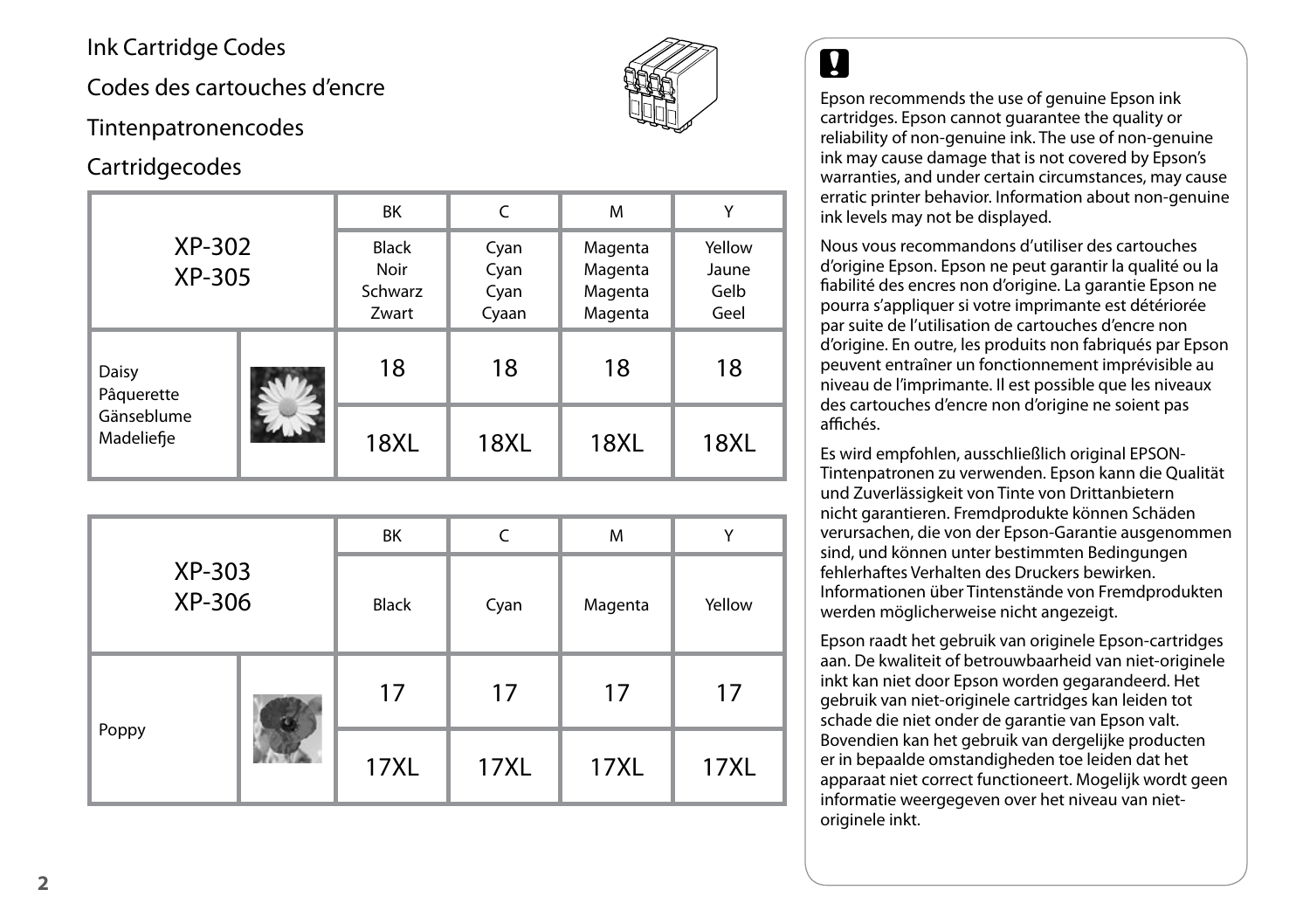#### **EN** Contents

#### **Handling Paper and Memory Cards**

#### **Copying/Printing/Scanning**

#### **Setup Mode (Maintenance)**

#### **Solving Problems**

#### FR Table des matières

| Manipulation du papier et des cartes mémoire |  |
|----------------------------------------------|--|
|                                              |  |
|                                              |  |
|                                              |  |
| Copie/impression/numérisation                |  |
| <b>Mode Config (maintenance)</b>             |  |
|                                              |  |
|                                              |  |
|                                              |  |
|                                              |  |
| Résolution des problèmes                     |  |
|                                              |  |
|                                              |  |
|                                              |  |
|                                              |  |
|                                              |  |
|                                              |  |
|                                              |  |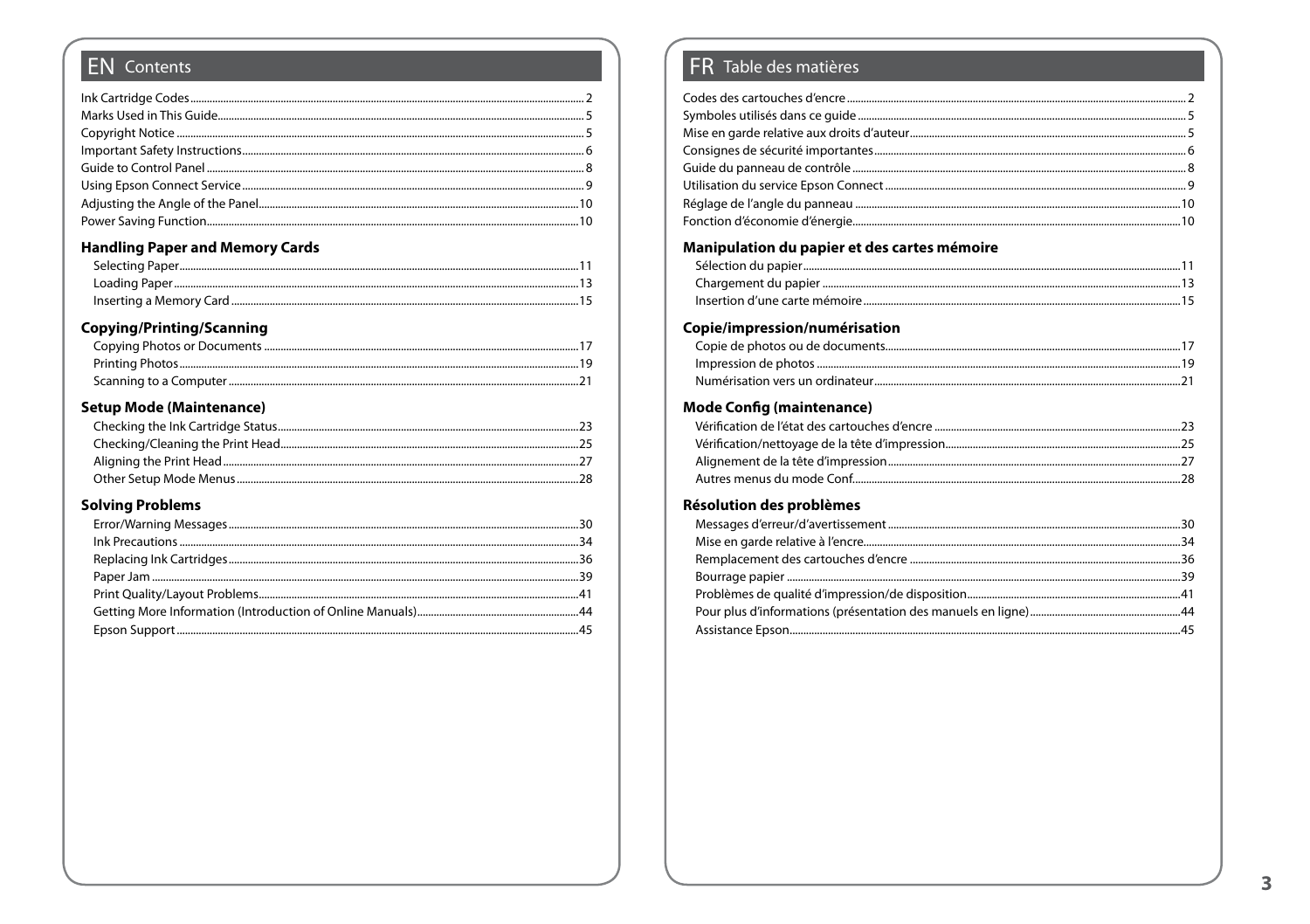### DE Inhaltsverzeichnis

#### Umgang mit Papier und Speicherkarten

#### Kopieren/Drucken/Scannen

#### Einstellung-Modus (Wartung)

#### Problemlösung

#### NL Inhoud

| Papier en geheugenkaarten gebruiken |  |
|-------------------------------------|--|
|                                     |  |
|                                     |  |
|                                     |  |
| Kopiëren/afdrukken/scannen          |  |
|                                     |  |
|                                     |  |
|                                     |  |
| Modus Instellingen (Onderhoud)      |  |
|                                     |  |
|                                     |  |
|                                     |  |
|                                     |  |
|                                     |  |
| Problemen oplossen                  |  |
|                                     |  |
|                                     |  |
|                                     |  |
|                                     |  |
|                                     |  |
|                                     |  |
|                                     |  |
|                                     |  |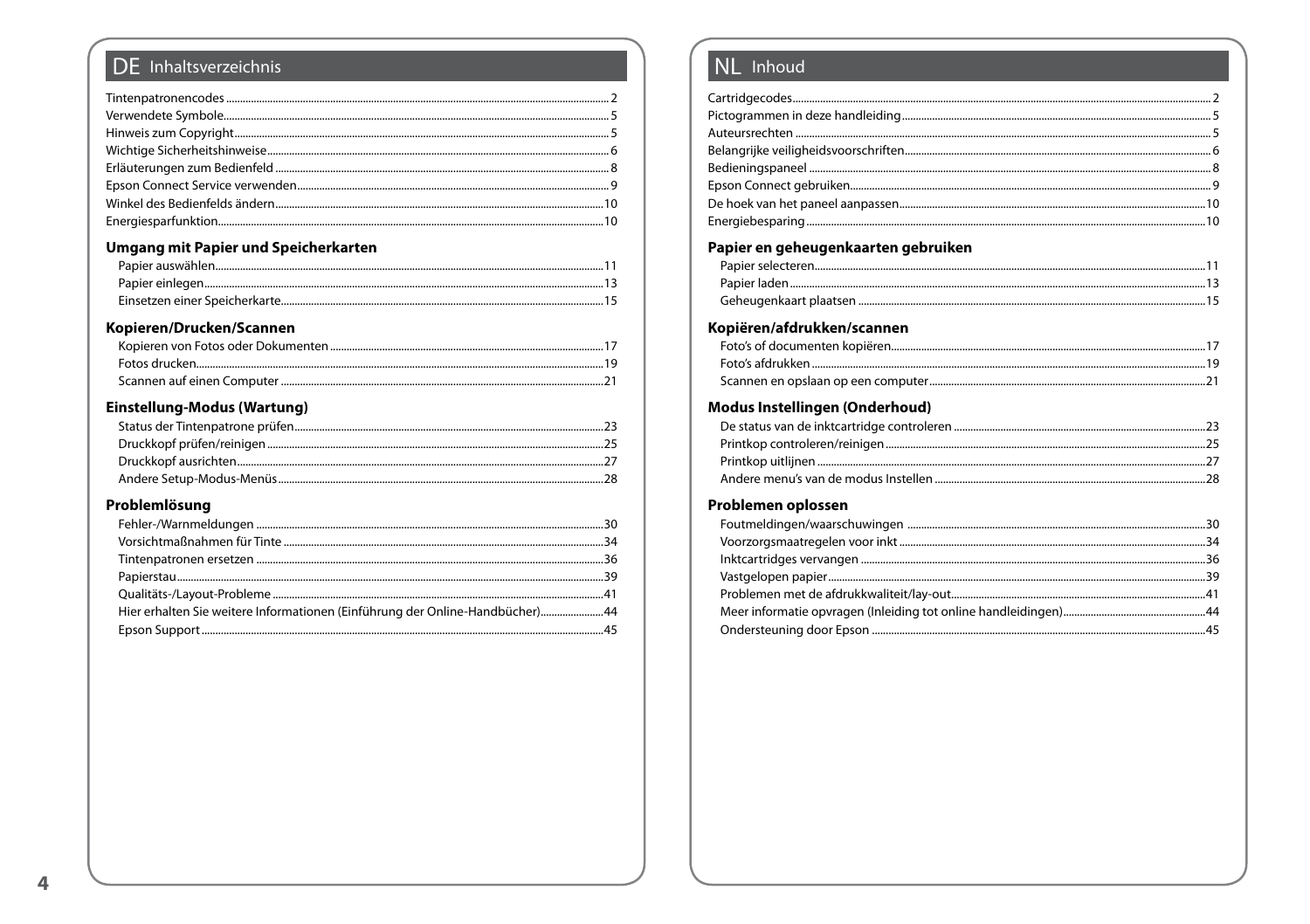<span id="page-4-0"></span>Marks Used in This Guide

Symboles utilisés dans ce guide

Verwendete Symbole

## Pictogrammen in deze handleiding

| Caution; must be followed<br>carefully to avoid bodily injury.                                          | Important; must be observed<br>to avoid damage to your<br>equipment.                                      | Must be observed to avoid<br>bodily injury and damage to<br>your equipment.                                |
|---------------------------------------------------------------------------------------------------------|-----------------------------------------------------------------------------------------------------------|------------------------------------------------------------------------------------------------------------|
| Attention : à suivre à la lettre<br>pour éviter des blessures<br>corporelles.                           | Important : à respecter pour<br>éviter d'endommager votre<br>équipement.                                  | À respecter pour éviter des<br>blessures corporelles et pour<br>éviter d'endommager votre<br>installation. |
| Warnungen - Warnhinweise<br>müssen unbedingt beachtet<br>werden, um Körperverletzungen<br>zu vermeiden. | Wichtig - Anmerkungen dieser<br>Art müssen beachtet werden,<br>um Schäden an den Geräten zu<br>vermeiden. | Muss befolgt werden, um<br>körperliche Schäden oder<br>Schäden an Ihren Geräten zu<br>vermeiden.           |
| Let op: moet zorgvuldig worden<br>opgevolgd om lichamelijk letsel<br>te voorkomen.                      | Belangrijk: moet worden<br>nageleefd om schade aan de<br>apparatuur te voorkomen.                         | Moet worden nageleefd om<br>lichamelijk letsel en schade aan<br>de apparatuur te voorkomen.                |

| Ø              |                     | N E.              |
|----------------|---------------------|-------------------|
| Note           | Information         | Reference page    |
| Remarque       | <b>Informations</b> | Page de référence |
| <b>Hinweis</b> | Informationen       | Referenzseite     |
| Opmerking      | Informatie          | Verwijzing        |

Copyright Notice

Mise en garde relative aux droits d'auteur

Hinweis zum Copyright

#### Auteursrechten

No part of this publication may be reproduced, stored in a retrieval system, or transmitted in any form or by any means, electronic, mechanical, photocopying, recording, or otherwise, without the prior written permission of Seiko Epson Corporation. The information contained herein is designed only for use with this product. Epson is not responsible for any use of this information as applied to other printers. Neither Seiko Epson Corporation nor its affiliates shall be liable to the purchaser of this product or third parties for damages, losses, costs, or expenses incurred by the purchaser or third parties as a result of accident, misuse, or abuse of this product or unauthorized modifications, repairs, or alterations to this product, or (excluding the U.S.) failure to strictly comply with Seiko Epson Corporation's operating and maintenance instructions. Seiko Epson Corporation shall not be liable for any damages or problems arising from the use of any options or any consumable products other than

those designated as Original Epson Products or Epson Approved Products by Seiko Epson Corporation.

Seiko Epson Corporation shall not be held liable for any damage resulting from electromagnetic interference that occurs from the use of any interface cables other than those designated as Epson Approved Products by Seiko Epson Corporation.

EPSON® is a registered trademark, and EPSON EXCEED YOUR VISION or EXCEED YOUR VISION is a trademark of Seiko Epson Corporation.

SDXC Logo is a trademark of SD-3C, LLC.

Memory Stick Duo, Memory Stick PRO Duo, Memory Stick PRO-HG Duo, Memory Stick Micro, and MagicGate Memory Stick Duo are trademarks of Sony Corporation.

General Notice: Other product names used herein are for identification purposes only and may be trademarks of their respective owners. Epson disclaims any and all rights in those marks.



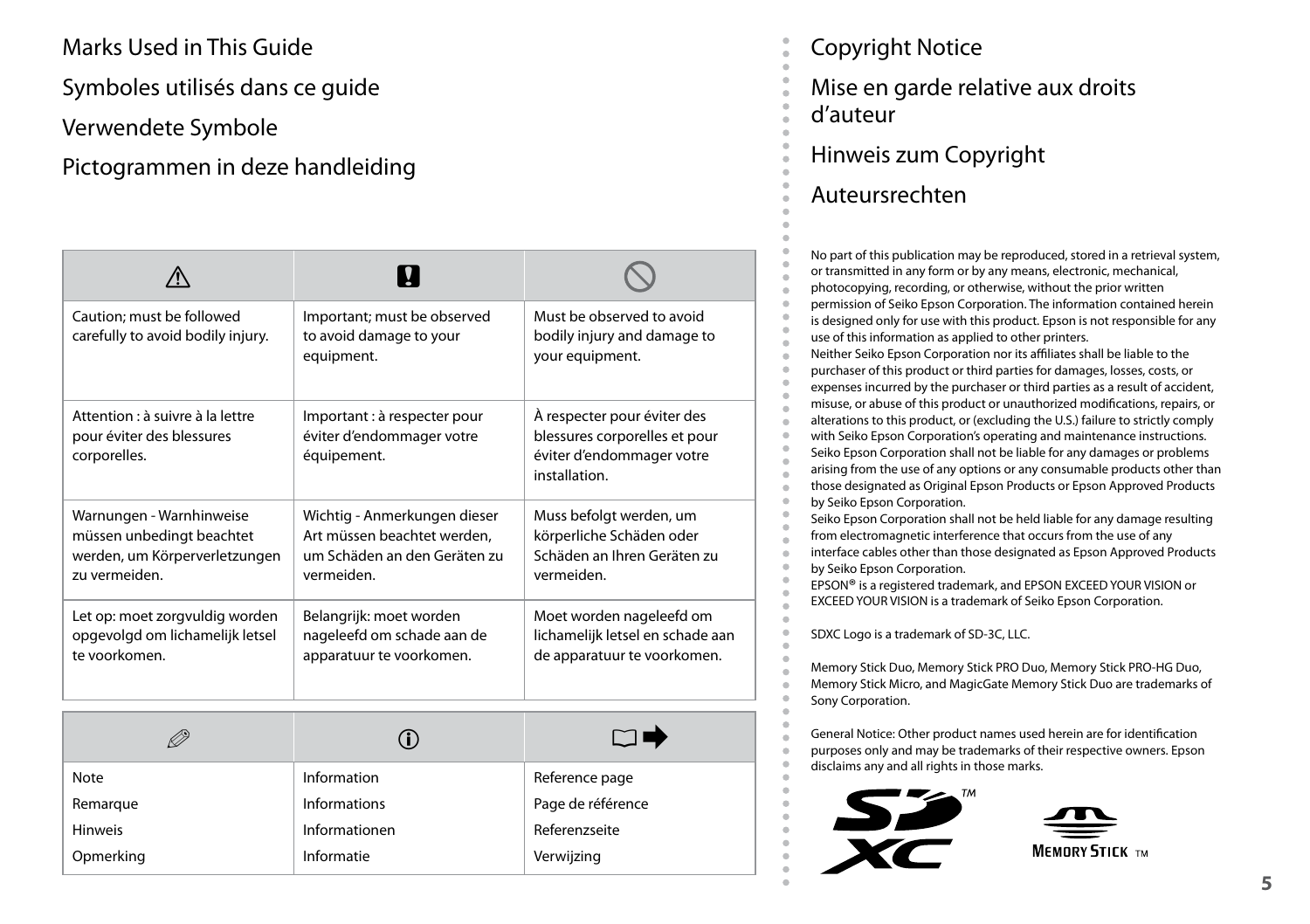<span id="page-5-0"></span>Important Safety Instructions

Consignes de sécurité importantes

Wichtige Sicherheitshinweise

Belangrijke veiligheidsvoorschriften

|                                                                                                                                                                                                                                   |                                                                                                                                | 220-240V                                                                                 |                                                                                                                           |                                                                              |                                                                                                       |                                                                                                                         |
|-----------------------------------------------------------------------------------------------------------------------------------------------------------------------------------------------------------------------------------|--------------------------------------------------------------------------------------------------------------------------------|------------------------------------------------------------------------------------------|---------------------------------------------------------------------------------------------------------------------------|------------------------------------------------------------------------------|-------------------------------------------------------------------------------------------------------|-------------------------------------------------------------------------------------------------------------------------|
| Use only the power cord<br>that comes with the<br>printer. Use of another<br>cord may cause fire or<br>shock. Do not use the cord<br>with any other equipment.                                                                    | Place the printer near<br>a wall outlet where the<br>power cord can be easily<br>unplugged.                                    | Use only the type of<br>power source indicated on<br>the printer.                        | Make sure the power cord<br>meets all relevant local<br>safety standards.                                                 | Do not let the power<br>cord become damaged<br>or frayed.                    | Keep the printer away<br>from direct sunlight or<br>strong light.                                     | Do not open the scanner<br>unit while copying,<br>printing, or scanning.                                                |
| Utilisez uniquement le<br>cordon d'alimentation livré<br>avec l'imprimante. L'utilisation<br>d'un autre cordon pourrait<br>provoquer un incendie ou<br>une électrocution. N'utilisez<br>pas le cordon sur un autre<br>équipement. | Placez l'imprimante à<br>proximité d'une prise de<br>courant permettant de<br>débrancher aisément le<br>cordon d'alimentation. | Utilisez uniquement<br>le type d'alimentation<br>électrique indiqué sur<br>l'imprimante. | Assurez-vous que le<br>cordon d'alimentation<br>correspond à l'ensemble<br>des normes de sécurité<br>locales applicables. | Veillez à éviter la<br>détérioration ou l'usure du<br>cordon d'alimentation. | Maintenez l'imprimante<br>à l'écart de la lumière<br>directe du soleil et des<br>éclairages violents. | N'ouvrez pas le module<br>scanner lorsqu'une<br>opération de copie,<br>d'impression ou de<br>numérisation est en cours. |
| Verwenden Sie nur das<br>mit diesem Drucker<br>mitgelieferte Netzkabel.<br>Andere Kabel können<br>Feuer oder Stromschläge<br>verursachen. Verwenden<br>Sie das Kabel nicht für<br>andere Geräte.                                  | Den Drucker neben einer<br>Wandsteckdose aufstellen.<br>aus der das Stromkabel<br>leicht abgezogen werden<br>kann.             | Nur die auf dem Drucker<br>angegebene Art von<br>Stromquelle verwenden.                  | Sicherstellen, dass<br>das Stromkabel allen<br>relevanten lokalen<br>Sicherheitsstandards<br>entspricht.                  | Abscheuerung oder<br>Beschädigung des<br>Stromkabels vermeiden.              | Drucker von direktem<br>Sonnenlicht oder starken<br>Lichtquellen fernhalten.                          | Die Scanner-Einheit<br>während eines Kopier-,<br>Druck- oder Scan-<br>Vorgangs nicht öffnen.                            |
| Gebruik alleen het<br>netsnoer dat bij de printer<br>is geleverd. Gebruik van<br>andere snoeren kan brand<br>of schokken veroorzaken.<br>Gebruik het snoer niet<br>met andere apparatuur.                                         | Plaats de printer in<br>de buurt van een<br>stopcontact waar u de<br>stekker gemakkelijk kunt<br>uittrekken.                   | Gebruik alleen het type<br>voeding dat op de printer<br>is aangegeven.                   | Controleer of het<br>netsnoer aan de lokale<br>veiligheidsnormen<br>voldoet.                                              | Zorg ervoor dat het<br>netsnoer niet beschadigd<br>raakt.                    | Houd de printer uit de<br>buurt van direct zonlicht<br>of krachtig licht.                             | Open de scannereenheid<br>niet tijdens het kopiëren,<br>afdrukken of scannen.                                           |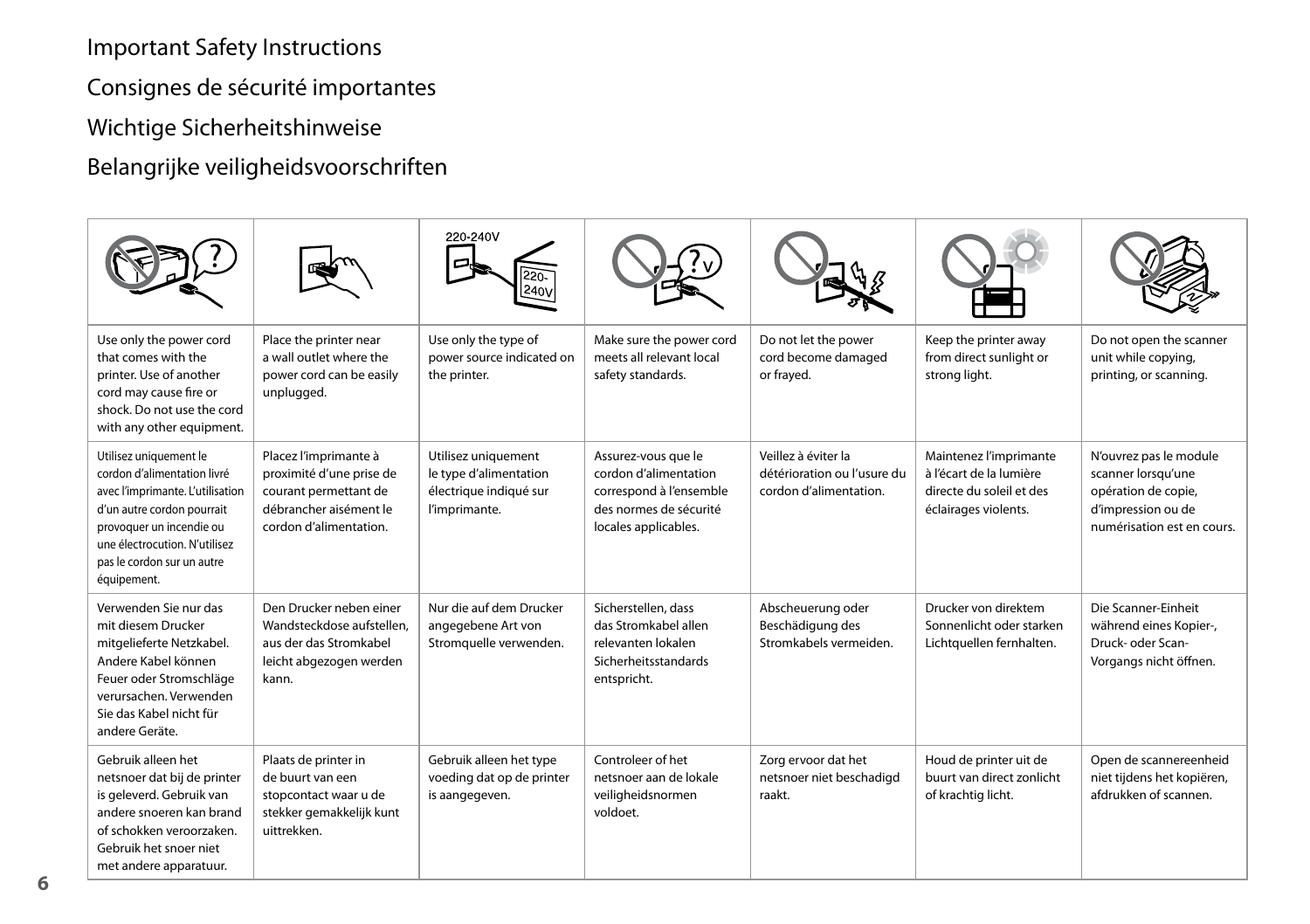| Do not use aerosol products<br>that contain flammable<br>gases inside or around<br>the printer. Doing so may<br>cause fire.                                                | Except as specifically<br>explained in your<br>documentation, do not<br>attempt to service the<br>printer yourself.                  | Keep ink cartridges out of<br>the reach of children.                   | If ink gets on your skin, wash the area<br>thoroughly with soap and water. If ink gets<br>into your eyes, flush them immediately<br>with water. If discomfort or vision problems<br>continue after a thorough flushing, see a<br>doctor immediately. If ink gets into your<br>mouth, spit it out immediately and see a<br>doctor right away.                                                                                         | Do not shake the ink<br>cartridges too vigorously;<br>otherwise ink may leak from<br>the cartridge.                             | If you remove an ink cartridge<br>for later use, protect the ink<br>supply area from dirt and<br>dust and store it in the same<br>environment as the printer. Do<br>not touch the ink supply port<br>or surrounding area.                                                                                                                    |
|----------------------------------------------------------------------------------------------------------------------------------------------------------------------------|--------------------------------------------------------------------------------------------------------------------------------------|------------------------------------------------------------------------|--------------------------------------------------------------------------------------------------------------------------------------------------------------------------------------------------------------------------------------------------------------------------------------------------------------------------------------------------------------------------------------------------------------------------------------|---------------------------------------------------------------------------------------------------------------------------------|----------------------------------------------------------------------------------------------------------------------------------------------------------------------------------------------------------------------------------------------------------------------------------------------------------------------------------------------|
| N'utilisez pas de produits en<br>aérosol contenant des gaz<br>inflammables à l'intérieur<br>ou à proximité du produit.<br>faute de quoi un incendie<br>risque de survenir. | Ne tentez jamais de réparer<br>le produit par vous-même,<br>sauf si cela est explicitement<br>mentionné dans la<br>documentation.    | Maintenez les cartouches<br>d'encre hors de portée des<br>enfants.     | En cas de contact de l'encre avec la peau,<br>lavez soigneusement la zone à l'eau et au<br>savon. En cas de projection d'encre dans les<br>veux, rincez-les immédiatement à l'eau. Si la<br>gêne ou les problèmes de vision persistent<br>après un rinçage soigneux, consultez<br>immédiatement un médecin. En cas de<br>projection d'encre dans la bouche, recrachez-<br>la immédiatement et consultez un médecin<br>sans attendre. | Ne secouez pas trop<br>violemment les cartouches<br>d'encre, faute de quoi de<br>l'encre risque de s'écouler<br>des cartouches. | Si vous retirez une cartouche<br>d'encre pour la réutiliser<br>ultérieurement, protégez la<br>zone d'alimentation en encre<br>contre les salissures et la<br>poussière et stockez-la dans<br>le même environnement que<br>l'imprimante. Ne touchez pas<br>l'orifice d'alimentation en encre<br>de la cartouche, ni la zone qui<br>l'entoure. |
| Innerhalb oder in der<br>Nähe des Druckers keine<br>Sprühprodukte verwenden.<br>die entzündliche Gase<br>enthalten. Dies könnte ein<br>Feuer verursachen.                  | Nicht versuchen, den<br>Drucker selbst zu<br>warten, es sei denn, die<br>Dokumentation enthält<br>ausdrückliche Erklärungen<br>dazu. | Tintenpatronen außerhalb<br>der Reichweite von Kindern<br>aufbewahren. | Falls Tinte auf Ihre Haut gelangt, die Stelle<br>gründlich mit Wasser und Seife abwaschen.<br>Falls Tinte in Ihre Augen gelangt, sofort<br>mit Wasser auswaschen. Bei Sehstörungen<br>oder anderen Beschwerden auch nach<br>gründlichem Spülen, sofort einen Arzt<br>aufsuchen. Falls Tinte in Ihren Mund gelangt,<br>sofort ausspucken und einen Arzt aufsuchen.                                                                    | Tintenpatronen nicht zu<br>stark schütteln, andernfalls<br>kann Tinte aus der Patrone<br>austreten.                             | Wird eine Tintenpatrone zum<br>späteren Gebrauch entfernt.<br>den Tintenzufuhrbereich<br>vor Staub und Schmutz<br>schützen und die Patrone in<br>derselben Umgebung wie den<br>Drucker aufbewahren. Die<br>Tintenversorgungsöffnung<br>oder den umgebenden Bereich<br>nicht berühren.                                                        |
| Gebruik in de printer<br>of in de buurt van de<br>printer geen spuitbussen<br>die ontvlambare gassen<br>bevatten. Dit kan brand<br>veroorzaken.                            | Probeer de printer niet zelf<br>te repareren, tenzij in de<br>documentatie specifiek<br>wordt uitgelegd hoe u dit<br>moet doen.      | Bewaar inktcartridges<br>buiten bereik van kinderen.                   | Als u inkt op uw huid krijgt, wast u de plek<br>grondig schoon met water en zeep. Als u<br>inkt in uw ogen krijgt, spoelt u uw ogen<br>onmiddellijk uit met water. Als u ongemak of<br>gezichtsproblemen blijft houden nadat u uw<br>ogen grondig hebt uitgespoeld, raadpleegt u<br>onmiddellijk een arts. Als er inkt in uw mond<br>terechtkomt, spuugt u deze onmiddellijk uit<br>en raadpleegt u direct een arts.                 | Schud de inktcartridges<br>niet te krachtig heen en<br>weer, anders kan er inkt<br>weglekken uit de cartridge.                  | Als u een cartridge wilt<br>verwijderen voor later, moet<br>u er wel voor zorgen dat de<br>inkttoevoer wordt beschermd<br>tegen stof en vuil. Bewaar<br>de cartridge in dezelfde<br>omgeving als de printer. Raak<br>de inkttoevoer of het gebied<br>eromheen niet aan.                                                                      |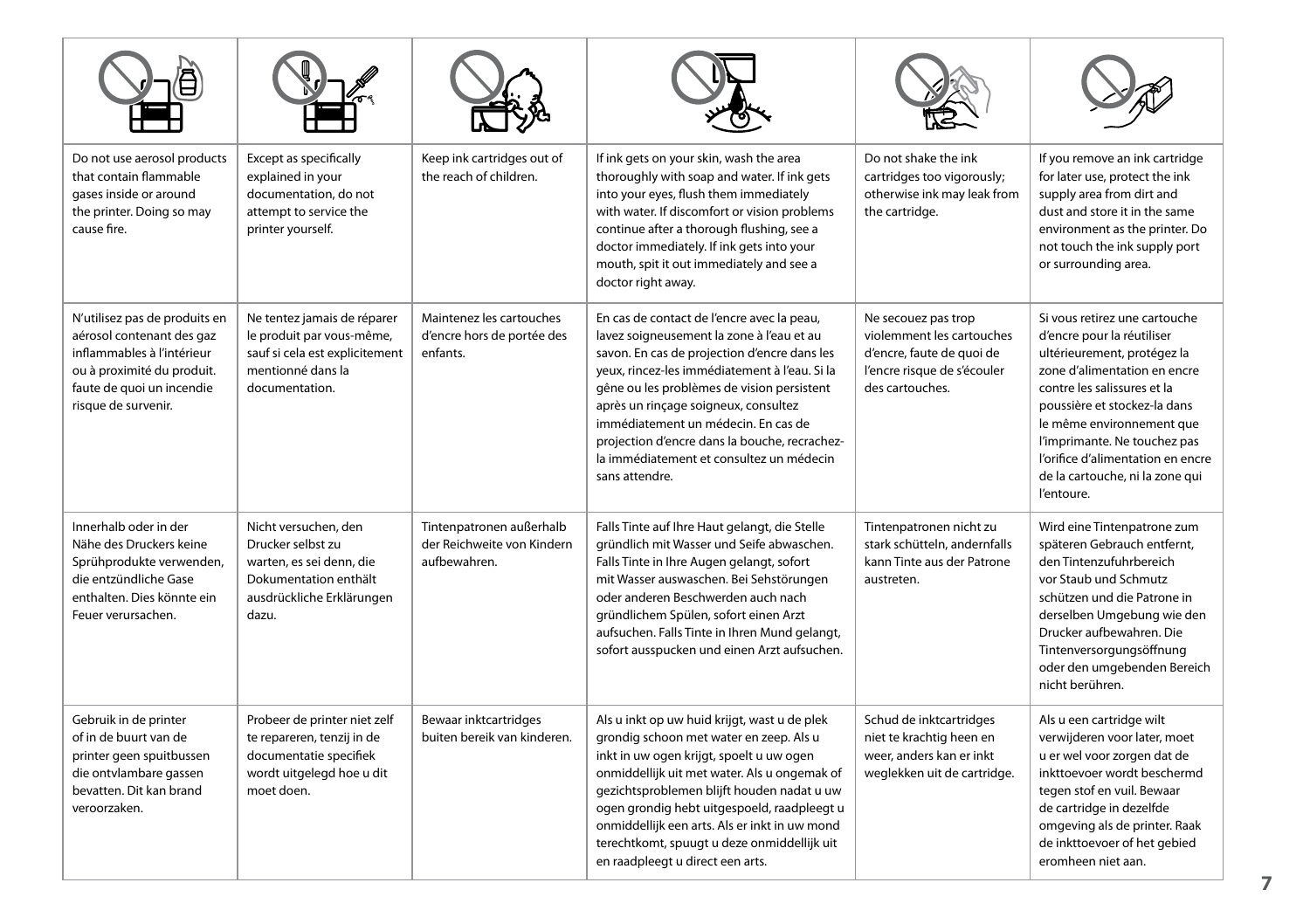<span id="page-7-0"></span>Guide to Control Panel Guide du panneau de contrôle Erläuterungen zum Bedienfeld Bedieningspaneel



| a                                      | b                                                                                                                                                                                                                               | C                                         | d                                                                             | e                                                                 |                                                                                                                       |
|----------------------------------------|---------------------------------------------------------------------------------------------------------------------------------------------------------------------------------------------------------------------------------|-------------------------------------------|-------------------------------------------------------------------------------|-------------------------------------------------------------------|-----------------------------------------------------------------------------------------------------------------------|
| ٬ι۰                                    | Wi Fi                                                                                                                                                                                                                           |                                           | $\blacktriangle, \blacktriangle, \blacktriangleright, \blacktriangledown, OK$ | KI)                                                               | ₩                                                                                                                     |
| Turns on/off printer.                  | Stays on while the printer is connected<br>to a Wi-Fi network. Stays off when the<br>printer is not connected to the network.<br>Flashes while the Wi-Fi network settings<br>are being made.                                    | Returns to the top menu.                  | Selects photos and<br>menus.                                                  | Starts the operation<br>you selected.                             | Cancels an ongoing<br>operation or returns to<br>the previous screen.                                                 |
| Met l'imprimante<br>sous/hors tension. | Allumé lorsque l'imprimante est<br>connectée à un réseau Wi-Fi. Éteint lorsque<br>l'imprimante n'est pas connectée au<br>réseau. Clignote lorsque les paramètres du<br>réseau Wi-Fi sont en cours de définition.                | Permet de retourner au menu<br>supérieur. | Permet de<br>sélectionner les<br>photos/menus.                                | Permet de lancer<br>l'opération<br>sélectionnée.                  | Permet d'annuler une<br>opération en cours ou<br>de retourner à l'écran<br>précédent.                                 |
| <b>Schaltet Drucker</b><br>ein/aus.    | Leuchtet, solange der Drucker mit einem Wi-<br>Fi-Netzwerk verbunden ist. Leuchtet nicht.<br>wenn der Drucker nicht mit dem Netzwerk<br>verbunden ist. Blinkt, solange die Wi-Fi-<br>Netzwerkeinstellungen konfiguriert werden. | Für Rückkehr zum Hauptmenü.               | Zur Auswahl von<br>Fotos und Menüs.                                           | Zum Starten des<br>gewählten Vorgangs.                            | Zum Abbrechen eines<br>laufenden Vorgangs<br>oder für Rückkehr zum<br>vorherigen Bildschirm.                          |
| Printer uit-/aanzetten.                | Brandt wanneer de printer verbinding heeft<br>met een Wi-Fi-netwerk. Brandt niet wanneer<br>de printer geen netwerkverbinding heeft.<br>Knippert wanneer instellingen voor het<br>Wi-Fi-netwerk worden opgegeven.               | Keert terug naar het bovenste<br>menu.    | Foto's en menu's<br>selecteren.                                               | Hiermee wordt de<br>bewerking gestart die<br>u hebt geselecteerd. | Hiermee wordt een<br>bewerking die wordt<br>uitgevoerd geannuleerd<br>of wordt teruggegaan<br>naar het vorige scherm. |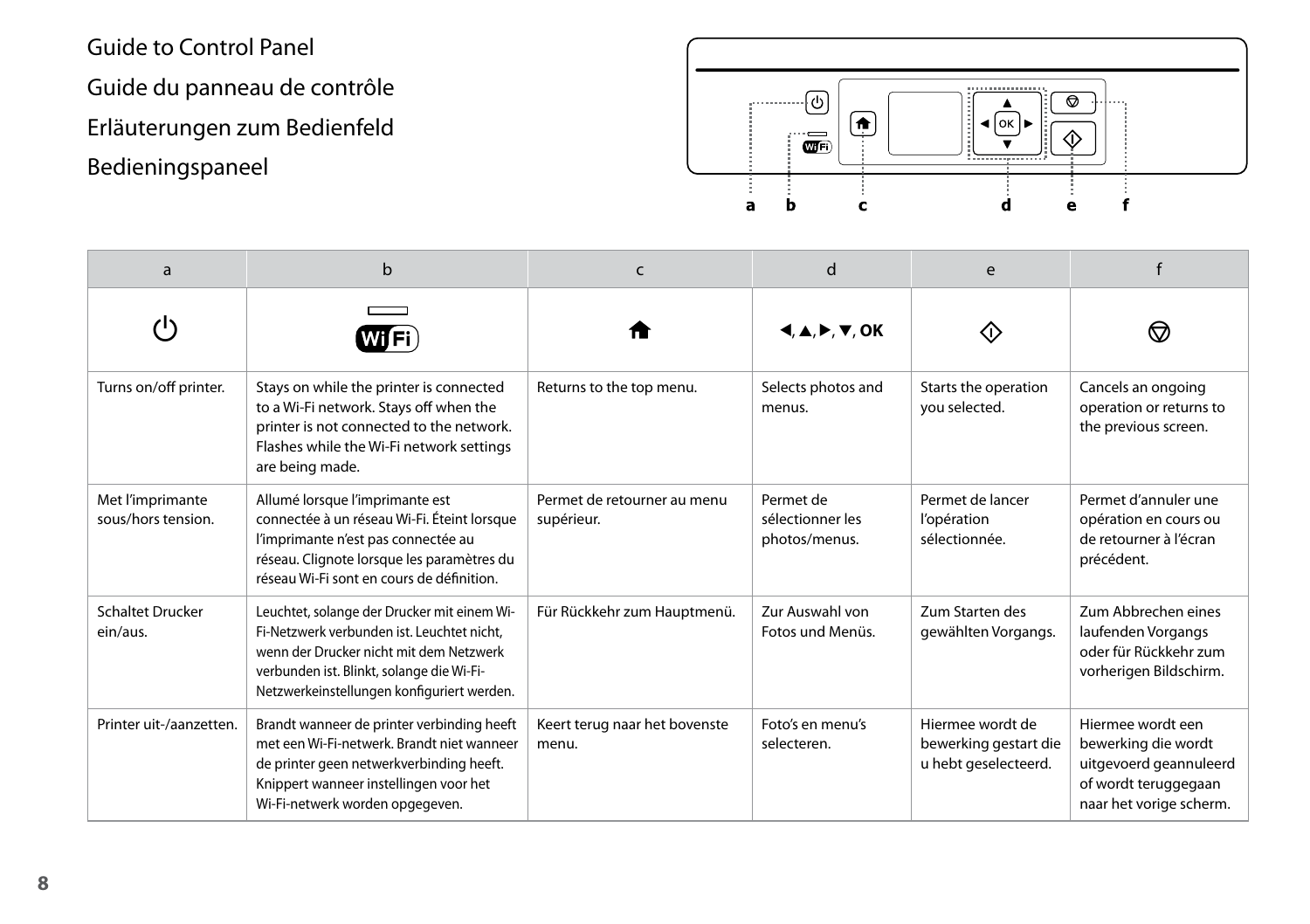<span id="page-8-0"></span>

- Using Epson Connect Service
- Utilisation du service Epson Connect
- Epson Connect Service verwenden
- Epson Connect gebruiken

ċ

ċ ó  $\epsilon$ ó Ċ  $\epsilon$ 



Using Epson Connect and other companies' related services, you can easily print directly from your smartphone, tablet PC, or portable computer, anytime and practically anywhere, even across the globe! For more information, visit the following URL: https://www.epsonconnect.com/

Le service Epson Connect et les services connexes d'autres sociétés vous permettent d'imprimer facilement depuis votre smartphone, tablette électronique ou ordinateur portable, à tout moment et quasiment n'importe où, même à l'autre bout du monde ! Pour plus d'informations, consultez le site suivant : https://www.epsonconnect.com/

Wenn Sie Epson Connect und entsprechende Dienste anderer Unternehmen verwenden, können Sie ganz einfach direkt vom Smartphone, Tablet-PC oder tragbaren Computer aus drucken, jederzeit und praktisch überall, ja auf der ganzen Welt! Weitere Informationen dazu finden Sie unter dem folgenden URL: https://www.epsonconnect.com/

Epson Connect en gerelateerde diensten van andere bedrijven maken het gemakkelijk om rechtstreeks vanaf uw smartphone, tablet of laptop af te drukken waar en wanneer u maar wilt, al is het aan de andere kant van de wereld! Kijk voor meer informatie op: https://www.epsonconnect.com/



g

Guide.

Affiche l'état du réseau. Pour plus d'informations, reportez-vous au Guide réseau en ligne.

Zeigt den Netzwerkstatus. Weitere Informationen siehe Online-Netzwerkhandbuch.

Geeft de netwerkstatus aan. Zie de online-Netwerkhandleiding voor meer informatie.

Q

The actual screen display may differ slightly from those shown in this guide.

L'écran affiché peut être légèrement différent de ceux présentés dans ce guide.

Die tatsächlich angezeigten Bildschirme können von den in diesem Handbuch abgebildeten abweichen.

De daadwerkelijke schermweergave wijkt mogelijk enigszins af van de schermen die in deze handleiding worden weergegeven.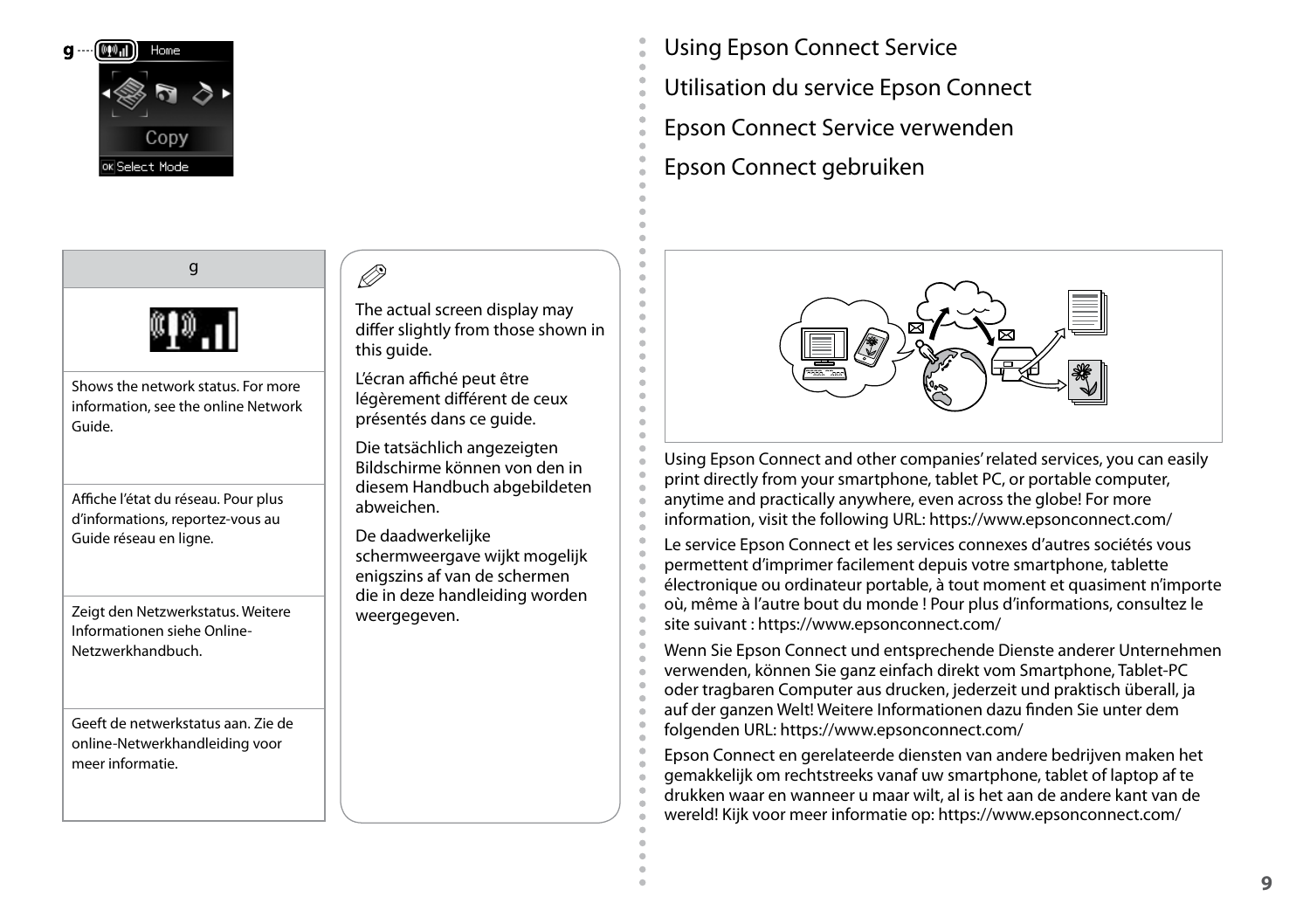<span id="page-9-0"></span>Adjusting the Angle of the Panel Réglage de l'angle du panneau Winkel des Bedienfelds ändern De hoek van het paneel aanpassen



To lower or close the panel, unlock by pulling the lever on the rear until it clicks, and then lower down. Simply lift the panel to raise it.

Pour abaisser ou fermer le panneau, déverrouillez-le en tirant le levier à l'arrière jusqu'à ce qu'un déclic soit émis, puis abaissez le panneau. Il vous suffit de soulever le panneau pour le relever.

Zum Herunterklappen oder Schließen des Bedienfelds Hebel auf der Rückseite ziehen, bis er einrastet, und dann das Bedienfeld herunterklappen. Zum Hochklappen einfach anheben.

U kunt het paneel omlaag klappen of sluiten door het te ontgrendelen door aan de hendel aan de achterkant te trekken totdat deze klikt en het paneel vervolgens te laten zakken. Til het paneel simpelweg op als u het omhoog wilt klappen.

Power Saving Function Fonction d'économie d'énergie Energiesparfunktion **Energiebesparing** 

- □ After 13 minutes of inactivity, the LCD screen turns black. Press any button to return the screen to its previous state.
- $\Box$  The product turns off automatically if no operations are performed for the period selected at the following menu: **Setup** -> **Printer Setup** -> **Power Off Timer**.
- □ L'écran LCD s'éteint à l'issue de 13 minutes d'inactivité. Appuyez sur n'importe quelle touche pour rétablir l'état antérieur de l'écran.
- Le produit s'éteint automatiquement si aucune opération n'est effectuée O pendant la période sélectionnée dans le menu suivant : **Config** -> **Config. imprimante** -> **Minuteur arrêt**.
- Nach 13 Minuten Inaktivität schaltet der LCD-Bildschirm aus. Durch Drücken O einer beliebigen Taste kehrt der Bildschirm in seinen vorherigen Zustand zurück.
- □ Das Produkt wird automatisch ausgeschaltet, wenn in einem im folgenden Menü gewählten Zeitraum keine Bedienung erfolgt: **Einstellung** -> **Druckereinstellungen** -> **Ausschalttimer**.
- □ Na 13 minuten inactiviteit wordt het display zwart. Druk op een willekeurige knop om terug te keren naar het laatst weergegeven scherm.
- □ Het apparaat gaat automatisch uit als er geen handelingen worden verricht voor de duur die u in het volgende menu selecteert: **Instellingen** -> **Printerinstallatie** -> **Uitschakelingstimer**.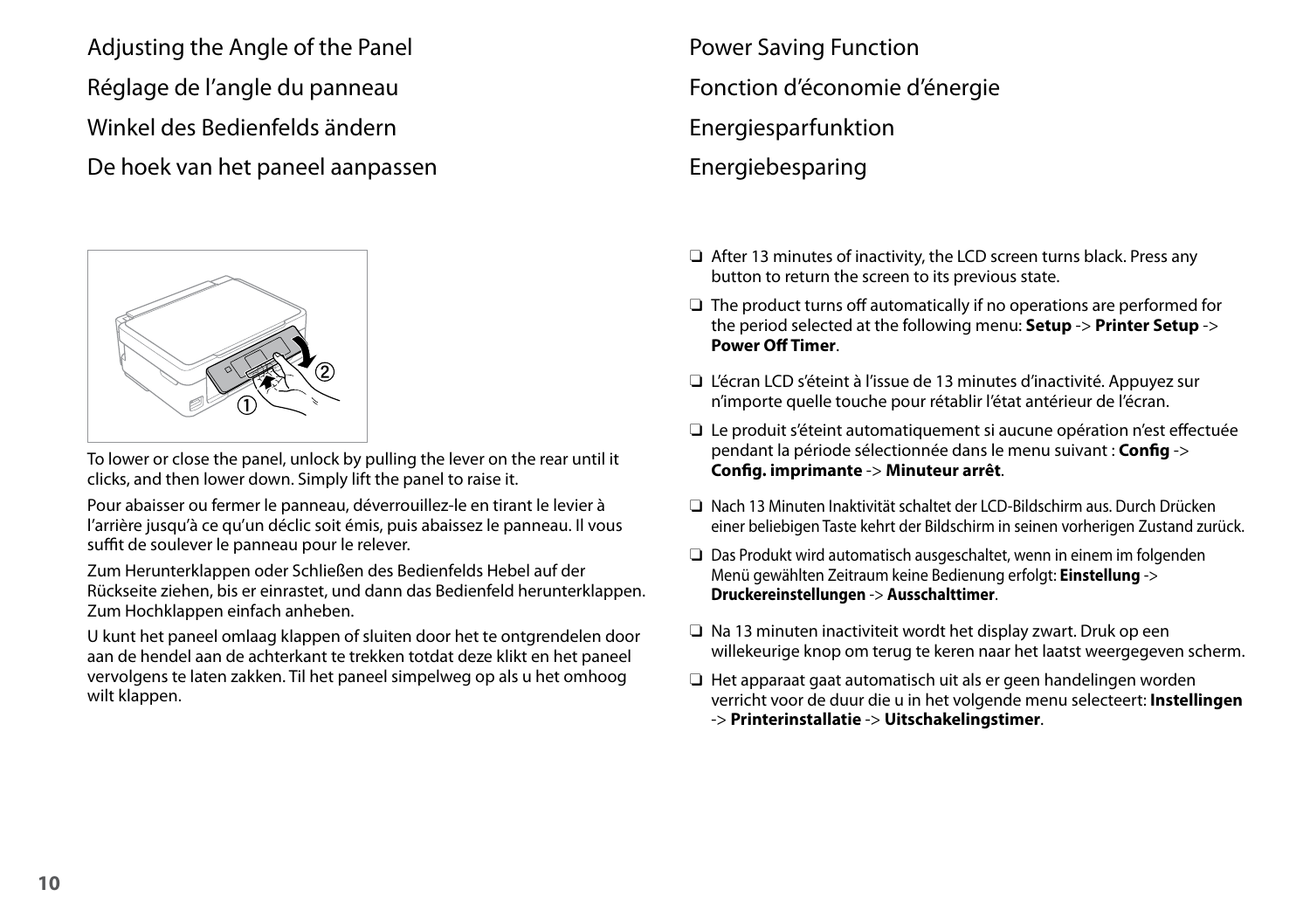## <span id="page-10-0"></span>Selecting Paper Sélection du papier Papier auswählen Papier selecteren

The availability of special paper varies by area.

La disponibilité du papier spécial varie selon les pays.

Die Verfügbarkeit von Spezialpapier variiert je nach Land/Region.

De beschikbaarheid van speciaal papier verschilt per land.

|   | If you want to print<br>on this paper * <sup>4</sup> | Choose this Paper<br>Type on the LCD<br>screen | Loading capacity<br>(sheets) |   | Si vous<br>procéc<br>l'impre |
|---|------------------------------------------------------|------------------------------------------------|------------------------------|---|------------------------------|
| a | Plain paper * <sup>1</sup> * <sup>2</sup>            | <b>Plain Paper</b>                             | $[11$ mm] $*^3$              |   | papier.                      |
| b | Epson Bright White<br>Ink Jet Paper*1                |                                                | $80*3$                       | a | Papier<br>ordina             |
| C | Epson Premium<br><b>Glossy Photo Paper</b>           | <b>Photo Paper</b>                             | 20                           | b | Papier<br>blanc k<br>Epson   |
| d | Epson Premium<br>Semigloss Photo<br>Paper            |                                                |                              | c | Papier<br>Premiu             |
| e | Epson Photo Paper                                    |                                                |                              | d | Papier<br>glacé F            |
| f | Epson Ultra Glossy                                   |                                                |                              |   | Epson                        |
| q | Photo Paper<br><b>Epson Glossy</b>                   |                                                |                              | e | Papier<br>Epson              |
|   | Photo Paper                                          |                                                |                              | f | Papier                       |
|   |                                                      |                                                |                              |   |                              |

- \*1 You can perform manual 2-sided printing with this paper.
- $*2$  Paper with a weight of 64 to 90 g/m<sup>2</sup>.
- \*3 30 sheets for paper that already has printing on one side.
- \*4 See the table on the right-hand side for the English paper names.

|   | Si vous souhaitez<br>procéder à<br>l'impression sur ce<br>papier * <sup>4</sup> | Sélectionnez ce<br>Type de papier sur<br>l'écran LCD | Capacité de<br>chargement<br>(feuilles) |
|---|---------------------------------------------------------------------------------|------------------------------------------------------|-----------------------------------------|
| a | Papier<br>ordinaire * <sup>1</sup> * <sup>2</sup>                               | Papier ordinaire                                     | $[11 \text{ mm}]$ <sup>*3</sup>         |
| b | Papier jet d'encre<br>blanc brillant<br>Epson $*^1$                             |                                                      | $80*3$                                  |
| c | Papier photo glacé<br>Premium Epson                                             | Papier photo                                         | 20                                      |
| d | Papier photo semi-<br>glacé Premium<br>Epson                                    |                                                      |                                         |
| e | Papier photo<br>Epson                                                           |                                                      |                                         |
| f | Papier photo ultra-<br>glacé Epson                                              |                                                      |                                         |
| q | Papier photo glacé<br>Epson                                                     |                                                      |                                         |

- \*1 Vous pouvez procéder à des impressions recto verso manuelles avec ce papier.
- \*2 Papier dont le grammage est compris entre 64 et 90 g/m².
- \*3 30 feuilles de papier déjà imprimé d'un côté.
- \*4 Reportez-vous au tableau situé sur le côté droit pour les noms de papier français.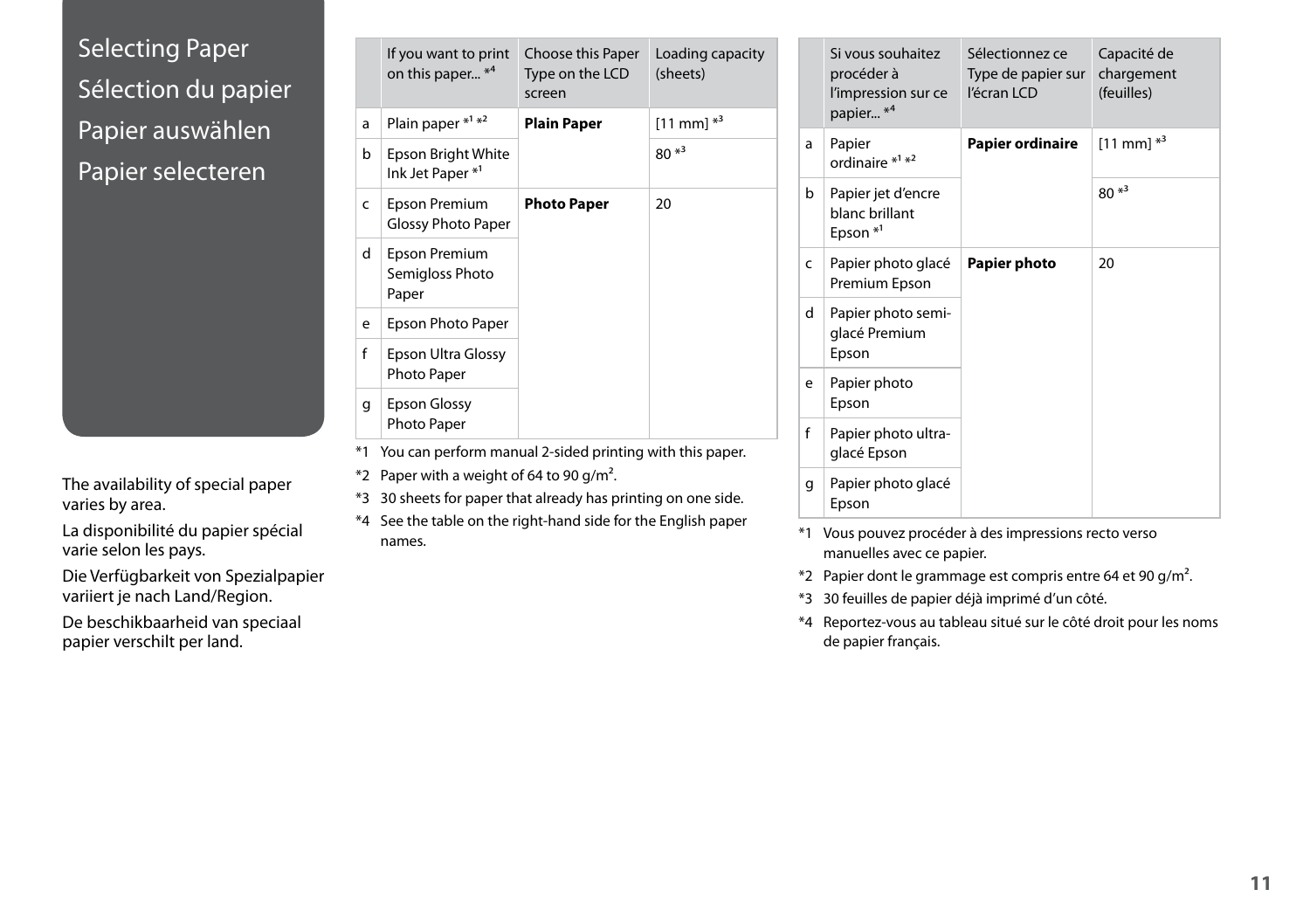|              | Zum Drucken auf<br>diesem Papier * <sup>4</sup> | Diese Papiersorte<br>auf der LCD-<br>Anzeige wählen | Ladekapazität<br>(Blatt) |                                                         | Als u op dit papier<br>wilt afdrukken <sup>*4</sup> | Kiest u deze<br>Papiersoort op<br>het display | Laadcapaciteit<br>(vellen) |
|--------------|-------------------------------------------------|-----------------------------------------------------|--------------------------|---------------------------------------------------------|-----------------------------------------------------|-----------------------------------------------|----------------------------|
| a            | Normalpapier $*1*2$                             | Normalpapier                                        | $[11$ mm] $*^3$          | a                                                       | Gewoon                                              | Gewoon papier                                 | $[11$ mm] $*^3$            |
| b            | Epson Weißes                                    |                                                     | $80*3$                   |                                                         | papier * <sup>1</sup> * <sup>2</sup>                |                                               |                            |
|              | Tintenstrahlpapier * <sup>1</sup>               |                                                     |                          | b                                                       | Epson Inkjetpapier                                  |                                               | $80*3$                     |
| c            | Epson Premium-                                  | Fotopapier                                          | 20                       |                                                         | helderwit <sup>*1</sup>                             |                                               |                            |
|              | Hochglanz-<br>Fotopapier                        |                                                     |                          | c                                                       | Epson Fotopapier<br>glanzend Premium                | <b>Fotopapier</b>                             | 20                         |
| d            | Epson Premium-<br>Seidenglanz-<br>Fotopapier    |                                                     |                          | d                                                       | Epson Fotopapier<br>halfglanzend<br>Premium         |                                               |                            |
| e            | Epson Fotopapier                                |                                                     |                          | e                                                       | Epson Fotopapier                                    |                                               |                            |
| $\mathsf{f}$ | Epson<br>Ultrahochglanz-                        |                                                     |                          |                                                         | Epson Fotopapier<br>ultraglanzend                   |                                               |                            |
|              | Fotopapier                                      |                                                     |                          | q                                                       | Epson Fotopapier                                    |                                               |                            |
| q            | Epson Fotopapier,                               |                                                     |                          | glanzend                                                |                                                     |                                               |                            |
|              | glänzend                                        |                                                     |                          | Dit papier kan dubbelzijdig worden bedrukt (handmatig). |                                                     |                                               |                            |

| a | Plain paper                                |
|---|--------------------------------------------|
| b | Epson Bright White<br>Ink Jet Paper        |
| Ċ | <b>Epson Premium</b><br>Glossy Photo Paper |
| d | Epson Premium<br>Semigloss Photo<br>Paper  |
| e | <b>Epson Photo Paper</b>                   |
| f | Epson Ultra Glossy<br>Photo Paper          |
| a | Epson Glossy<br>Photo Paper                |

- it diesem Papier kann manuell 2-seitig gi
- \*2 Papier mit einem Gewicht von 64 bis 90 g/m².
- \*3 30 Blatt bei Papier, das bereits auf einer Seite bedruckt ist.
- \*4 Englische Papierbezeichnungen, siehe Tabelle rechts.
- 
- \*2 Papier met een gewicht van 64 tot 90 g/m².
- \*3 30 vel als het papier aan één zijde is bedrukt.
- \*4 Zie de tabel hiernaast (rechts) voor de papiernamen in het Engels.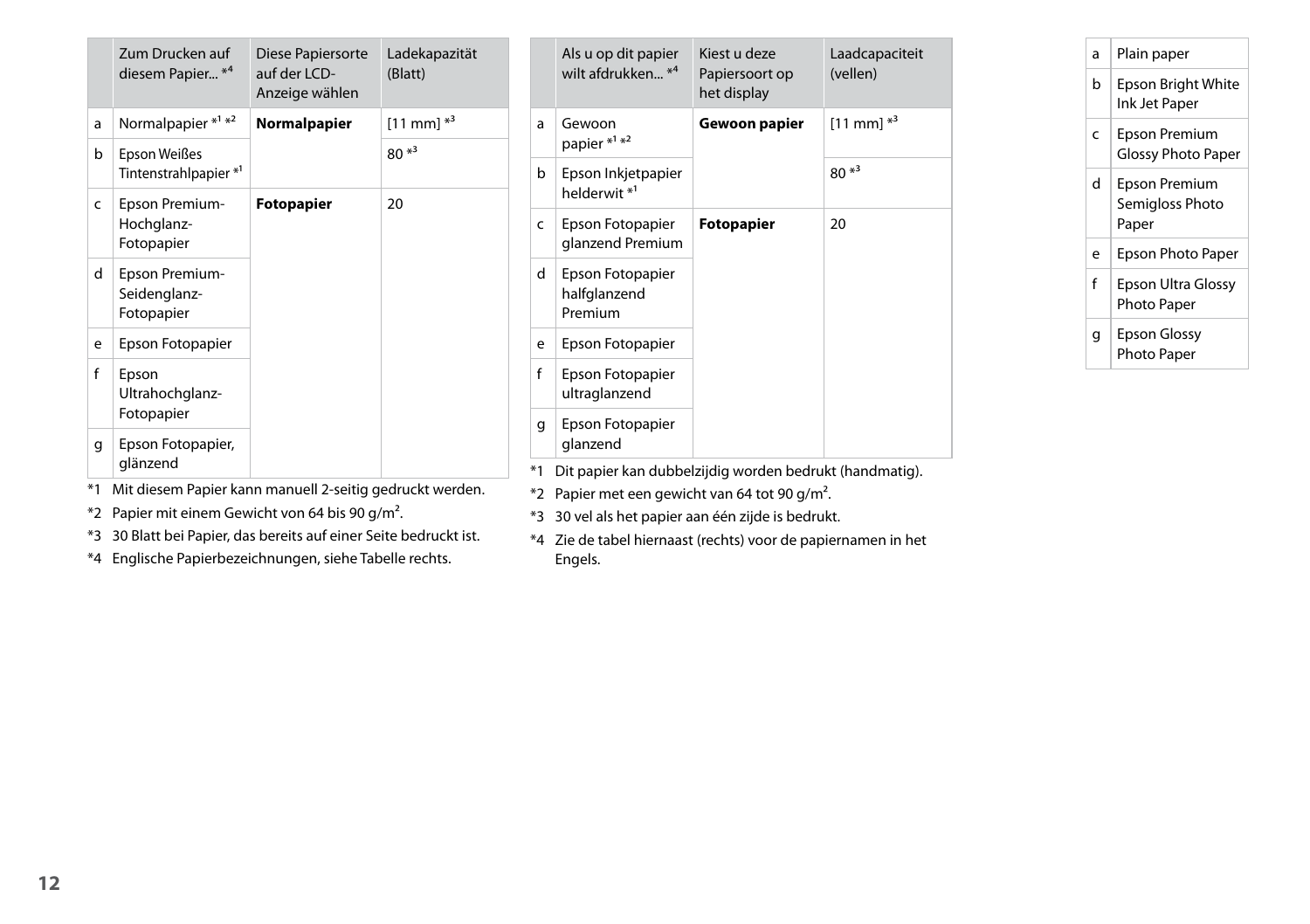<span id="page-12-4"></span><span id="page-12-3"></span><span id="page-12-2"></span><span id="page-12-1"></span><span id="page-12-0"></span>

# $\begin{array}{ccc} \circ & & \bullet \end{array}$

When using Legal size paper or envelopes, see the online User's Guide.

Reportez-vous au Guide d'utilisation en ligne lors de l'utilisation d'enveloppes ou de papier au format Legal.

Zur Verwendung der Papiergröße Legal oder von Umschlägen, siehe Online-Benutzerhandbuch.

Zie de online Gebruikershandleiding bij gebruik van papier van Legalformaat of enveloppen.



Flip forward. Rabattez vers l'avant. Nach vorne klappen. Naar voren klappen.



Open and slide out. Ouvrez et déployez. Öffnen und herausziehen. Openen en uitschuiven.



Aérez et taquez la pile de papier.

Papierstapel auffächern und ausrichten.

Het papier uitwaaieren en de stapel mooi recht maken.



Papier plaatsen. Afdrukzijde moet naar boven.

Réglez. Anp. Passen.

**13**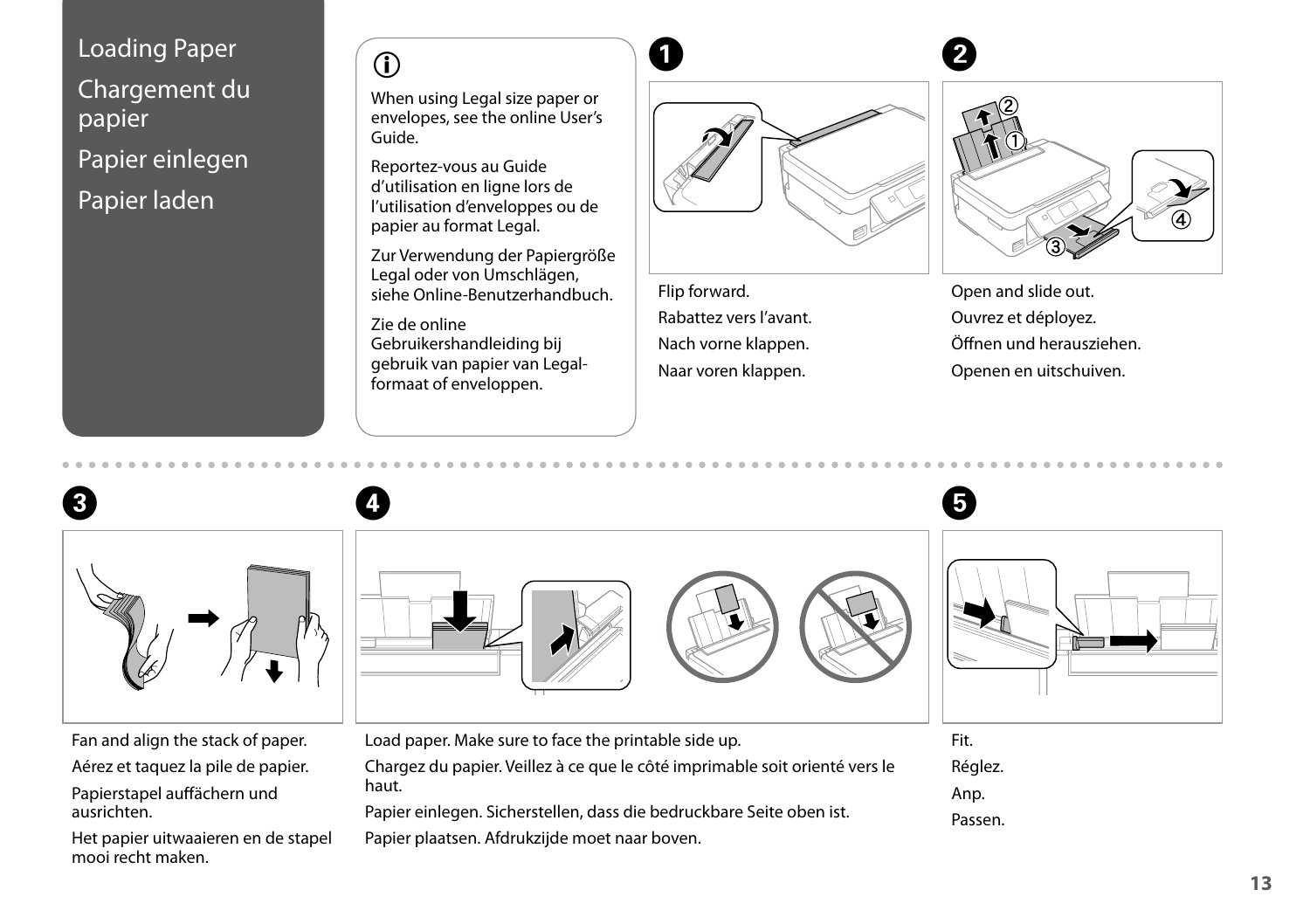



Flip back. Rabattez vers l'arrière. Nach hinten klappen. Terugklappen.

Do not load paper above the  $\Sigma$ arrow mark inside the edge guide.

Ne chargez pas de papier au-delà du repère en forme de flèche  $\Sigma$  situé à l'intérieur du guide latéral.

Legen Sie Papier nur bis zur Pfeilmarkierung **▼** innen an der Kantenführung ein.

Laat het papier niet boven de pijl  $\Sigma$  aan de binnenzijde van de zijgeleider komen.

## $\mathbf{p}$

You can use commercially available 2-hole punched paper. Do not use paper punched by yourself or paper with many holes.

Vous pouvez utiliser du papier à deux perforations disponible dans le commerce. N'utilisez pas du papier que vous avez vous-même perforé ou contenant de nombreuses perforations.

Sie können handelsübliches 2-fach gelochtes Papier verwenden. Verwenden Sie kein selbstgelochtes Papier oder Papier mit vielen Löchern.

U kunt in de handel verkrijgbaar geperforeerd papier met twee gaten gebruiken. Gebruik geen papier dat u zelf hebt geperforeerd of papier met meer gaten.

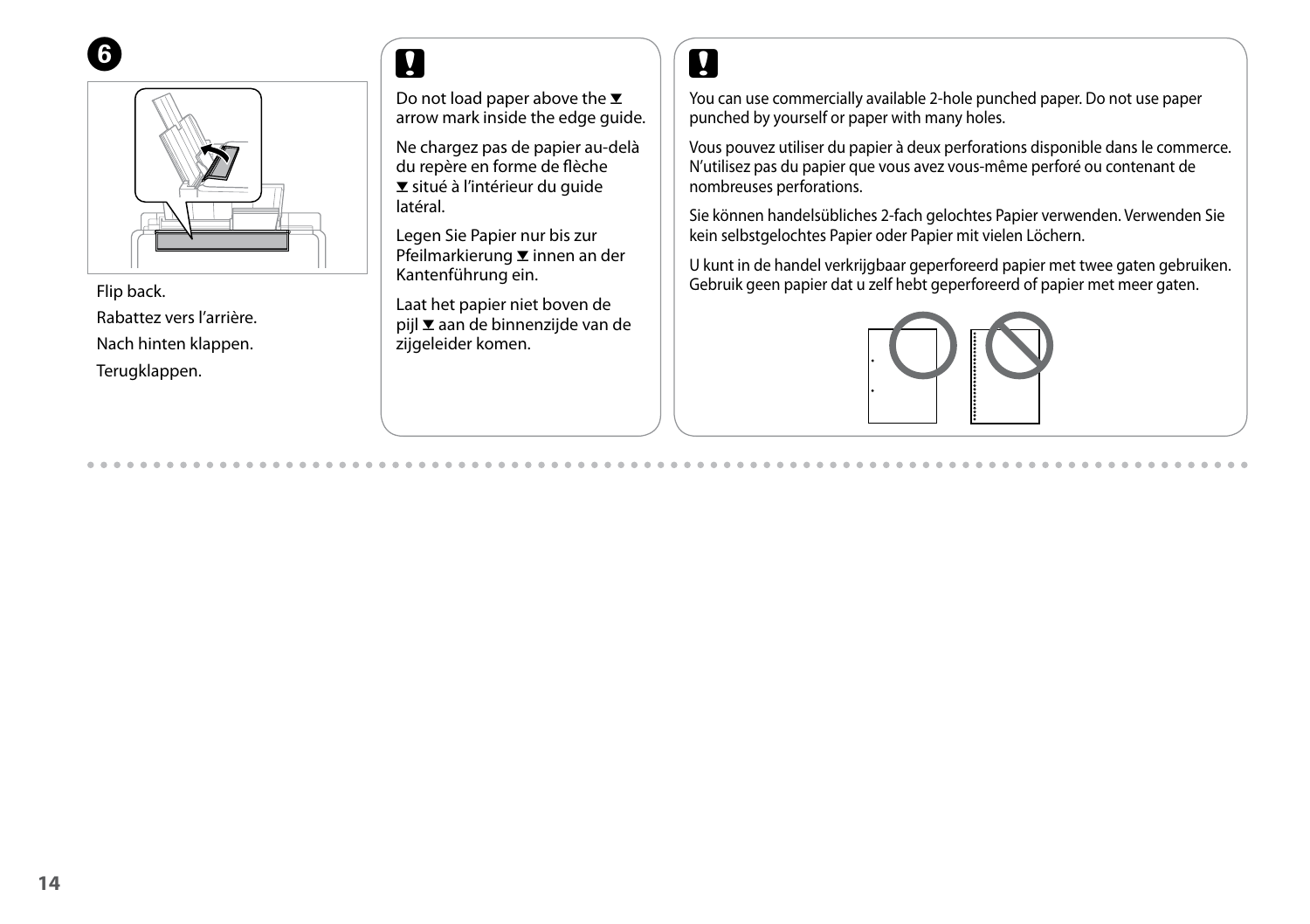#### <span id="page-14-1"></span><span id="page-14-0"></span>Inserting a Memory **1988 Card**

Insertion d'une carte mémoire

Einsetzen einer **Speicherkarte** 

Geheugenkaart plaatsen



Insert one card at a time. Insérez une carte à la fois. Jeweils nur eine Karte einsetzen. Eén kaart tegelijk plaatsen.

| m.<br>$\overline{\phantom{a}}$ |
|--------------------------------|
|                                |
|                                |

Check the light stays on. Assurez-vous que le voyant reste allumé.

Die Anzeigen müssen leuchten. Kijken of lampje blijft branden.

Do not try to force the card all the way into the slot. It should not be fully inserted.

N'essayez pas d'insérer complètement la carte dans l'emplacement. Elle ne doit pas être insérée complètement.

Versuchen Sie nicht, die Karte mit Gewalt ganz in den Kartenschlitz zu schieben. Sie sollte noch etwas herausstehen.

Probeer de kaart niet helemaal in de sleuf te duwen. De kaart kan er niet helemaal in.

Removing a Memory Card

Retrait d'une carte mémoire

Speicherkarte entfernen

Geheugenkaart



verwijderen Check the light stays on. Assurez-vous que le voyant reste allumé.

Die Anzeigen müssen leuchten. Kijken of lampje blijft branden.

Remove.

Retirez. Entfernen.

Verwijderen.

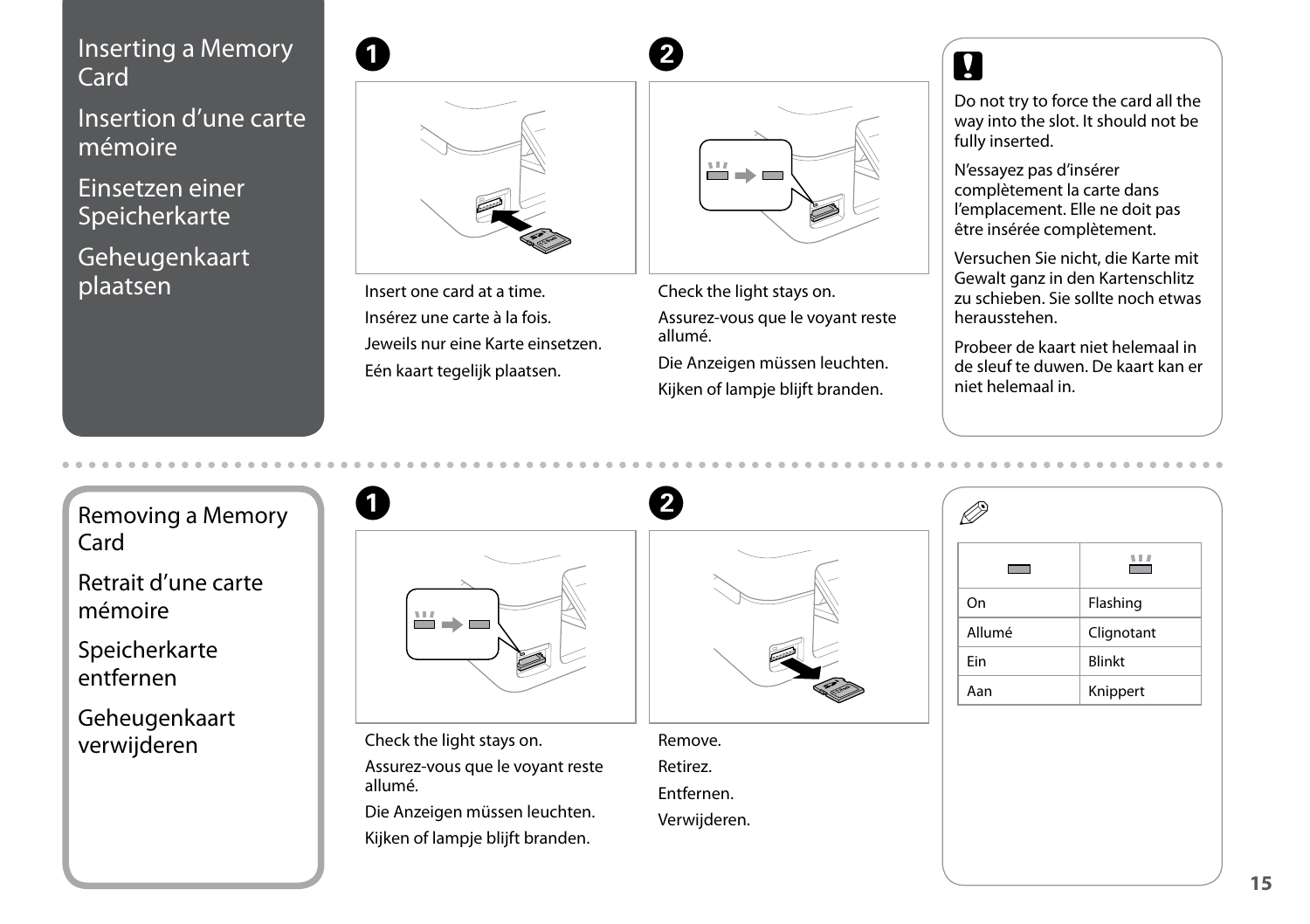

\*Adapter required \*Adaptateur requis \*Adapter erforderlich \*Adapter nodig

## $\boldsymbol{\mathbf{q}}$

If the memory card needs an adapter then attach it before inserting the card into the slot, otherwise the card may get stuck.

Si la carte mémoire nécessite un adaptateur, installez l'adaptateur avant d'insérer la carte dans l'emplacement, faute de quoi la carte risque de rester coincée.

Wenn für die Speicherkarte ein Adapter erforderlich ist, dann schließen Sie diesen vor dem Einsetzen der Karte an. Ansonsten kann sich die Karte verhaken.

Als de geheugenkaart een adapter nodig heeft, moet u de kaart in de adapter plaatsen voordat u ze samen in de sleuf plaatst. Anders kan de kaart vastraken.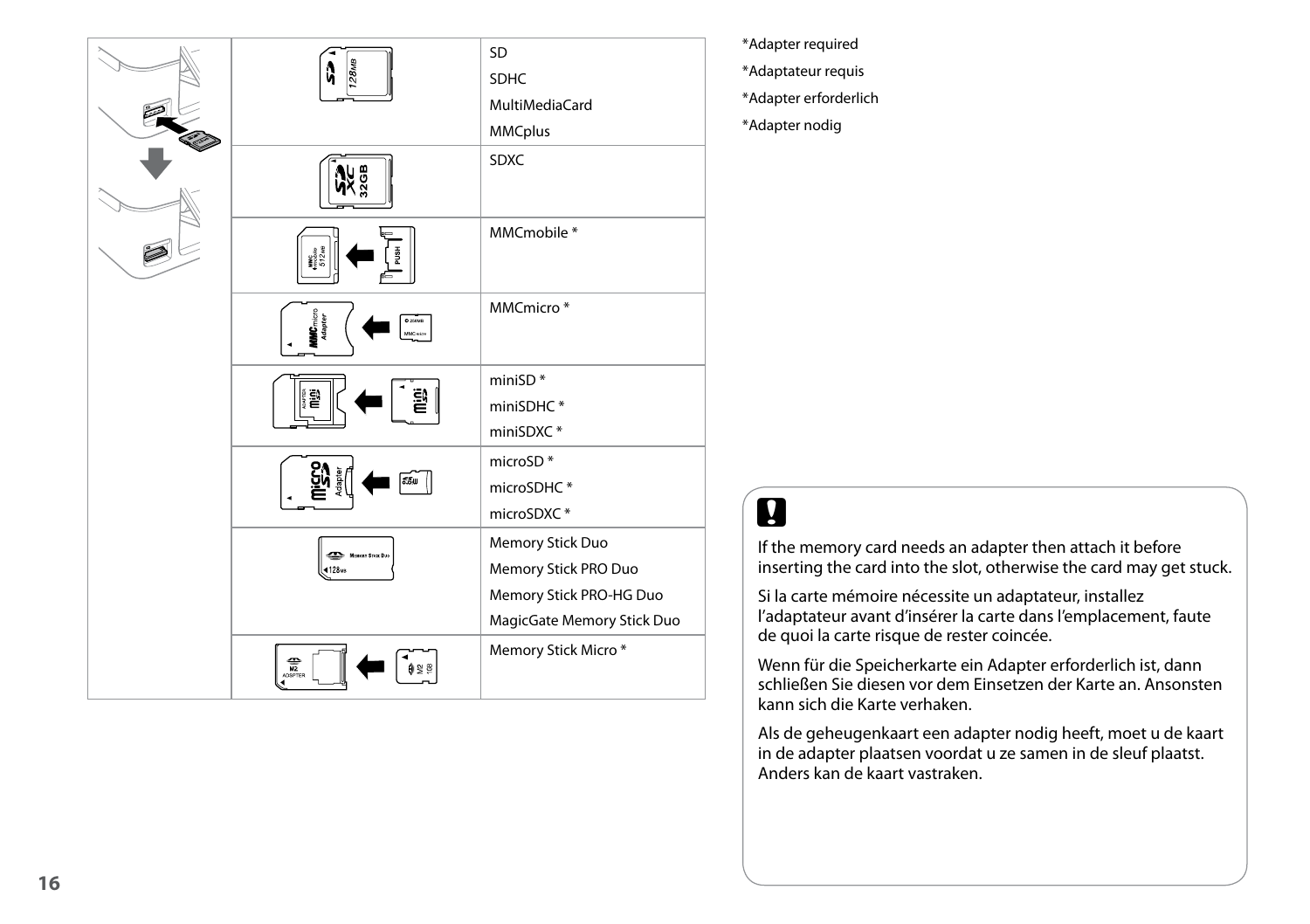### <span id="page-16-0"></span>Copying Photos or **Documents**

Copie de photos ou de documents

Kopieren von Fotos oder Dokumenten

Foto's of documenten kopiëren



Load paper. Chargez du papier. Papier einlegen. Papier plaatsen.

Place facedown and slide.

Orientez la face à imprimer vers le bas et faites glisser.

Einlegen mit Druckseite unten und verschieben.

In hoek leggen met afdrukzijde omlaag.



Select **Copy**. Sélectionnez **Copie**. **Kopieren** wählen. **Kopiëren** selecteren.

|                                                                                                                        |                                                                                                         |                                                                                                                                               | Ø                                                                                                                                                                                                                                           |
|------------------------------------------------------------------------------------------------------------------------|---------------------------------------------------------------------------------------------------------|-----------------------------------------------------------------------------------------------------------------------------------------------|---------------------------------------------------------------------------------------------------------------------------------------------------------------------------------------------------------------------------------------------|
| Copy<br><b>Copies</b><br>aro.<br><b>B&amp;W</b><br>Color<br>OK Settings<br>$\otimes$ Copy                              | Copy<br><b>Copies</b><br><b>B&amp;W</b><br><b>Ander</b><br>OK Settings<br>$\circ$ Copy<br> OK           | Total<br><b>With Border</b><br><b>Actual Size</b><br>Plain Paper<br>$\blacktriangledown$ Settings<br>$\Phi$ Copy                              | To change the settings, press $\blacktriangledown$<br>and go to step $\bullet$ .<br>Pour modifier les paramètres,<br>appuyez sur ▼ et passez à l'étape<br>Ø<br>Zum Ändern der Einstellungen ▼<br>drücken und weiter mit Schritt $\bullet$ . |
| Set the number of copies.<br>Définissez le nombre de copies.<br>Kopienanzahl eingeben.<br>Aantal exemplaren instellen. | Select a color mode.<br>Sélectionnez un mode de couleur.<br>Farbmodus wählen.<br>Kleurmodus selecteren. | Check the settings and start copying.<br>Vérifiez les paramètres et lancez la<br>copie.<br>Einstellungen prüfen und<br>Kopiervorgang starten. | U kunt de instellingen wijzigen<br>door op ▼ te drukken en naar<br>stap $\bullet$ te gaan.                                                                                                                                                  |
|                                                                                                                        |                                                                                                         | Instellingen controleren en kopiëren                                                                                                          |                                                                                                                                                                                                                                             |

starten.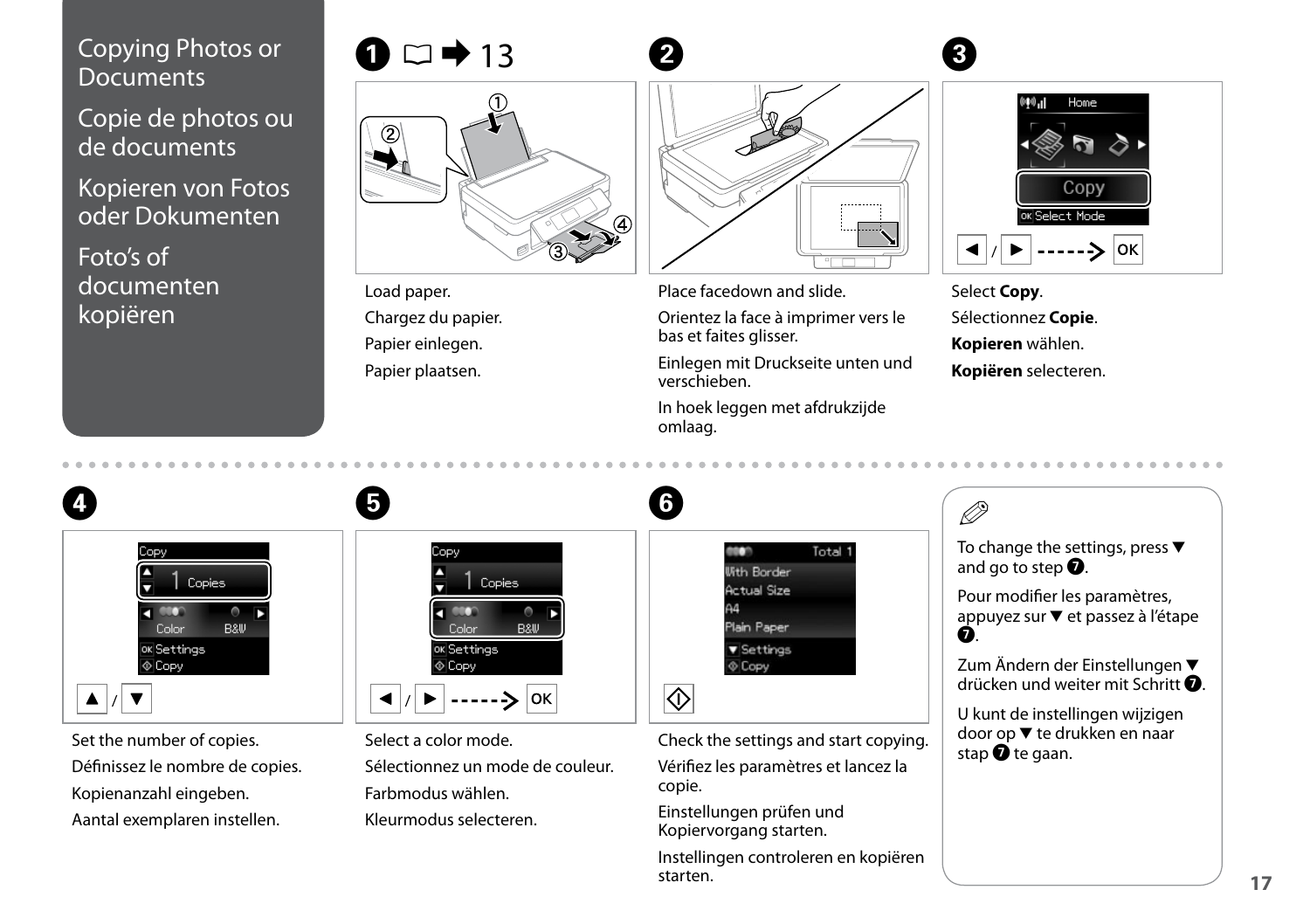



Total 1 osen **Ilith Rorder Actual Size**  $13x18cm(5x7n)$ Photo Paper ▼ Settings Copy

Select the item and change the setting.

Sélectionnez l'élément et modifiez le paramètre.

Element wählen und Einstellung ändern.

Het item selecteren en de instelling wijzigen.

Start copying. Lancez la copie. Kopiervorgang starten. Kopiëren starten.

## R)

If you want to change the color mode or the number of copies, press  $\otimes$  to display the screen in step  $\bullet$ , make the changes, and then press  $\diamondsuit$ .

Si vous souhaitez modifier le mode de couleur ou le nombre de copies, appuyez sur  $\odot$  pour afficher l'écran à l'étape  $\bullet$ , procédez aux modifications et appuyez sur  $\otimes$ .

Zum Ändern von Farbmodus oder Kopienanzahl @ drücken, um den Bildschirm in Schritt **O** anzuzeigen, die Änderungen vornehmen, und dann  $\otimes$  drücken.

Als u de kleurmodus of het aantal kopieën wilt wijzigen, drukt u op  $\otimes$  om het scherm in stap  $\bullet$  weer te geven, brengt u de wijzigingen aan en drukt u vervolgens op  $\Diamond$ .

## Q

If you want to specify a percentage to reduce or enlarge your copy, select a setting other than **Auto Fit** from **Reduce/Enlarge**, and specify the percentage in **Custom Size**.

 $\mathbf{g}$ 

 $\overline{\diamondsuit}$ 

Si vous souhaitez définir un pourcentage de réduction ou d'agrandissement de la copie, sélectionnez un paramètre autre que **Ajustement autom.** sous **Réduire/agrandir** et indiquez un pourcentage sous **Format personn.**

Zum Angeben einer Skalierung zum Verkleinern oder Vergrößern der Kopie eine andere Einstellung als **Autom. Anpass.** unter **Zoom** wählen und die Skalierung in **Benutzerd. Größe** eingeben.

Als u een percentage wilt opgeven waarmee u uw kopie wilt verkleinen of vergroten, selecteert u een andere instelling dan **Auto passend** bij **Vergroot/Verklein** en geeft u het percentage op in **Aangep. Grootte**.

## Q

Except for the number of copies, the copy settings remain unchanged until the printer is turned off.

Les paramètres de copie restent les mêmes jusqu'à la mise hors tension de l'imprimante (à l'exception du nombre de copies).

Außer der Kopienanzahl bleiben Kopiereinstellungen bis zum Ausschalten des Druckers unverändert.

Behalve het aantal kopieën blijven alle kopieerinstelingen ongewijzigd totdat de printer wordt uitgeschakeld.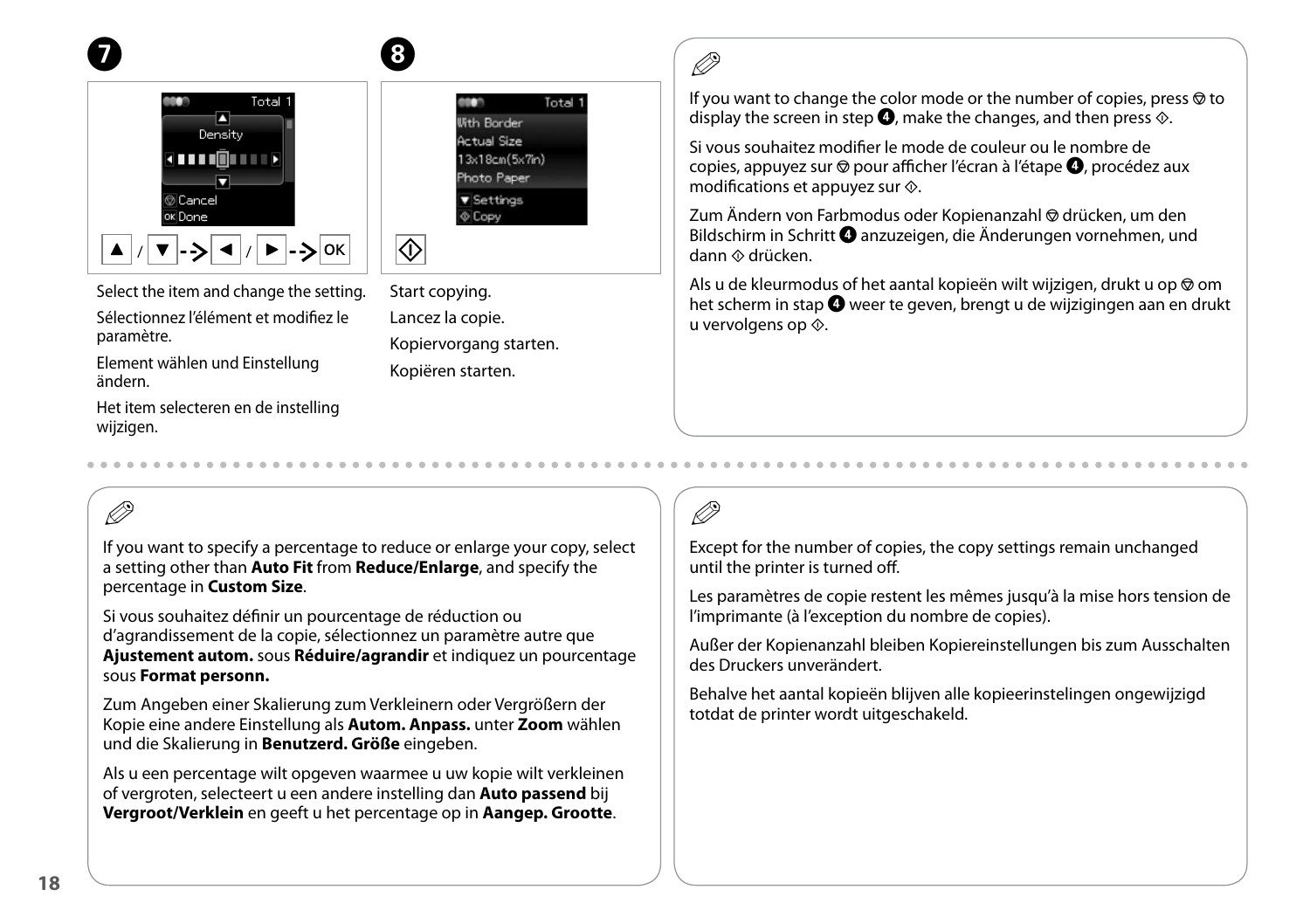<span id="page-18-0"></span>Printing Photos Impression de photos Fotos drucken Foto's afdrukken



Load photo paper. Chargez du papier photo. Fotopapier einlegen. Fotopapier laden.

| ≚ |
|---|
|   |
|   |

Insert a memory card. Insérez une carte mémoire. Speicherkarte einsetzen. Geheugenkaart plaatsen.



Select **Print Photos**. Sélectionnez **Impr. ph. Fotos drucken** wählen. **Foto's afdrukken** selecteren.



# $\overline{\otimes}$  Print

Select a photo. Sélectionnez une photo. Foto auswählen. Foto selecteren.



E

Set the number of copies. Définissez le nombre de copies. Kopienanzahl eingeben. Aantal exemplaren instellen.

To select more photos, repeat steps  $\boldsymbol{\Theta}$  and  $\boldsymbol{\Theta}$ .

Répétez les étapes @ et @ pour sélectionner d'autres photos.

Um weitere Fotos auszuwählen, die Schritte **O** und **O** wiederholen.

Herhaal stap  $\bullet$  en  $\bullet$  als u nog meer foto's wilt selecteren.

## 6



Display the current print settings. Affichez les paramètres d'impression en cours.

Aktuelle Druckeinstellungen anzeigen.

De huidige afdrukinstellingen weergeven.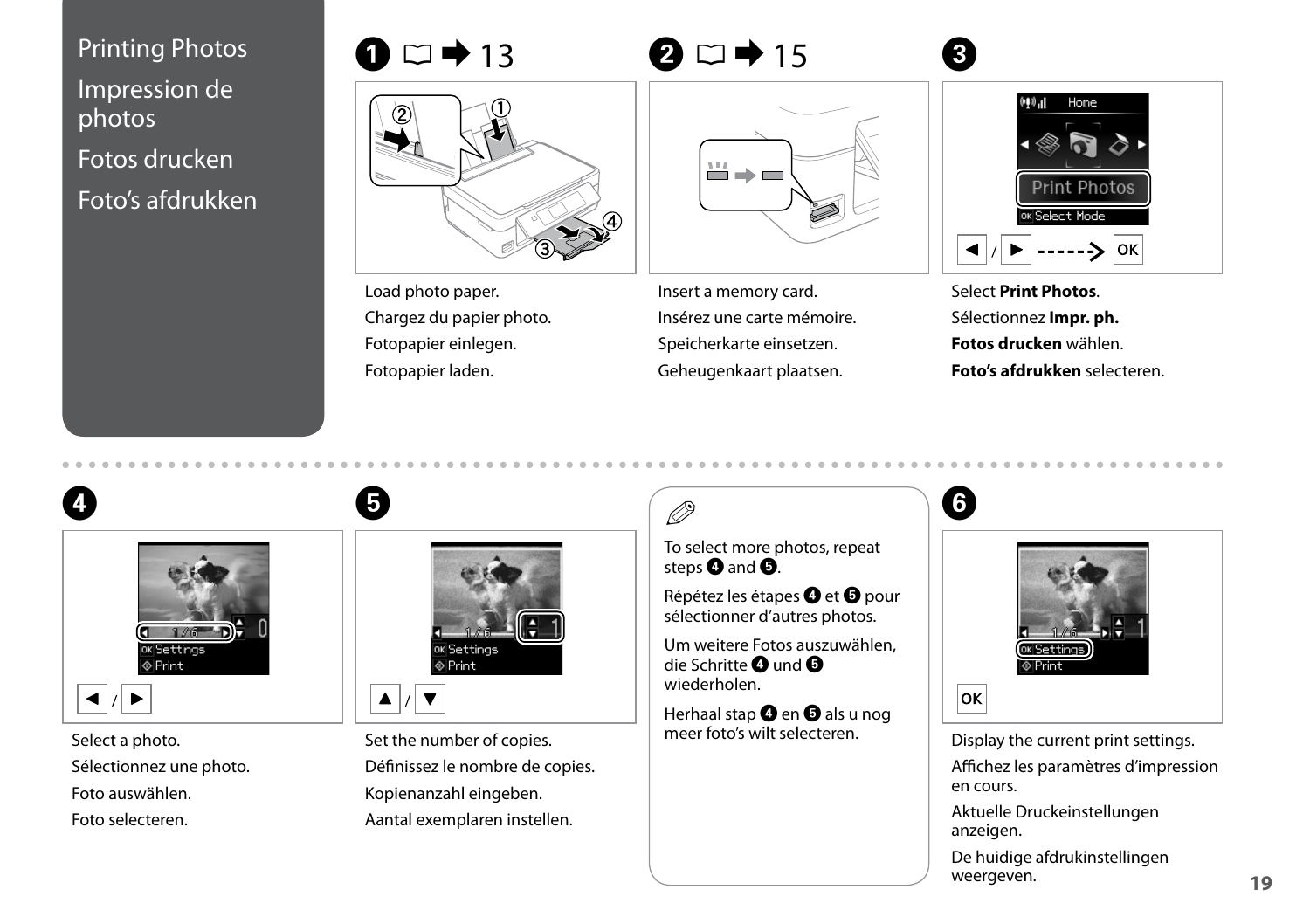



Check the settings and start printing.

Vérifiez les paramètres et lancez l'impression.

Einstellungen prüfen und Druckvorgang starten.

De instellingen controleren en het afdrukken starten.



Lancez l'impression. Druckvorgang starten. Afdrukken starten.

Select the item and change the setting.

Sélectionnez l'élément et modifiez le paramètre.

Element wählen und Einstellung ändern.

Het item selecteren en de instelling wijzigen.

## Q

To change the settings, press  $\blacktriangledown$  and go to step  $\Theta$ . If you want to change the number of copies, press  $\otimes$  to display the screen in step  $\bullet$ , make the changes, and then press  $\diamondsuit$ .

Pour modifier les paramètres, appuyez sur  $\blacktriangledown$  et passez à l'étape  $\Theta$ . Si vous souhaitez modifier le nombre de copies, appuyez sur  $\odot$  pour afficher l'écran à l'étape  $\bigcirc$ , procédez aux modifications et appuyez sur  $\odot$ .

Zum Ändern der Einstellungen ▼ drücken und weiter mit Schritt **+** Zum Ändern der Kopienanzahl © drücken, um den Bildschirm in Schritt  $\bullet$  anzuzeigen, die Änderungen vornehmen, und dann  $\Diamond$  drücken.

U kunt de instellingen wijzigen door op ▼ te drukken en naar stap ❸ te gaan. Als u het aantal kopieën wilt wijzigen, drukt u op  $\circledast$  om het scherm in stap  $\bullet$  weer te geven, brengt u de wijzigingen aan en drukt u vervolgens op  $\lozenge$ .

## Q

When **Borderless** is selected, the image is slightly enlarged and cropped to fill the paper. Print quality may decline in the top and bottom areas, or the area may be smeared when printing.

Si vous sélectionnez l'option **Sans marges**, l'image est légèrement agrandie et rognée, de manière adaptée à la taille du papier. Il est possible que la qualité d'impression décline en haut et en bas de la zone d'impression ou que la zone soit tachée d'encre lors de l'impression.

Bei Auswahl von **Randlos** wird das Bild leicht vergrößert und abgeschnitten, um das Papier zu füllen. Druckqualität nimmt im oberen und unteren Bereich evtl. ab oder Bereiche erscheinen verschmiert.

Als **Randloos** is geselecteerd, wordt de afbeelding enigszins vergroot en bijgesneden om het papier te vullen. De afdrukkwaliteit neemt mogelijk af boven of onder aan het papier of het gebied raakt mogelijk besmeurd tijdens het afdrukken.

**20**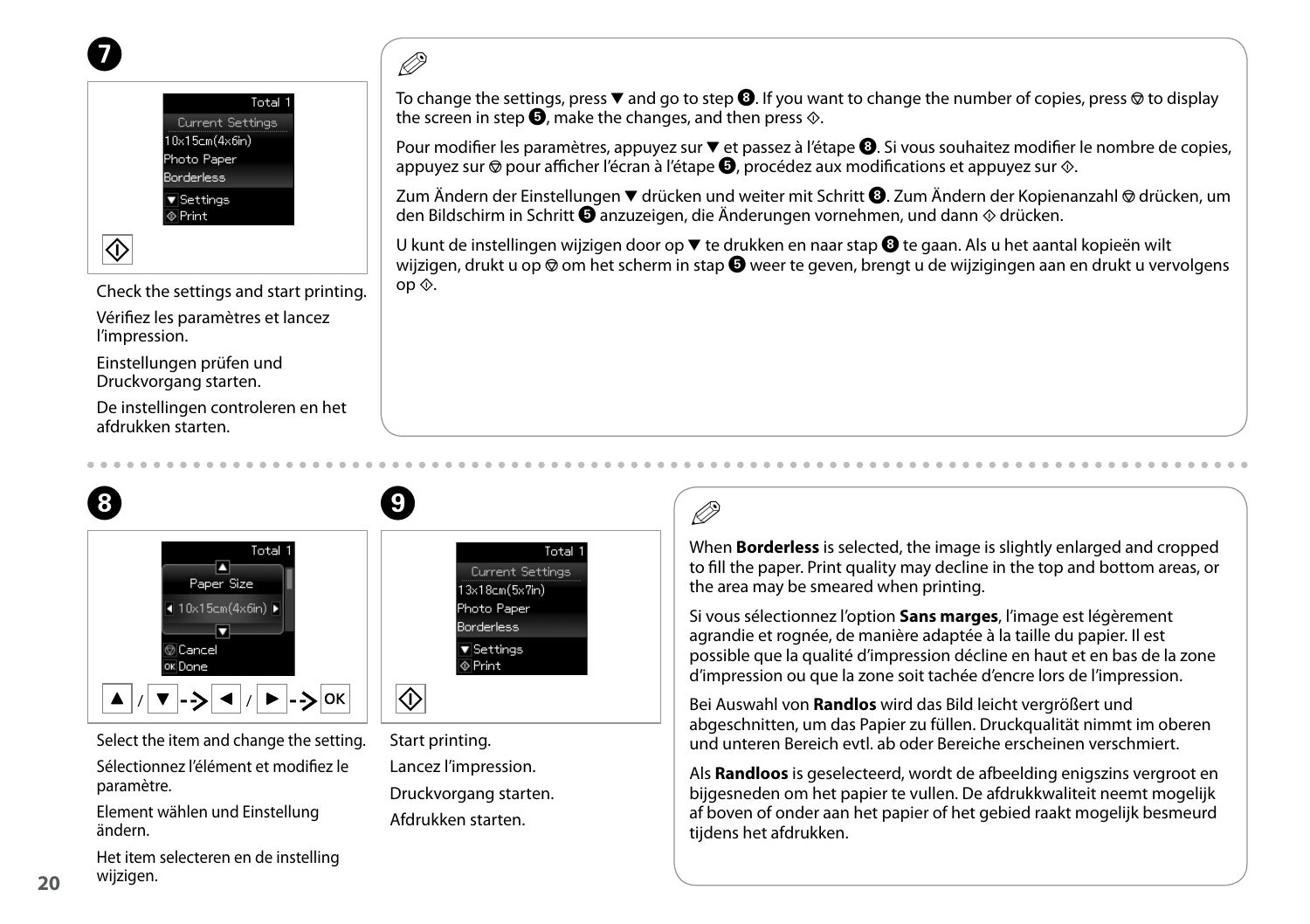#### <span id="page-20-0"></span>Scanning to a Computer

Numérisation vers un ordinateur

Scannen auf einen Computer

Scannen en opslaan op een computer

 $\overline{\mathscr{P}}$  and  $\overline{\mathbf{Q}}$ 

Make sure you have installed software for this printer on your computer and connected following the instructions on the Start Here poster.

Vérifiez que le logiciel de l'imprimante est installé sur l'ordinateur et que la connexion a été effectuée conformément aux instructions de l'affichage Démarrez ici.

Stellen Sie sicher, dass die Software für diesen Drucker auf dem Computer installiert und dass er entsprechend den Hinweisen auf dem Poster Hier starten angeschlossen ist.

U moet software voor deze printer op uw computer hebben geïnstalleerd en de apparatuur hebben aangesloten volgens de instructies op de poster Hier beginnen.

 $\overline{\mathbf{A}}$ 



Place facedown and slide.

Orientez la face à imprimer vers le bas et faites glisser.

Einlegen mit Druckseite unten und verschieben.

In hoek leggen met afdrukzijde omlaag.



Select **Scan**. Sélectionnez **Numériser**. **Scannen** wählen. **Scannen** selecteren.



Select an item. Sélectionnez un élément. Element wählen. Een item selecteren.



Select your PC and start scanning. Sélectionnez votre PC et lancez la numérisation.

PC wählen und Scanvorgang starten. Uw pc selecteren en beginnen met scannen.

## $\circ$

You can change the computer name on the control panel using Epson Event Manager.

Vous pouvez modifier le nom de l'ordinateur sur le panneau de contrôle, à l'aide de l'application Epson Event Manager.

Mit Epson Event Manager können Sie den Computernamen im Bedienfeld ändern.

U kunt de computernaam op het bedieningspaneel wijzigen met Epson Event Manager.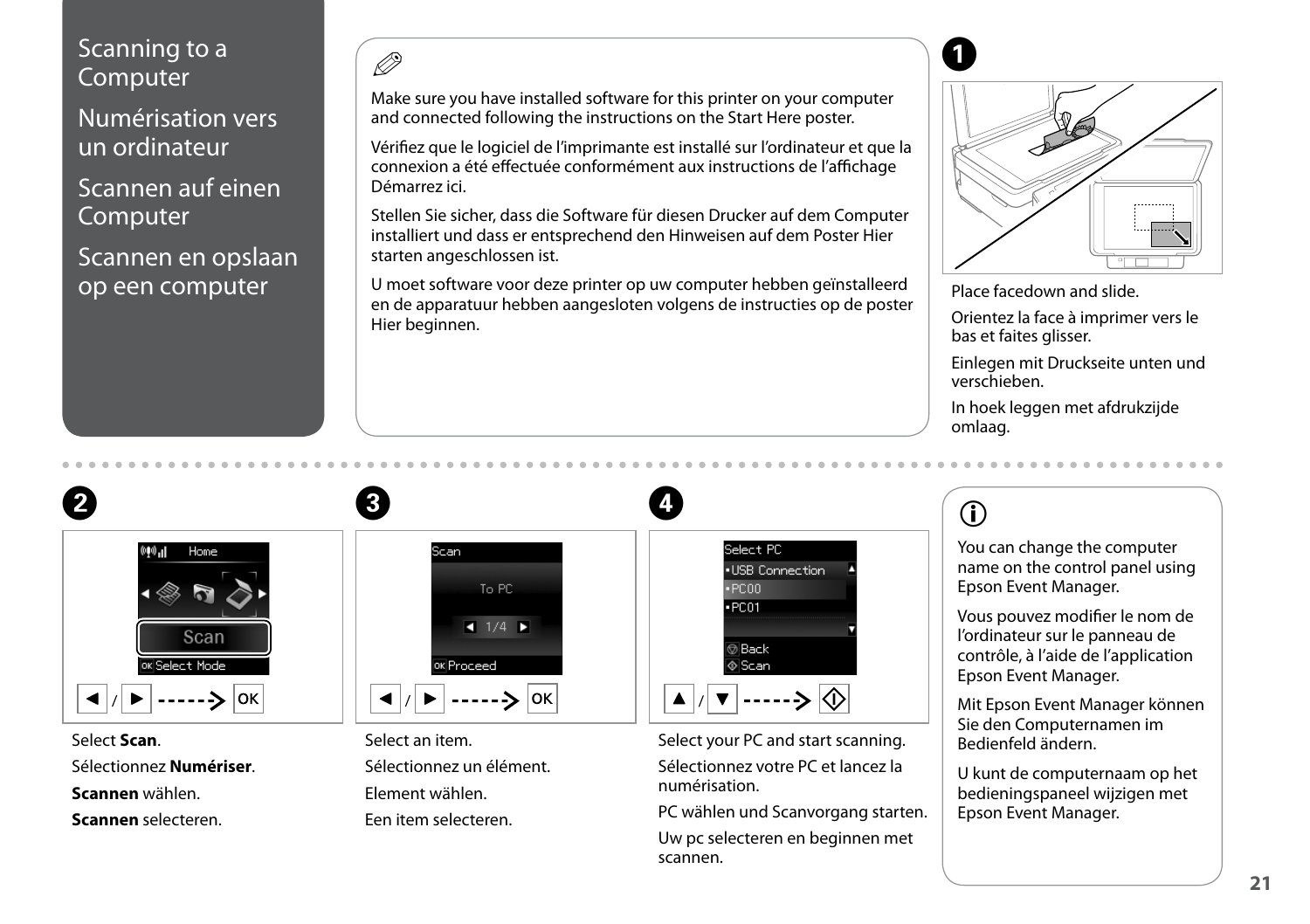## $\mathbf{r}$

The following options are available for scanning to a computer.

 $\square$  To PC

To PC (PDF) O

□ To PC (Email)

 $\Box$  To PC (WSD)  $^*$ 

\* This feature is only available for English versions of Windows 7/Vista.

### $\circ$

Les options suivantes sont disponibles pour la numérisation vers un ordinateur.

 $\Box$  PC

PDF O

□ Email

WSD \* O

\* Cette fonctionnalité est uniquement disponible pour les versions anglaises des systèmes d'exploitation Windows 7/Vista.

## $\mathbf{r}$

Folgende Optionen sind verfügbar für Scannen auf einen Computer.

□ An PC

An PC (PDF) O

An PC (E-Mail) O

 $\Box$  An PC (WSD)  $*$ 

\* Diese Funktion ist nur für englische Versionen von Windows 7/Vista verfügbar.

## $\bigcirc$

De volgende opties zijn beschikbaar voor scannen naar een computer.

Naar computer O

Naar computer (PDF) O

Naar computer (E-mail) O

Naar computer (WSD) \* O

\* Deze functie is alleen beschikbaar voor de Engelse versie van Windows 7/Vista.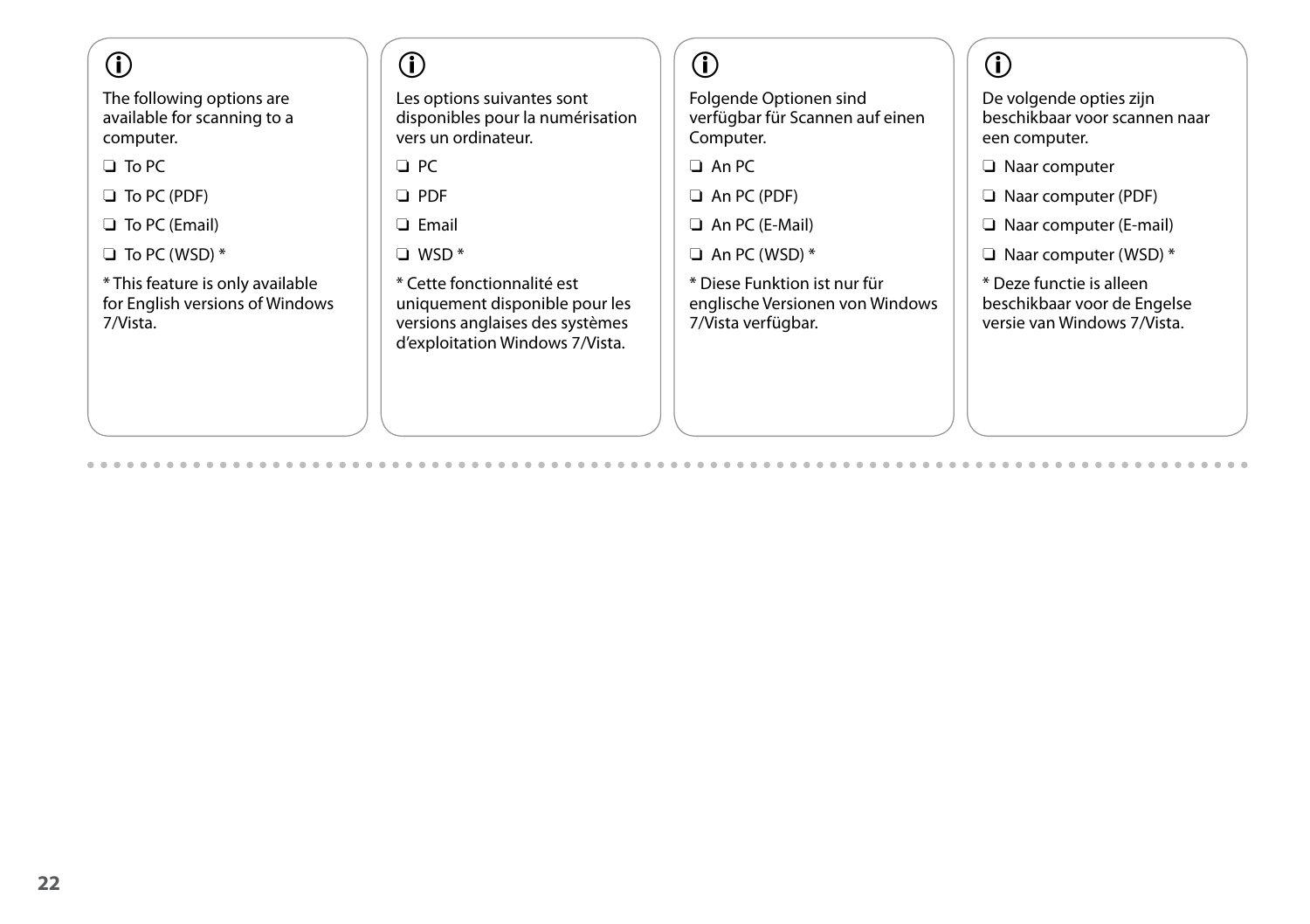### <span id="page-22-0"></span>Checking the Ink Cartridge Status

Vérification de l'état des cartouches d'encre

Status der **Tintenpatrone** prüfen

De status van de inktcartridge controleren

| - Home<br>۸ıl                                     |  |
|---------------------------------------------------|--|
|                                                   |  |
| Setup                                             |  |
| OK Select Mode                                    |  |
| $\blacktriangleleft   /  $<br>OK<br>$\rightarrow$ |  |

Select **Setup**. Sélectionnez **Config**. **Einstellung** wählen. **Instellingen** selecteren.

|                                                                             | $\mathbf{2}$                                                                      |
|-----------------------------------------------------------------------------|-----------------------------------------------------------------------------------|
| $010 - 1$<br>Home<br>$\epsilon$<br>Setup<br>ox Select Mode<br>OK<br>------> | Setup<br>Ink Levels<br>$\bullet$ 1/4 $\rightarrow$<br>ox Proceed<br>OK<br>------> |
|                                                                             |                                                                                   |

Select **Ink Levels**. Sélectionnez **Niveaux d'encre**. **Tintenstände** wählen. **Inktniveaus** selecteren.



Continue or change a cartridge. Poursuivez ou remplacez une cartouche.

Fortfahren oder eine Tintenpatrone austauschen.

Doorgaan of een cartridge vervangen.

| ΒK           | M       |        |       |                                  |
|--------------|---------|--------|-------|----------------------------------|
| <b>Black</b> | Magenta | Yellow | Cyan  | Ink is low.                      |
| Noir         | Magenta | Jaune  | Cyan  | Le niveau d'encre est<br>faible. |
| Schwarz      | Magenta | Gelb   | Cyan  | Tintenstand niedrig.             |
| Zwart        | Magenta | Geel   | Cyaan | Inkt bijna op.                   |

#### Ø3

The ink levels displayed are an approximate indication.

Les niveaux d'encre affichés sont approximatifs.

Die angezeigten Tintenstände sind geschätzte Angaben.

De weergegeven inktniveaus vormen een schatting.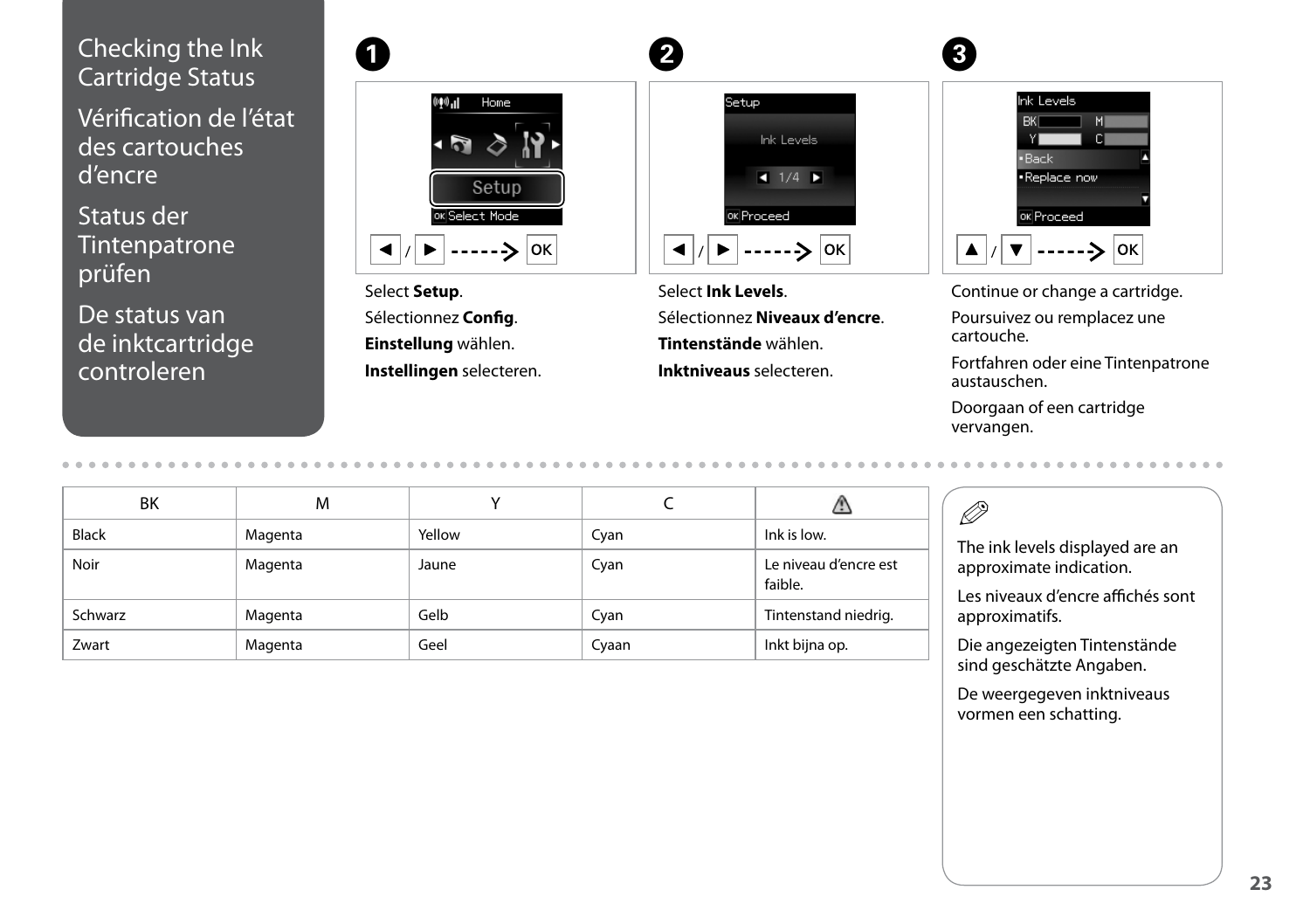## $\mathbf{r}$

On the screen in step C, you can select to replace ink cartridges even if they are not expended. You can also start this operation by selecting **Setup** mode, **Maintenance**, and then **Ink Cartridge Replacement**. For instructions on replacing the cartridge, see  $\Box \rightarrow 34$  $\Box \rightarrow 34$ .

L'écran de l'étape <sup>®</sup> vous permet de remplacer les cartouches d'encre, même si elles ne sont pas vides. Vous pouvez également procéder à cette opération en sélectionnant le mode **Config**, **Maintenance**, puis **Remplacement ctche**. Pour connaître la procédure de remplacement des cartouches, reportez-vous  $\lambda \Box \rightarrow 34$  $\lambda \Box \rightarrow 34$ .

Auf dem Bildschirm in Schritt <sup>3</sup>kann der Wechsel von Tintenpatronen gewählt werden, selbst wenn sie nicht leer sind. Vorgang kann auch durch Auswahl von **Einstellung**-Modus, **Wartung** und dann **Tintenpatrone auswechseln** gestartet werden. Für Hinweise zum Wechseln von Tintenpatronen, siehe  $\Box \rightarrow 34.$  $\Box \rightarrow 34.$  $\Box \rightarrow 34.$ 

Op het scherm in stap C kunt u ervoor kiezen om inktcartridges te vervangen zelfs als deze niet helemaal leeg zijn. U kunt deze bewerking ook starten door achtereenvolgens de modus **Instellingen** en de opties **Onderhoud** en **Inktcartridge vervangen** te selecteren. Voor instructies met betrekking tot het vervangen van de cartridge raadpleegt u  $\Box \rightarrow 34$ .

## Q

If an ink cartridge is running low, prepare a new ink cartridge.

Si le niveau d'encre d'une cartouche est faible, préparez une cartouche d'encre neuve.

Wenn eine Tintenpatrone nur noch wenig Tinte enthält, neue bereithalten.

Als een inktcartridge bijna leeg is, houdt u een nieuwe inktcartridge bij de hand.

## $\boldsymbol{\mathsf{u}}$

Epson cannot guarantee the quality or reliability of non-genuine ink. If non-genuine ink cartridges are installed, the ink cartridge status may not be displayed.

Epson ne peut garantir la qualité ou la fiabilité des encres non d'origine. Si des cartouches d'encre non d'origine sont installées, il est possible que l'état des cartouches ne soit pas affiché.

Epson kann die Qualität und Zuverlässigkeit von Tinte von Drittanbietern nicht garantieren. Wenn Tintenpatronen von Drittanbietern installiert sind, wird der Tintenstand möglicherweise nicht angezeigt.

De kwaliteit of betrouwbaarheid van niet-originele inkt kan niet door Epson worden gegarandeerd. Als nietoriginele inktcartridges worden geïnstalleerd, wordt mogelijk de status van de inktcartridge niet weergegeven.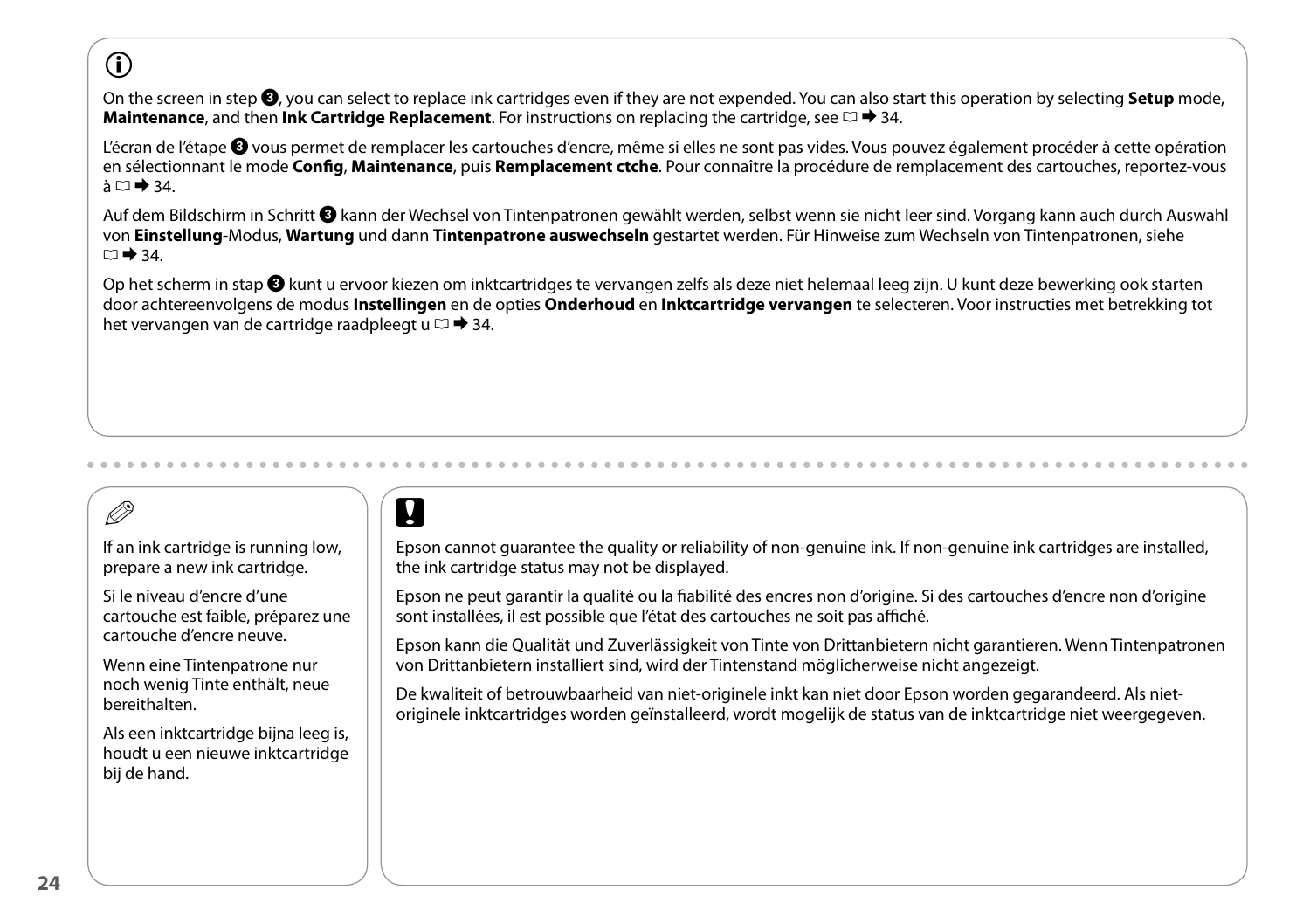# <span id="page-24-1"></span><span id="page-24-0"></span>Checking/Cleaning  $\bigcirc$   $\Box$   $\rightarrow$  13  $\qquad$   $\qquad$   $\qquad$   $\qquad$   $\qquad$   $\qquad$   $\qquad$   $\qquad$   $\qquad$   $\qquad$   $\qquad$   $\qquad$   $\qquad$   $\qquad$   $\qquad$   $\qquad$   $\qquad$   $\qquad$   $\qquad$   $\qquad$   $\qquad$   $\qquad$   $\qquad$   $\qquad$   $\qquad$   $\qquad$   $\qquad$   $\qquad$   $\qquad$   $\qquad$   $\qquad$

<span id="page-24-2"></span>Vérification/ nettoyage de la tête d'impression

<span id="page-24-3"></span>Druckkopf prüfen/ reinigen

<span id="page-24-4"></span>Printkop controleren/reinigen





Load A4 size paper. Chargez du papier au format A4. A4-Papier einlegen. Papier van A4-formaat plaatsen.

Select **Setup**. Sélectionnez **Config**. **Einstellung** wählen. **Instellingen** selecteren.



Select **Maintenance**. Sélectionnez **Maintenance**. **Wartung** wählen. **Onderhoud** selecteren.



Select **Nozzle Check** and print.

Sélectionnez **Vérif. buses** et procédez à l'impression.

**Düsentest** wählen und drucken.

**Spuitkan. contr.** selecteren en afdrukken.



Examine the printed pattern for missing segments. Déterminez s'il manque des segments sur le motif imprimé. Gedrucktes Muster auf fehlende Segmente untersuchen. Het afdrukpatroon op ontbrekende segmenten onderzoeken. If you select **Yes**, go to the next step.

Ø5

Si vous sélectionnez **Oui**, passez à l'étape suivante.

Bei Auswahl von **Ja** weiter mit dem nächsten Schritt.

Als u **Ja** selecteert, gaat u naar de volgende stap.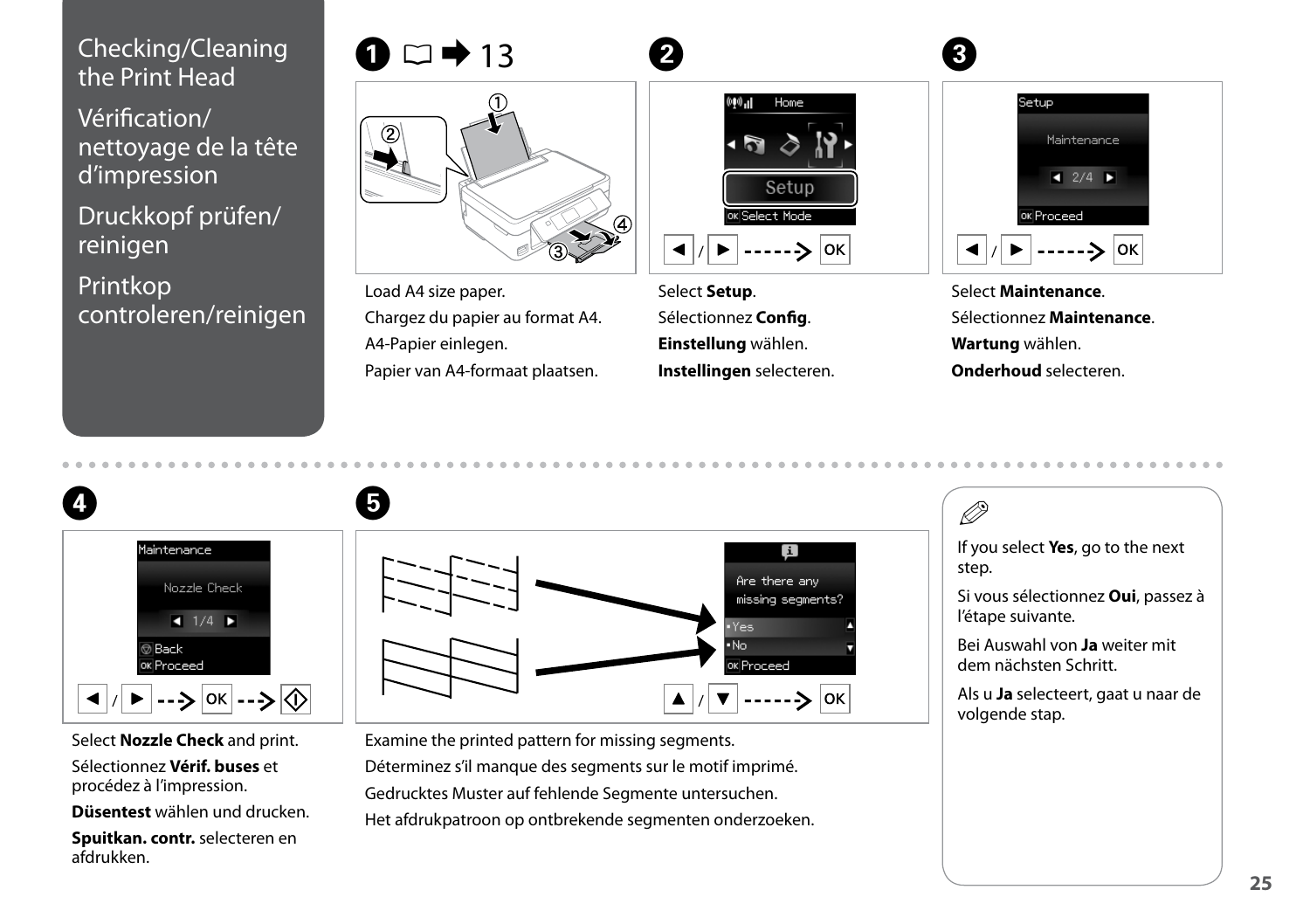



 $\bm{O}$ 

#### Start cleaning.

Lancez le nettoyage.

Reinigung starten.

Met de reiniging beginnen.

∣oк Finish head cleaning. Finalisez le nettoyage de la tête. Kopfreinigung abschließen. Printkopreiniging voltooien.

## $\overline{\mathbf{v}}$

Print head cleaning uses some ink from all cartridges, so clean the print head only if quality declines.

Le nettoyage de la tête d'impression consomme de l'encre de toutes les cartouches. Par conséquent, ne nettoyez la tête que si la qualité d'impression décline.

Da bei der Druckkopfreinigung etwas Tinte aus allen Patronen verbraucht wird, reinigen Sie den Druckkopf nur, wenn die Druckqualität nachlässt.

Een printkopreiniging verbruikt een beetje inkt (uit alle cartridges). Reinig de printkop daarom alleen als de afdrukkwaliteit afneemt.

## $\boldsymbol{\mathsf{p}}$

Do not turn off the printer during head cleaning. If the head cleaning is incomplete, you may not be able to print.

Ne mettez pas l'imprimante hors tension pendant le nettoyage de la tête. Si le nettoyage de la tête n'est pas finalisé, il est possible que vous ne puissiez pas imprimer.

Drucker während der Kopfreinigung nicht ausschalten. Wenn die Kopfreinigung nicht abgeschlossen wurde, können Sie möglicherweise nicht drucken.

Schakel de printer niet uit tijdens het reinigen van de printkop. Als het reinigen van de printkop niet wordt voltooid, kunt u mogelijk niet afdrukken.

## Q

If quality does not improve after cleaning four times, turn off the printer for at least six hours. Then try cleaning the print head again. If quality still does not improve, contact Epson support.

Si la qualité d'impression ne s'améliore pas à l'issue de quatre nettoyages, mettez l'imprimante hors tension pendant au moins six heures. Nettoyez ensuite de nouveau la tête d'impression. Si la qualité d'impression ne s'améliore toujours pas, contactez l'assistance Epson.

Wenn die Qualität sich nach viermaliger Reinigung nicht verbessert, schalten Sie den Drucker für mindestens sechs Stunden aus. Reinigen Sie den Druckkopf dann erneut. Verbessert sich die Druckqualität immer noch nicht, wenden Sie sich an den Epson-Kundendienst.

Als de afdrukkwaliteit na vier keer reinigen niet is verbeterd, moet u de printer uitzetten en ten minste zes uur zo laten staan. Reinig de printkop vervolgens opnieuw. Raadpleeg de ondersteuning van Epson als de kwaliteit dan nog steeds niet is verbeterd.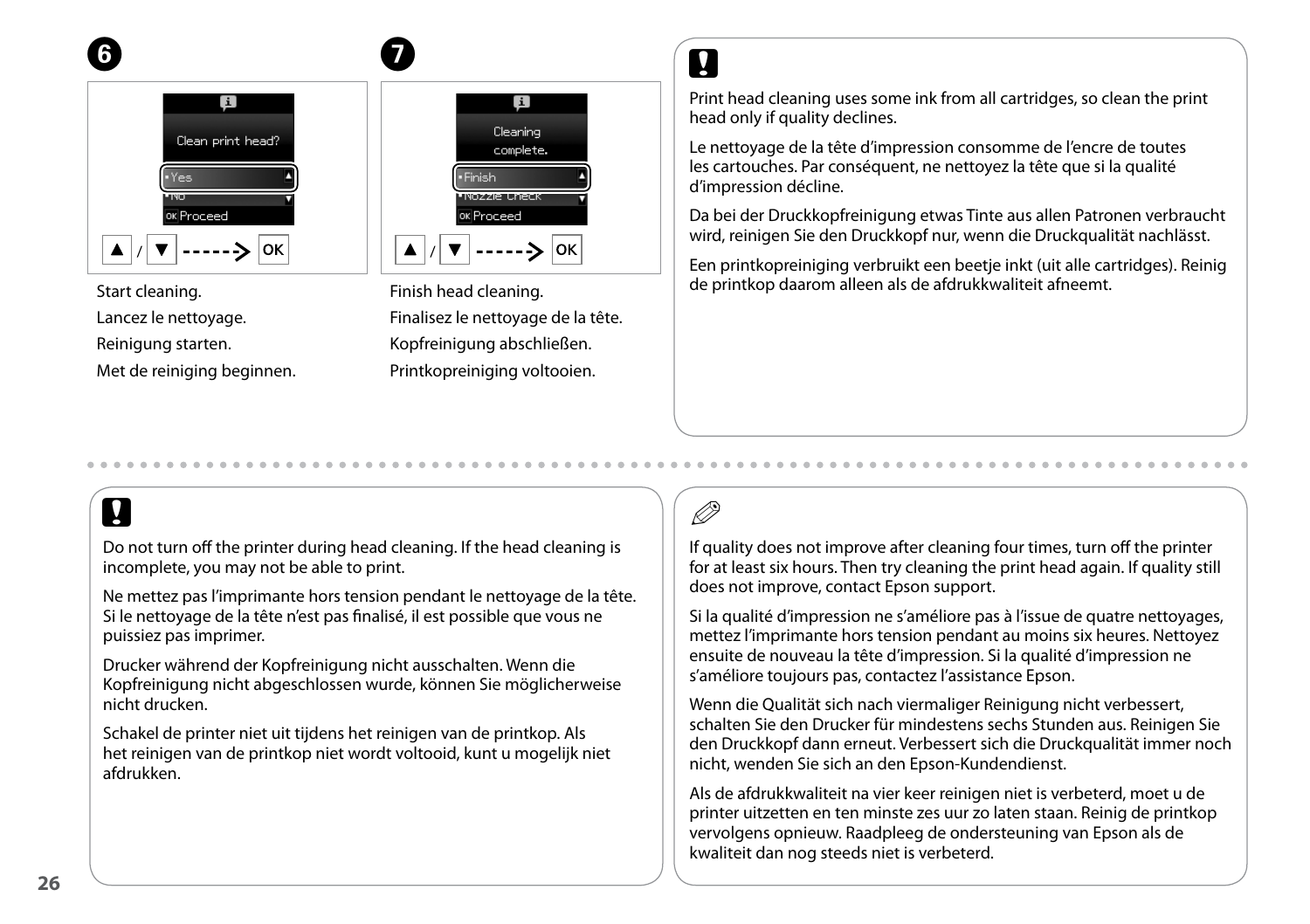# <span id="page-26-0"></span>Aligning the Print  $\bigcirc$   $\Box$   $\rightarrow$  13  $\qquad$   $\bullet$   $\Box$   $\rightarrow$  13  $\qquad$   $\bullet$  13  $\qquad$   $\bullet$  13  $\qquad$   $\bullet$  13  $\qquad$   $\bullet$  12  $\qquad$   $\bullet$  12  $\qquad$   $\bullet$  12  $\qquad$   $\bullet$  12  $\qquad$   $\bullet$  12  $\qquad$   $\bullet$  12  $\qquad$   $\bullet$  12  $\qquad$   $\bullet$  12  $\qquad$

Alignement de la tête d'impression

Druckkopf ausrichten Printkop uitlijnen



Load A4-size plain paper. Chargez du papier ordinaire de format A4.

A4-Normalpapier einlegen.

Gewoon A4-papier plaatsen.

E



Select **Setup**. Sélectionnez **Config**. **Einstellung** wählen. **Instellingen** selecteren.

6



Select **Maintenance**. Sélectionnez **Maintenance**. **Wartung** wählen. **Onderhoud** selecteren.



Select **Head Alignment**. Sélectionnez **Alignement tête**. **Druckkopf-Justage** wählen. **Printkop uitlijnen** selecteren.



Print patterns. Imprimez les motifs. Muster drucken. Patronen afdrukken.



Examine the patterns and select the most solid pattern from groups #1, #2, #3, and #4. Examinez les motifs et sélectionnez le motif le plus régulier au niveau des groupes #1, #2, #3 et #4.

Muster untersuchen und das dichteste Muster aus den Gruppen #1, #2, #3 und #4 wählen.

De patronen onderzoeken en het meest gelijkmatige patroon uit groepen #1, #2, #3 en #4 selecteren.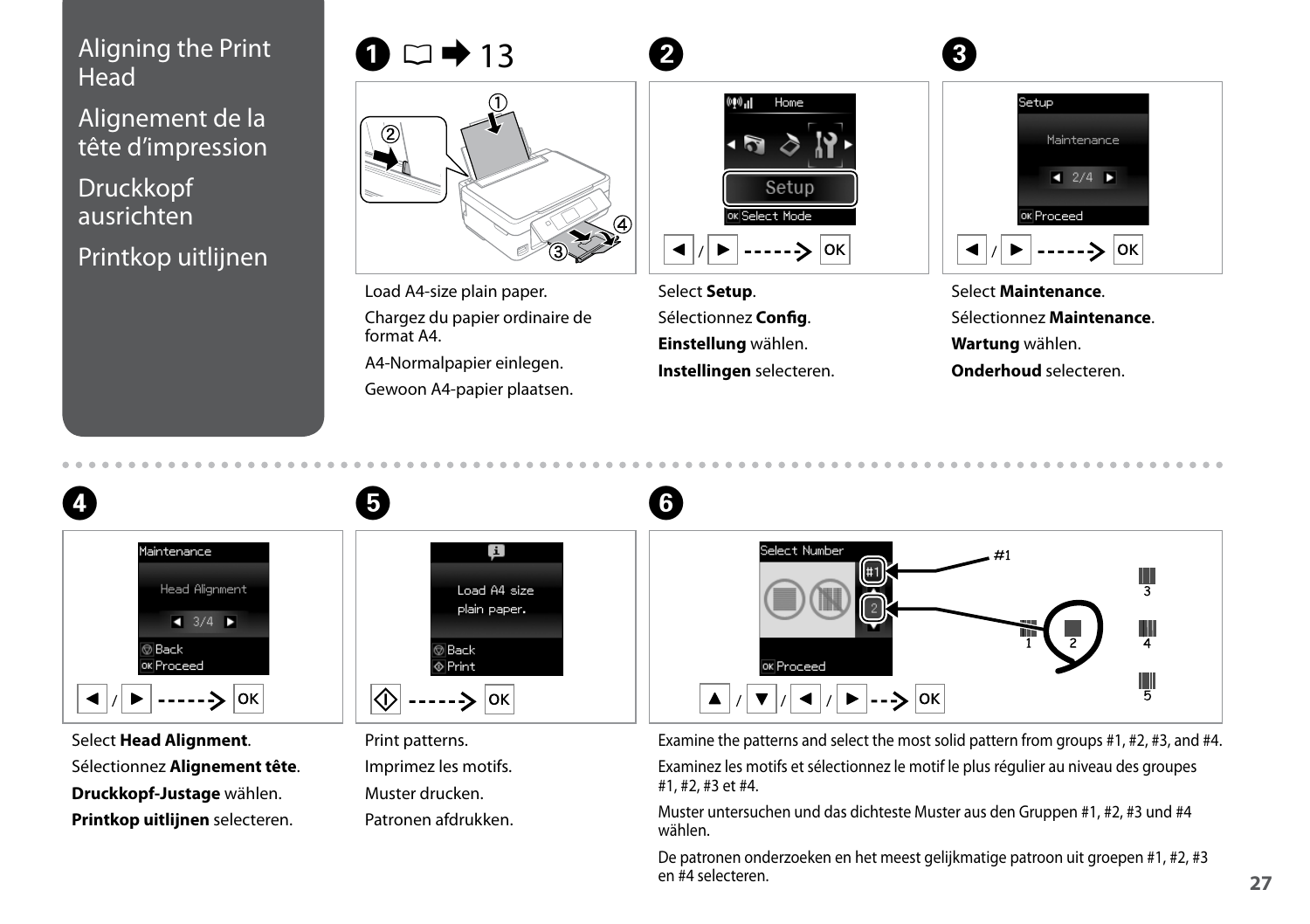#### <span id="page-27-0"></span>Other Setup Mode **Menus**

Autres menus du mode Conf.

Andere Setup-Modus-Menüs

Andere menu's van de modus Instellen



<span id="page-27-1"></span>

| <b>Printer Setup</b>   | Power Off Timer           | You can adjust the time before power management is applied. Any<br>increase will affect the products's energy efficiency. Please consider<br>the environment before making any change. |
|------------------------|---------------------------|----------------------------------------------------------------------------------------------------------------------------------------------------------------------------------------|
|                        | Language                  | You can change the language displayed on the LCD panel.                                                                                                                                |
| Wi-Fi Settings         | Wi-Fi Setup               | See the online Network Guide.                                                                                                                                                          |
|                        | Wi-Fi Connection Check    | You can check the network connection status, and print the report. If<br>there is any problem with the connection, the report helps you find<br>the solution.                          |
|                        | <b>Print Status Sheet</b> | You can print the network status sheet to confirm the current settings.                                                                                                                |
| <b>File Sharing</b>    | Write access from USB     | See the online Network Guide.                                                                                                                                                          |
|                        | Write access from Wi-Fi   |                                                                                                                                                                                        |
| <b>Restore Default</b> | Wi-Fi Settings            | You can restore the default settings. To make the Wi-Fi settings again                                                                                                                 |
| Settings               | All except Wi-Fi          | after resetting them, see the online Network Guide.                                                                                                                                    |
|                        | <b>All Settings</b>       |                                                                                                                                                                                        |



| FRI | Pour afficher les menus suivants, appuyez sur <b>formation and state config.</b> |
|-----|----------------------------------------------------------------------------------|
|     |                                                                                  |

<span id="page-27-2"></span>

| Config. imprimante                | Minuteur arrêt                      | Vous pouvez définir la durée à l'issue de laquelle la gestion de<br>l'alimentation est appliquée. Toute augmentation affecte l'efficacité<br>énergétique des produits. Veuillez prendre l'environnement en<br>compte avant de procéder à des modifications. |
|-----------------------------------|-------------------------------------|-------------------------------------------------------------------------------------------------------------------------------------------------------------------------------------------------------------------------------------------------------------|
|                                   | Langue/Language                     | Vous pouvez modifier la langue utilisée pour l'affichage sur l'écran<br>LCD.                                                                                                                                                                                |
| Par. LAN sans fil                 | Conf. LAN ss fil                    | Reportez-vous au Guide réseau en ligne.                                                                                                                                                                                                                     |
|                                   | Vérification de la connexion Wi-Fi  | Vous pouvez vérifier l'état de la connexion réseau et imprimer le<br>rapport. En cas de problèmes au niveau de la connexion, le rapport<br>vous aidera à trouver une solution.                                                                              |
|                                   | Imprétat réseau                     | Vous pouvez imprimer la feuille d'état du réseau pour vérifier les<br>paramètres définis.                                                                                                                                                                   |
| Partage fichiers                  | Accès écriture USB                  | Reportez-vous au Guide réseau en ligne.                                                                                                                                                                                                                     |
|                                   | Accès en écriture à partir du Wi-Fi |                                                                                                                                                                                                                                                             |
| Rétablir paramètres<br>par défaut | Par. LAN sans fil                   | Vous pouvez rétablir les paramètres par défaut. Pour définir de                                                                                                                                                                                             |
|                                   | Tous sauf Wi-Fi                     | nouveau les paramètres Wi-Fi après réinitialisation, reportez-vous au                                                                                                                                                                                       |
|                                   | Ts param                            | Guide réseau en ligne.                                                                                                                                                                                                                                      |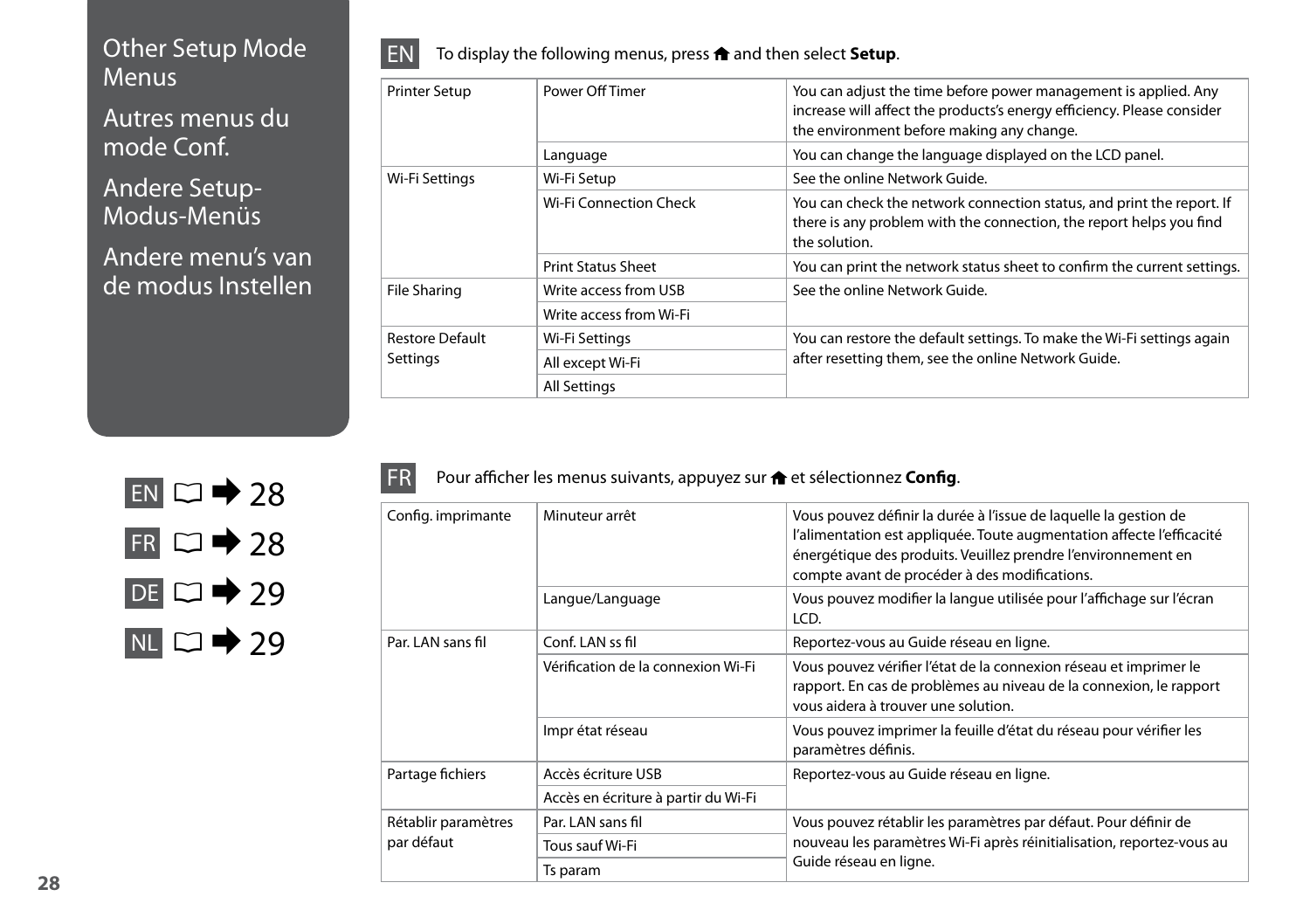

<span id="page-28-1"></span>

|  | Druckereinstellungen  | Ausschalttimer            | Sie können die Zeit bis zur Anwendung der Energieverwaltung<br>einstellen. Jede Verlängerung beeinträchtigt die Energieeffizienz des<br>Produktes. Denken Sie bitte an die Umwelt, bevor Sie Änderungen<br>vornehmen. |  |
|--|-----------------------|---------------------------|-----------------------------------------------------------------------------------------------------------------------------------------------------------------------------------------------------------------------|--|
|  |                       | Sprache/Language          | Sie können die im LCD-Feld angezeigte Sprache ändern.                                                                                                                                                                 |  |
|  | Wi-Fi-Einstellungen   | Wi-Fi-Setup               | Siehe Online-Netzwerkhandbuch.                                                                                                                                                                                        |  |
|  |                       | Wi-Fi-Verbindung prüfen   | Sie können den Netzwerkverbindungsstatus prüfen und einen Bericht<br>drucken. Bei Problemen mit der Verbindung hilft Ihnen der Bericht<br>beim Finden einer Lösung.                                                   |  |
|  |                       | Statusblatt drucken       | Sie können eine Netzwerkstatusseite drucken und damit die aktuellen<br>Einstellungen prüfen.                                                                                                                          |  |
|  | Dateifreigabe         | Schreibzugriff von USB    | Siehe Online-Netzwerkhandbuch.                                                                                                                                                                                        |  |
|  |                       | Schreibzugriff über Wi-Fi |                                                                                                                                                                                                                       |  |
|  | Standard wiederherst. | Wi-Fi-Einstellungen       | Sie können die Standardeinstellungen wiederherstellen. Zur                                                                                                                                                            |  |
|  |                       | Alles außer Wi-Fi         | Konfiguration der Wi-Fi-Einstellungen nach dem Zurücksetzen siehe                                                                                                                                                     |  |
|  |                       | Alle Einstellungen        | Online-Netzwerkhandbuch.                                                                                                                                                                                              |  |

#### NL U geeft de volgende menu's weer door op  $\bigtriangleup$  te drukken en **Instellingen** te selecteren.

<span id="page-28-0"></span>

| Printerinstallatie   | Uitschakelingstimer        | U kunt het energiebeheer zelf instellen. Een hogere waarde heeft<br>gevolgen voor het energieverbruik van de printer. Houd rekening met<br>het milieu voordat u iets verandert aan deze instelling. |
|----------------------|----------------------------|-----------------------------------------------------------------------------------------------------------------------------------------------------------------------------------------------------|
|                      | Taal/Language              | U kunt de taal op het display wijzigen.                                                                                                                                                             |
| Wi-Fi-instellingen   | Wi-Fi instellen            | Zie de online-Netwerkhandleiding.                                                                                                                                                                   |
|                      | Wi-Fi- verbindingscontrole | U kunt de status van de netwerkverbinding controleren en een<br>rapport afdrukken. Dit rapport helpt u bij het vinden van een<br>oplossing voor verbindingsproblemen.                               |
|                      | Statusblad afdrukken       | U kunt het netwerkstatusblad afdrukken om uw huidige instellingen<br>te controleren.                                                                                                                |
| Bestanden delen      | Schrijftoegang vanaf USB   | Zie de online-Netwerkhandleiding.                                                                                                                                                                   |
|                      | Schrijftoegang vanaf Wi-Fi |                                                                                                                                                                                                     |
| Vervanging voltooid. | Wi-Fi-instellingen         | U kunt de standaardinstellingen herstellen. Zie de online-                                                                                                                                          |
|                      | Alles behalve Wi-Fi        | Netwerkhandleiding als u de Wi-Fi-instellingen na een reset opnieuw                                                                                                                                 |
|                      | Alle instellingen          | wilt opgeven.                                                                                                                                                                                       |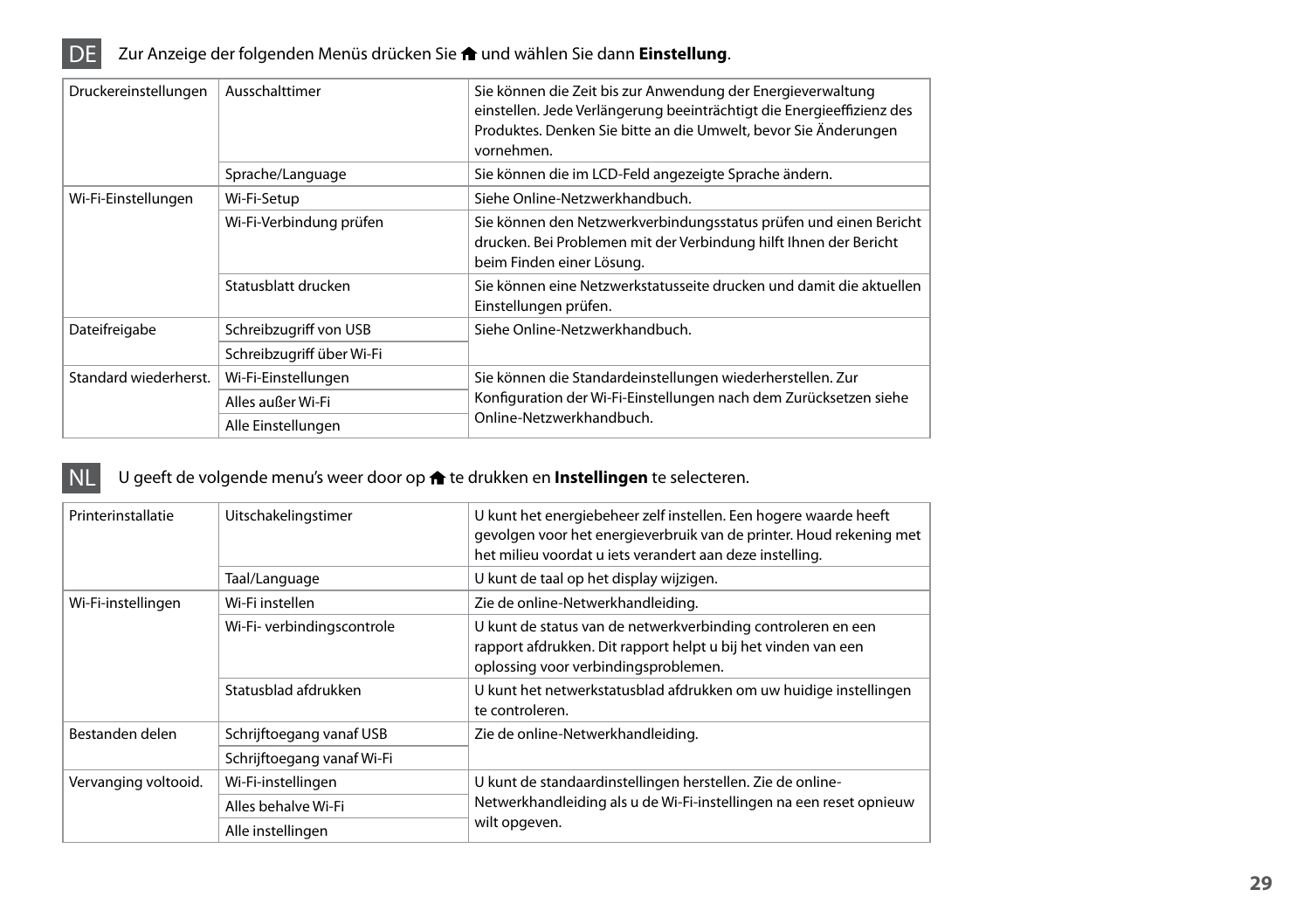### <span id="page-29-0"></span>Error/Warning **Messages**

Messages d'erreur/ d'avertissement

Fehler-/ Warnmeldungen

Foutmeldingen/ waarschuwingen



| Code             | Solution                                                                                                                                                                                                                                                                              |
|------------------|---------------------------------------------------------------------------------------------------------------------------------------------------------------------------------------------------------------------------------------------------------------------------------------|
| $E-01$           | Turn the printer off and then back on. Make sure that no paper is still in the printer. If the error still appears, contact<br>Epson support.                                                                                                                                         |
| $E-02$           | Turn the printer off and then back on. If the error message still appears, contact Epson support.                                                                                                                                                                                     |
| $E-10$           | Turn off the printer. Contact Epson support to replace ink pads.                                                                                                                                                                                                                      |
| $W-02$           | Paper jam. Remove the jammed paper, turn off the printer, and then turn it back on. $\Box \rightarrow 40$                                                                                                                                                                             |
| $W-03$           | Paper jam. Open the scanner unit, remove the jammed paper, and then press $\Diamond$ . $\Box \rightarrow 39$                                                                                                                                                                          |
| $W-10$           | The ink cartridge(s) shown on the LCD panel have not been installed. Install them. $\square \rightarrow 36$                                                                                                                                                                           |
| $W-12$           | Cannot recognize the ink cartridge(s) shown on the LCD panel. Replace the ink cartridge(s). Epson recommends the<br>use of genuine Epson ink cartridges.                                                                                                                              |
| $W-13$           | Press ♦ to resume printing. The message will be displayed until the ink pad is replaced. Contact Epson support to<br>replace ink pads before the end of their service life. When the ink pads are saturated, the printer stops and Epson<br>support is required to continue printing. |
| $1 - 22$         | To establish a wireless connection using an access point, press the push button on the access point or click the button<br>on the access point's wireless settings screen displayed on your computer's screen. □ → Online Network Guide                                               |
| $I-23$           | You need to enter the PIN code displayed on the printer's panel into the access point or computer within two minutes.<br>If no code is entered during the two minutes, a time-out error occurs and a different code is displayed and needs to be<br>entered.                          |
| $1 - 31$         | To make wireless connection settings from your computer, you need to insert the CD into the computer and follow<br>the on-screen instructions.                                                                                                                                        |
| $I-60$           | Your computer may not support WSD (Web Services for Devices). The scan to PC (WSD) function is only available for<br>computers running English versions of Windows 7 or Vista.                                                                                                        |
| Recovery<br>Mode | The firmware update has failed. You will need to re-attempt the firmware update. Ready a USB cable and visit your<br>local Epson website for further instructions.                                                                                                                    |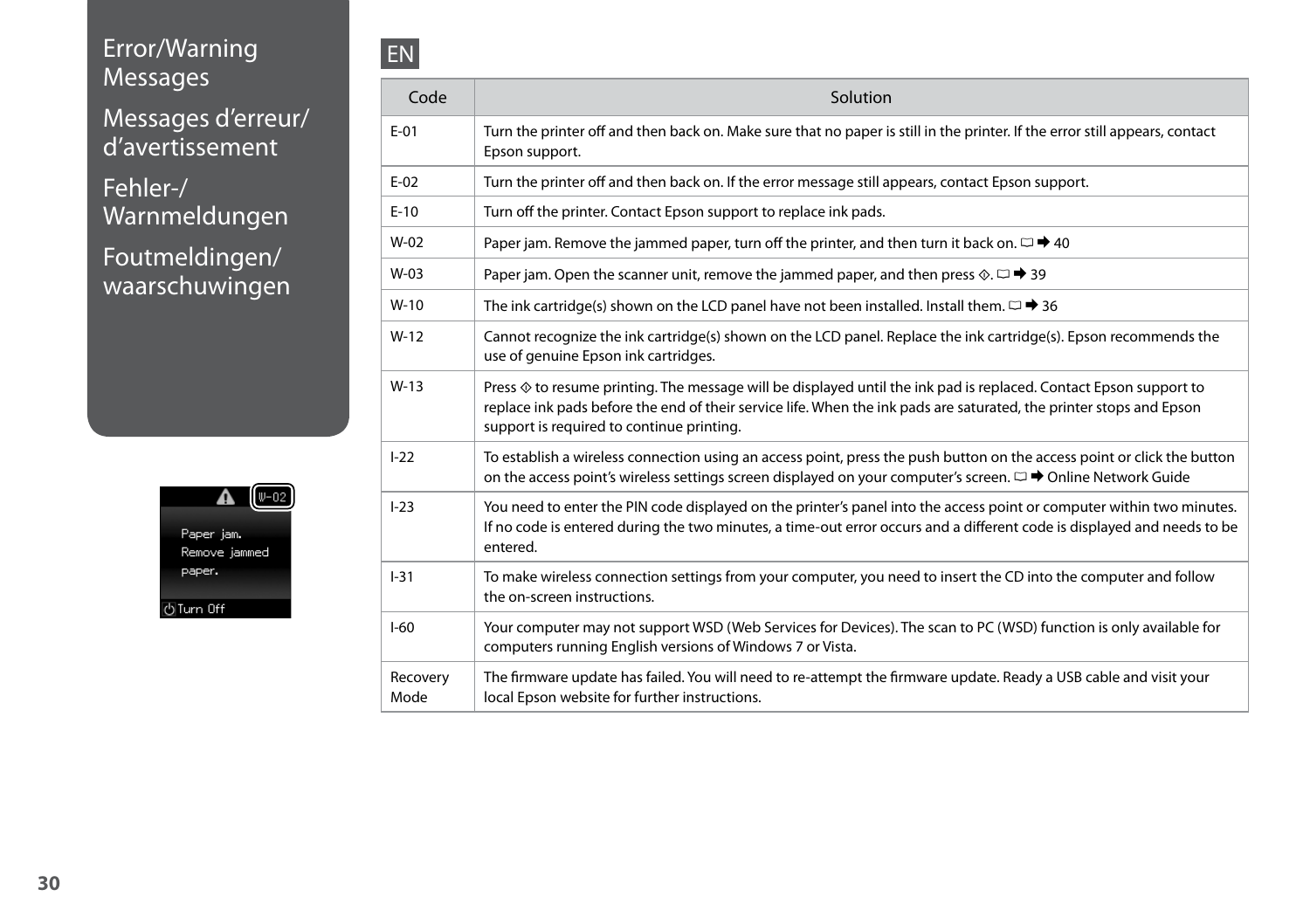## FR

| Code             | Solution                                                                                                                                                                                                                                                                                                                                                                                      |
|------------------|-----------------------------------------------------------------------------------------------------------------------------------------------------------------------------------------------------------------------------------------------------------------------------------------------------------------------------------------------------------------------------------------------|
| $E-01$           | Mettez l'imprimante hors tension, puis de nouveau sous tension. Assurez-vous que l'imprimante ne contient plus<br>aucun papier. Si le message d'erreur s'affiche toujours, contactez l'assistance de Epson.                                                                                                                                                                                   |
| $E-02$           | Mettez l'imprimante hors tension, puis de nouveau sous tension. Si le message d'erreur s'affiche toujours, contactez<br>l'assistance de Epson.                                                                                                                                                                                                                                                |
| $E-10$           | Mettez l'imprimante hors tension. Contactez l'assistance Epson pour remplacer les tampons d'encre.                                                                                                                                                                                                                                                                                            |
| $W-02$           | Bourrage papier. Retirez le papier coincé, mettez l'imprimante hors tension, puis remettez-la sous tension. $\Box \rightarrow 40$                                                                                                                                                                                                                                                             |
| $W-03$           | Bourrage papier. Ouvrez le module scanner, retirez le papier coincé et appuyez sur $\Diamond$ . $\Box \rightarrow 39$                                                                                                                                                                                                                                                                         |
| $W-10$           | La ou les cartouches d'encre indiquées sur l'écran LCD n'ont pas été installées. Installez-les. $\Box \rightarrow 36$                                                                                                                                                                                                                                                                         |
| $W-12$           | Impossible de reconnaître la ou les cartouches d'encre indiquées sur l'écran LCD. Remplacez la ou les cartouches<br>d'encre. Nous vous recommandons d'utiliser des cartouches d'origine Epson.                                                                                                                                                                                                |
| $W-13$           | Appuyez sur $\circledast$ pour reprendre l'impression. Le message s'affiche jusqu'à ce que le tampon d'encre soit remplacé.<br>Contactez l'assistance Epson pour remplacer les tampons d'encre avant la fin de leur durée de vie. Lorsque les<br>tampons d'encre sont saturés, l'imprimante cesse de fonctionner et il est nécessaire de faire appel à Epson pour<br>poursuivre l'impression. |
| $1 - 22$         | Pour établir une connexion sans fil à l'aide d'un point d'accès, appuyez sur le bouton-poussoir du point d'accès ou<br>cliquez sur le bouton de l'écran des paramètres sans fil du point d'accès affiché sur l'ordinateur. $\Box \blacktriangleright$ Guide réseau en<br>ligne                                                                                                                |
| $I-23$           | Vous devez saisir le code PIN affiché sur le panneau de l'imprimante au niveau du point d'accès ou de l'ordinateur<br>dans les deux minutes. Si aucun code n'est saisi dans les deux minutes, une erreur d'expiration survient et un nouveau<br>code, que vous devez saisir, s'affiche.                                                                                                       |
| $1 - 31$         | Pour définir les paramètres de connexion sans fil à partir de votre ordinateur, vous devez insérer le CD dans<br>l'ordinateur et suivre les instructions affichées à l'écran.                                                                                                                                                                                                                 |
| $1-60$           | Il est possible que la fonction WSD (Web Services for Devices) ne soit pas prise en charge par votre ordinateur. La<br>fonction de numérisation vers un PC (WSD) est uniquement disponible sur les ordinateurs exécutant Windows 7 ou<br>Vista en version anglaise.                                                                                                                           |
| Recovery<br>Mode | La mise à jour du micrologiciel a échoué. Vous devez procéder de nouveau à la mise à jour du micrologiciel. Préparez<br>un câble USB et consultez le site Web Epson local pour plus d'instructions.                                                                                                                                                                                           |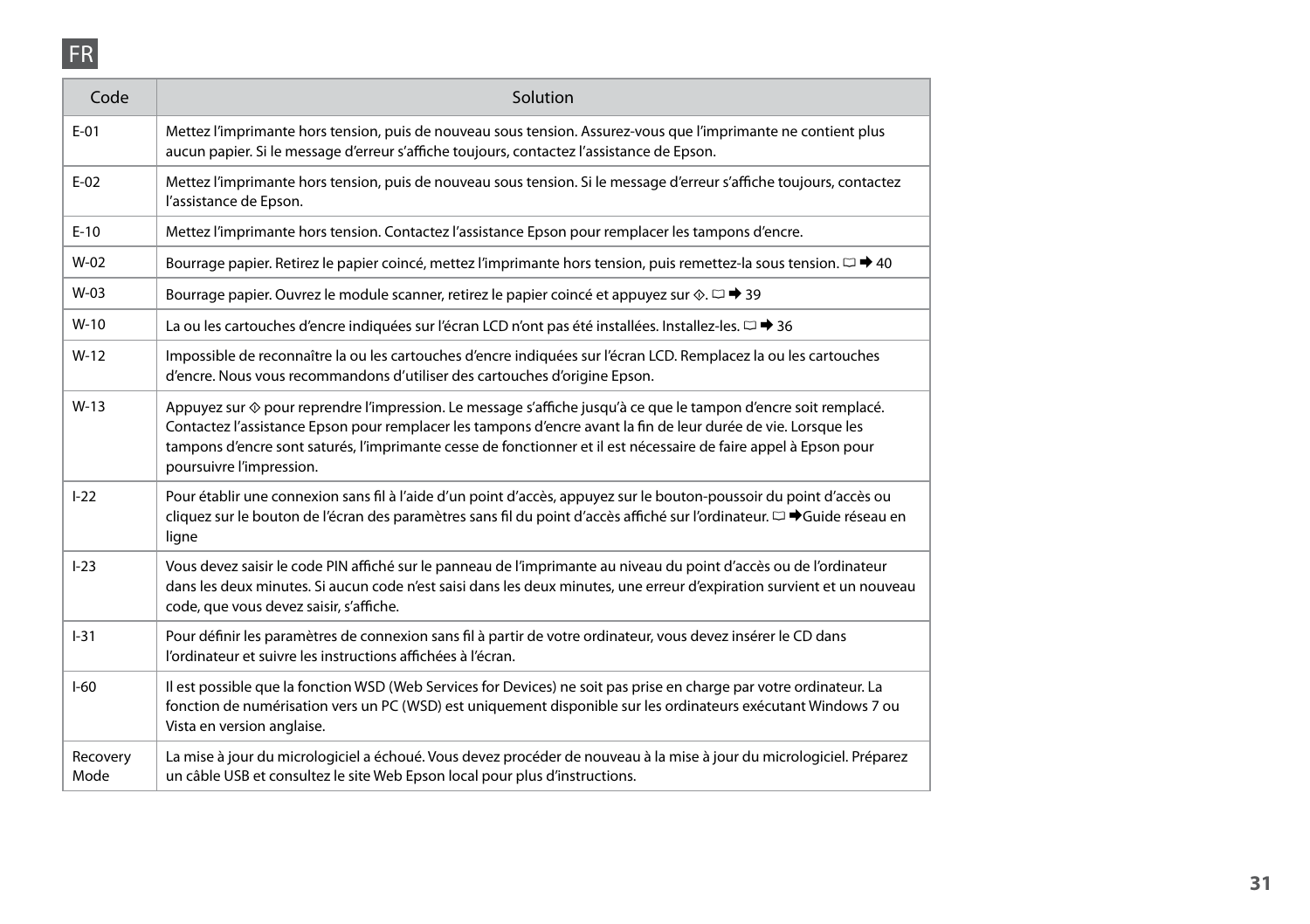## DE

| Code             | Lösung                                                                                                                                                                                                                                                                                                                                                         |
|------------------|----------------------------------------------------------------------------------------------------------------------------------------------------------------------------------------------------------------------------------------------------------------------------------------------------------------------------------------------------------------|
| $E-01$           | Drucker aus- und wiedereinschalten. Sicherstellen, dass kein Papier mehr im Drucker ist. Wenn die Fehlermeldung<br>immer noch erscheint, wenden Sie sich an den Epson Support.                                                                                                                                                                                 |
| $E-02$           | Drucker aus- und wiedereinschalten. Wenn die Fehlermeldung immer noch erscheint, wenden Sie sich an den Epson<br>Support.                                                                                                                                                                                                                                      |
| $E-10$           | Schalten Sie den Drucker aus. Wenden Sie sich zum Auswechseln der Tintenkissen an den Epson-Support.                                                                                                                                                                                                                                                           |
| $W-02$           | Papierstau. Gestautes Papier entfernen, Drucker ausschalten und wiedereinschalten. $\Box \rightarrow 40$                                                                                                                                                                                                                                                       |
| $W-03$           | Papierstau. Scannereinheit öffnen, gestautes Papier entfernen und dann $\Diamond$ drücken. $\Box \rightarrow 39$                                                                                                                                                                                                                                               |
| $W-10$           | Die im LCD angezeigten Tintenpatronen sind nicht installiert. Patronen installieren. $□$ → 36                                                                                                                                                                                                                                                                  |
| $W-12$           | Die im LCD angezeigten Tintenpatronen werden nicht erkannt. Ersetzen Sie die Tintenpatrone(n). Es wird empfohlen,<br>ausschließlich original EPSON-Tintenpatronen zu verwenden.                                                                                                                                                                                |
| $W-13$           | ◇ drücken, um mit dem Drucken fortzufahren. Die Meldung wird angezeigt, bis das Tintenkissen ersetzt wurde.<br>Wenden Sie sich an den Epson-Support, um die Tintenkissen zu ersetzen, bevor diese verbraucht sind. Wenn<br>die Tintenkissen voll sind, stoppt der Drucker und Sie müssen sich an den Epson-Kundendienst wenden, um<br>weiterdrucken zu können. |
| $1 - 22$         | Zur Herstellung einer drahtlosen Verbindung über einen Access-Point, Taste am Access-Point drücken oder auf die<br>Schaltfläche im Bildschirm des Access-Points für kabellose Verbindungen auf dem Computerbildschirm klicken.<br>□ → Online-Netzwerkhandbuch                                                                                                  |
| $1 - 23$         | Sie müssen den PIN-Code, der auf dem Bedienfeld des Druckers angezeigt wird, innerhalb von zwei Minuten am<br>Access-Point oder Computer eingeben. Wenn nicht innerhalb von zwei Minuten ein Code eingegeben wird, tritt ein<br>Timeout-Fehler auf und ein anderer Code wird zur Eingabe angezeigt.                                                            |
| $1 - 31$         | Um die Einstellungen für eine drahtlose Verbindung über den Computer vorzunehmen, müssen Sie die CD in den<br>Computer einlegen und den Anweisungen auf dem Bildschirm folgen.                                                                                                                                                                                 |
| $I-60$           | Ihr Computer unterstützt WSD (Web Services for Devices) möglicherweise nicht. Die Funktion zum Scannen an PC<br>(WSD) ist nur auf Computern mit der englischen Version von Windows 7 oder Vista verfügbar.                                                                                                                                                     |
| Recovery<br>Mode | Die Firmware-Aktualisierung ist fehlgeschlagen. Sie müssen die Firmware-Aktualisierung erneut versuchen. Halten Sie<br>ein USB-Kabel bereit und rufen Sie für weitere Hinweise die lokale Epson-Website auf.                                                                                                                                                   |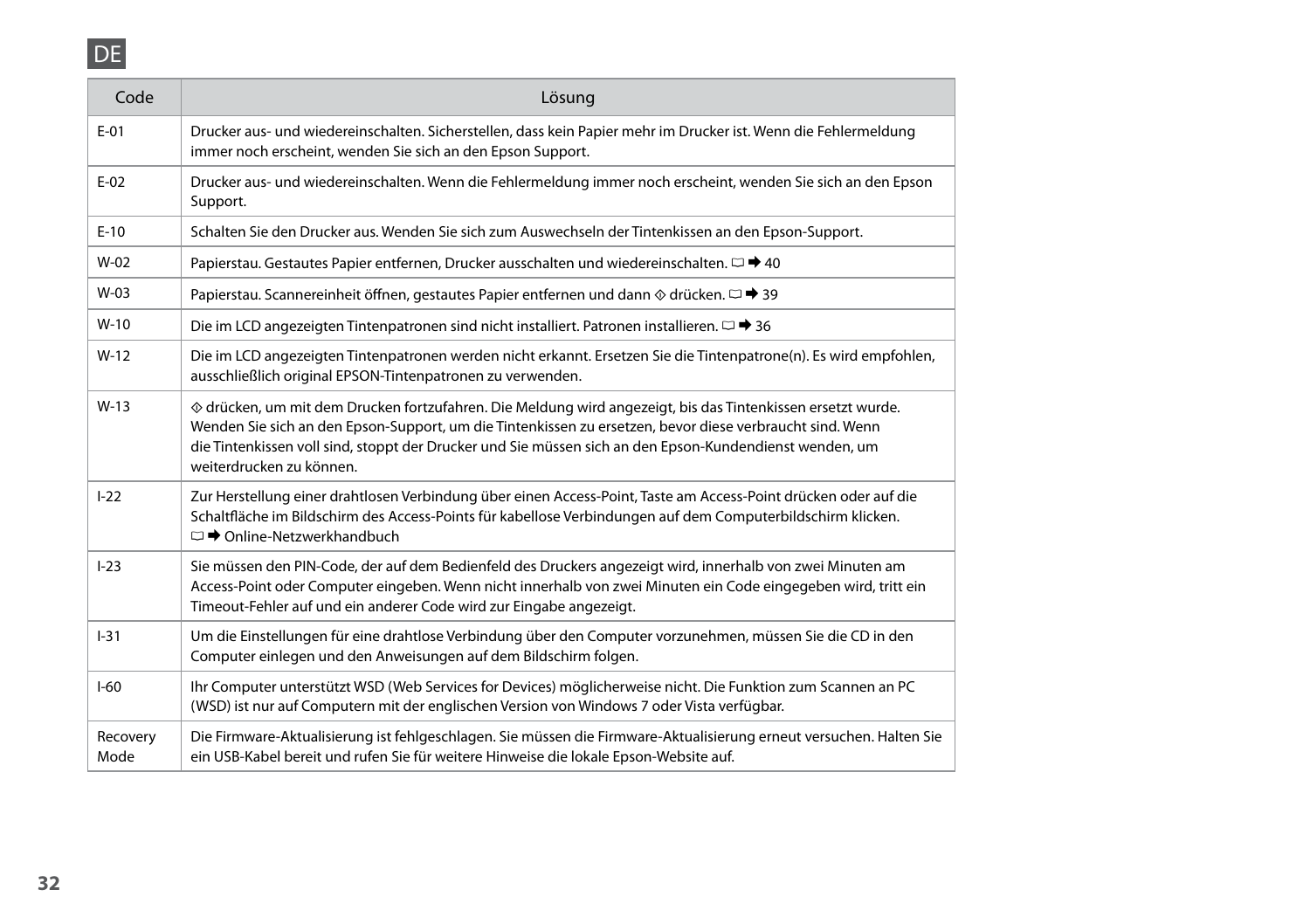

| Code             | Oplossing                                                                                                                                                                                                                                                                                               |
|------------------|---------------------------------------------------------------------------------------------------------------------------------------------------------------------------------------------------------------------------------------------------------------------------------------------------------|
| $E-01$           | Zet de printer uit en weer aan. Zorg ervoor dat er geen papier meer in de printer zit. Raadpleeg de ondersteuning van<br>Epson als de foutmelding blijft terugkomen.                                                                                                                                    |
| $E-02$           | Zet de printer uit en weer aan. Raadpleeg de ondersteuning van Epson als de foutmelding blijft terugkomen.                                                                                                                                                                                              |
| $E-10$           | Zet de printer uit. Neem contact op met Epson voor vervanging van het inktkussentje.                                                                                                                                                                                                                    |
| $W-02$           | Papier vast. Verwijder het vastgelopen papier, zet de printer uit en weer aan. $\Box \rightarrow 40$                                                                                                                                                                                                    |
| $W-03$           | Papier vast. Open de scanner, verwijder het vastgelopen papier en druk op $\Diamond \Box \rightarrow 39$                                                                                                                                                                                                |
| $W-10$           | De op het display getoonde cartridge(s) is (zijn) niet geïnstalleerd. Installeer ze. $\Box \rightarrow 36$                                                                                                                                                                                              |
| $W-12$           | De op het display getoonde cartridge(s) is (zijn) niet herkend. Vervang de cartridge(s). Epson raadt het gebruik van<br>originele Epson-cartridges aan.                                                                                                                                                 |
| $W-13$           | Druk op ♦ om het afdrukken te hervatten. Het bericht wordt weergegeven totdat het inktkussentje is vervangen.<br>Laat de inktkussentjes tijdig vervangen. Wanneer ze helemaal verzadigd zijn, doet de printer het niet meer en hebt u<br>Epson nodig om nog te kunnen afdrukken.                        |
| $I-22$           | Als u een draadloze verbinding tot stand wilt brengen via een toegangspunt, drukt u op de knop op het<br>toegangspunt of klikt u op de knop op het scherm met draadloze instellingen van het toegangspunt dat wordt<br>weergegeven op het scherm van uw computer. $\square$ → Online Netwerkhandleiding |
| $1 - 23$         | U moet de pincode die op het paneel van de printer wordt weergegeven binnen twee minuten invoeren in het<br>toegangspunt of de computer. Als er gedurende twee minuten geen code wordt ingevoerd, treedt er een time-<br>outfout op en wordt een andere code weergegeven, die moet worden ingevoerd.    |
| $1 - 31$         | Als u instellingen voor een draadloze verbinding wilt uitvoeren vanaf uw computer, moet u de cd in de computer<br>plaatsen en de instructies op het scherm volgen.                                                                                                                                      |
| $1-60$           | Uw computer biedt mogelijk geen ondersteuning voor WSD (Web Services for Devices). De (WSD-)functie voor<br>scannen naar pc is alleen beschikbaar voor computers waarop een Engelstalige versie van Windows 7 of Vista wordt<br>uitgevoerd.                                                             |
| Recovery<br>Mode | De firmware-update is mislukt. Probeer de firmware-update opnieuw. Houd een USB-kabel klaar en kijk op de Epson-<br>website voor aanwijzingen.                                                                                                                                                          |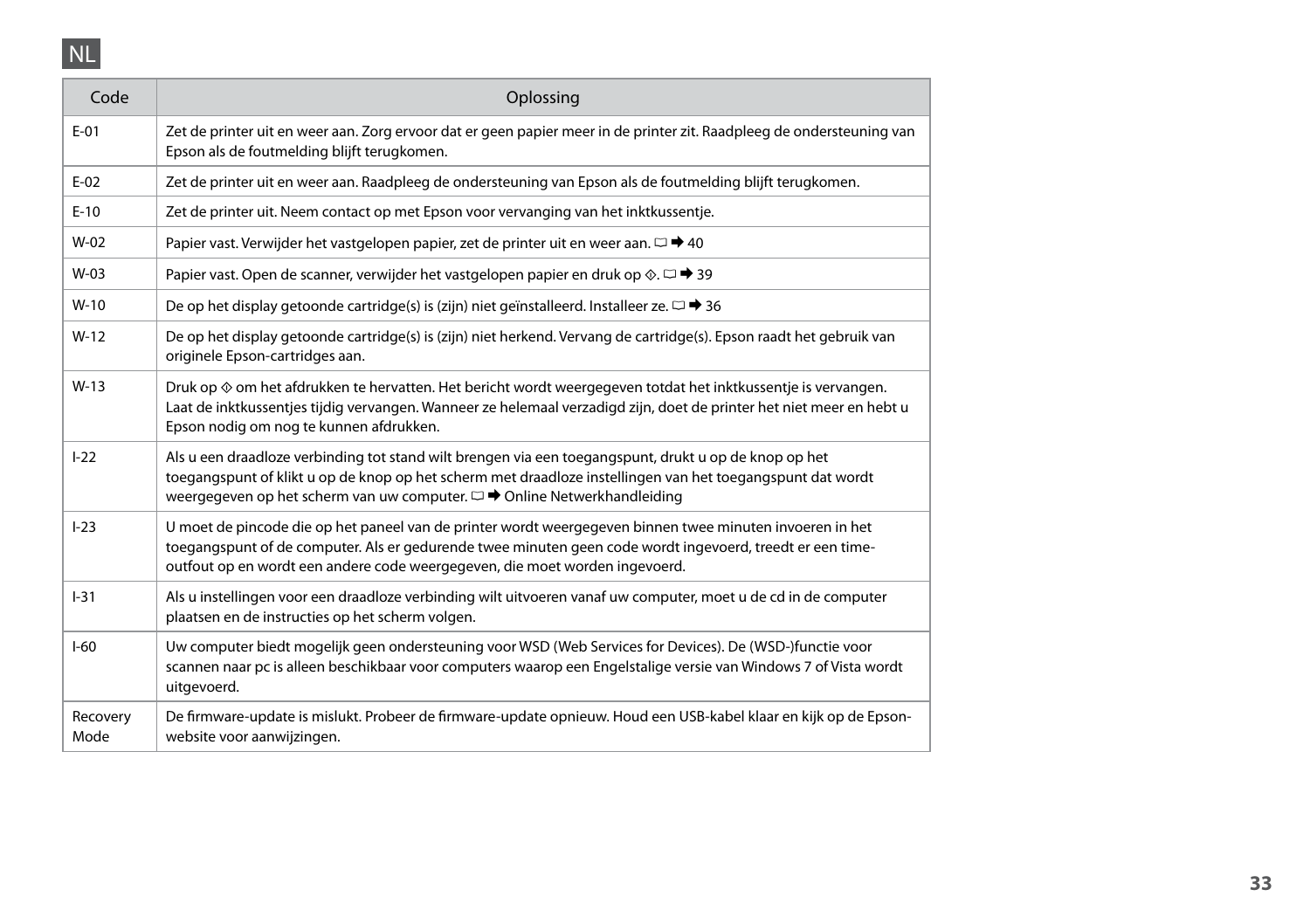#### <span id="page-33-1"></span><span id="page-33-0"></span>Ink Precautions

<span id="page-33-2"></span>Mise en garde relative à l'encre

<span id="page-33-3"></span>Vorsichtmaßnahmen für Tinte

<span id="page-33-4"></span>Voorzorgsmaatregelen voor inkt

## $\overline{\mathbf{v}}$

- $\Box$  To maintain optimum print head performance, some ink is consumed from all cartridges not only during printing but also during maintenance operations such as ink cartridge replacement and print head cleaning.
- □ For maximum ink efficiency, only remove an ink cartridge when you are ready to replace it. Ink cartridges with low ink status may not be used when reinserted.
- □ Epson recommends the use of genuine Epson ink cartridges. Epson cannot guarantee the quality or reliability of non-genuine ink. The use of non-genuine ink may cause damage that is not covered by Epson's warranties, and under certain circumstances, may cause erratic printer behavior. Information about non-genuine ink levels may not be displayed.
- $\Box$  Do not leave the printer with the ink cartridges removed or do not turn off the printer during cartridge replacement. Otherwise, ink remaining in the print head nozzles will dry out and you may not be able to print.
- □ Do not open the ink cartridge package until you are ready to install it in the printer. The cartridge is vacuum packed to maintain its reliability.
- □ Other products not manufactured by Epson may cause damage that is not covered by Epson's warranties, and under certain circumstances, may cause erratic printer behavior.
- $\Box$  Do not turn off the printer during ink charging. If the ink charging is incomplete, you may not be able to print.
- $\Box$  Install all ink cartridges; otherwise, you cannot print.

## **v**

- Pour préserver les performances de la tête d'impression, O de l'encre de toutes les cartouches est utilisée lors de l'impression mais également lors des opérations de maintenance, telles que lors du remplacement des cartouches d'encre et du nettoyage de la tête d'impression.
- **D** Pour une efficacité optimale, ne retirez une cartouche que lorsque vous êtes prêt à la remplacer. Il est possible que les cartouches d'encre dont le niveau est faible ne puissent pas être utilisées lorsqu'elles sont réinsérées.
- Nous vous recommandons d'utiliser des cartouches O d'origine Epson. Epson ne peut garantir la qualité ou la fiabilité des encres non d'origine. La garantie Epson ne pourra s'appliquer si votre imprimante est détériorée par suite de l'utilisation de cartouches d'encre non d'origine. En outre, les produits non fabriqués par Epson peuvent entraîner un fonctionnement imprévisible au niveau de l'imprimante. Il est possible que les niveaux des cartouches d'encre non d'origine ne soient pas affichés.
- Ne laissez pas l'imprimante sans cartouches d'encre O installées et ne mettez pas l'imprimante hors tension lors du remplacement des cartouches. Dans le cas contraire, l'encre présente au niveau des buses de la tête d'impression risque de sécher, auquel cas l'impression ne sera plus possible.
- N'ouvrez pas l'emballage de la cartouche d'encre avant O d'être prêt à l'installer dans l'imprimante. Pour conserver une fiabilité optimale, la cartouche est emballée sous vide.
- □ La garantie Epson ne pourra s'appliquer si votre imprimante est détériorée par suite de l'utilisation de produits non fabriqués par Epson. En outre, les produits non fabriqués par Epson peuvent entraîner un fonctionnement imprévisible au niveau de l'imprimante.
- □ Ne mettez pas l'imprimante hors tension pendant le chargement de l'encre. Si le chargement de l'encre n'est pas finalisé, il est possible que vous ne puissiez pas imprimer.
- □ Installez toutes les cartouches d'encre, faute de quoi vous ne pourrez pas imprimer.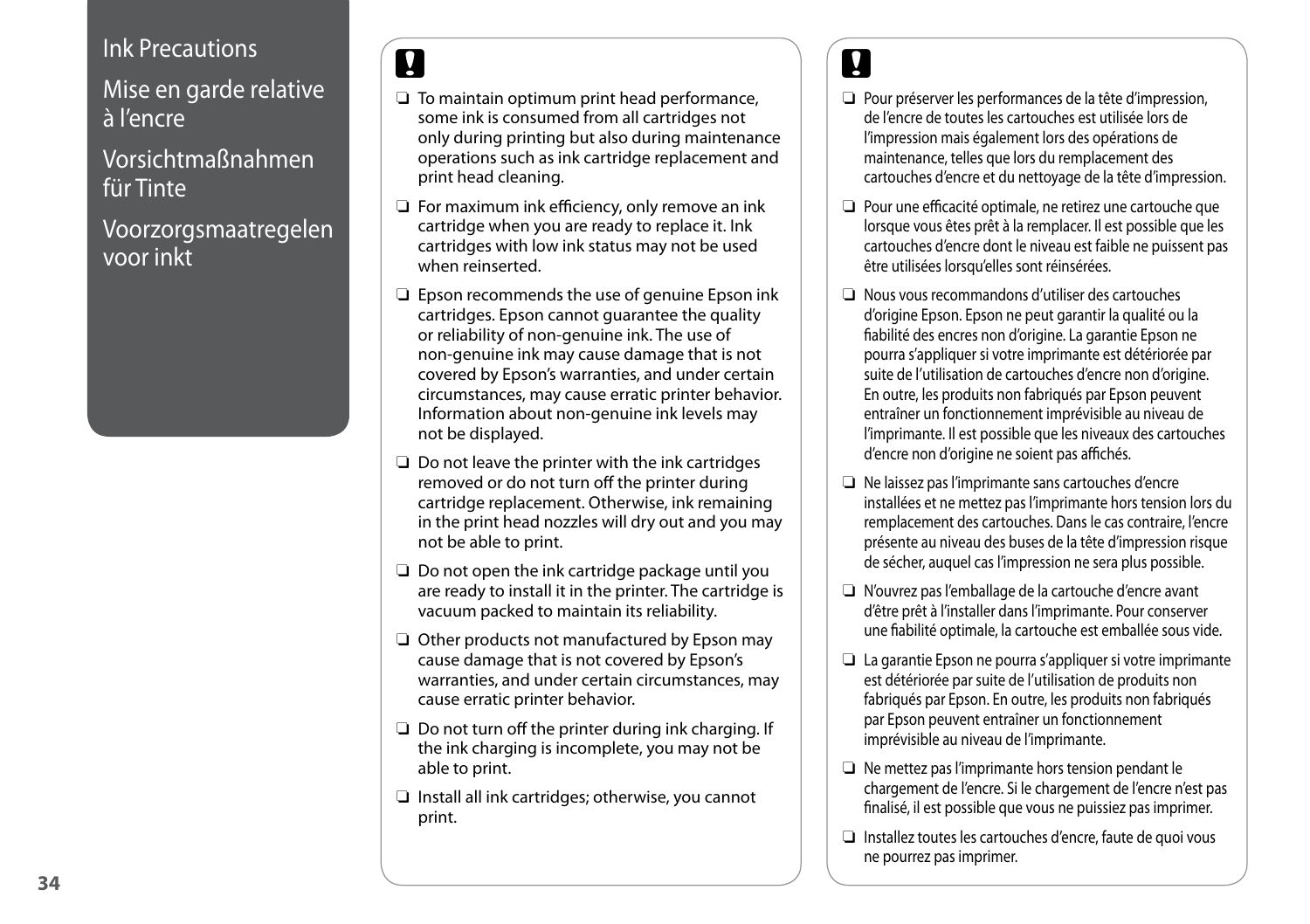## $\mathbf{\Omega}$

- Für optimale Leistung des Druckkopfes wird von allen Patronen etwas Tinte verbraucht, nicht nur beim Drucken sondern auch bei Wartungsarbeiten wie zum Beispiel Tintenpatronenwechsel und Druckkopfreinigung.
- Für eine maximale Ausnutzung der Tinte die Tintenpatrone erst herausnehmen, wenn Sie sie ersetzen möchten. Tintenpatronen mit niedrigem Tintenstand können nach dem erneuten Einsetzen möglicherweise nicht verwendet werden.
- Es wird empfohlen, ausschließlich original EPSON-Tintenpatronen zu verwenden. Epson kann die Qualität und Zuverlässigkeit von Tinte von Drittanbietern nicht garantieren. Fremdprodukte können Schäden verursachen, die von der Epson-Garantie ausgenommen sind, und können unter bestimmten Bedingungen fehlerhaftes Verhalten des Druckers bewirken. Informationen über Tintenstände von Fremdprodukten werden möglicherweise nicht angezeigt. ■ Für optimale Leist<br>
Patronen etwas Ti<br>
Patronen etwas Ti<br>
Sondern auch bei<br>
Tintenpatronenew<br>
■ Tintenpatrone ers<br>
möchten. Tintenpatrone<br>
können nach dem<br>
micht verwendet v<br>
■ Tintenpatronen zund Zuverlässigke<br>
nicht g
- Lassen Sie den Drucker nicht ohne installierte Tintenpatronen stehen und schalten Sie den Drucker beim Tintenpatronenwechsel nicht aus. Andernfalls trocknet in den Druckkopfdüsen verbliebene Tinte und Sie können möglicherweise nicht drucken.
- Öffnen Sie die Verpackung der Tintenpatrone erst unmittelbar vor dem Einsetzen der Patrone in den Drucker. Die Tintenpatrone ist vakuumverpackt, um die Haltbarkeit zu gewährleisten.
- Fremdprodukte können Schäden verursachen, die von der Epson-Garantie ausgenommen sind, und können unter bestimmten Umständen fehlerhaftes Verhalten des Druckers bewirken.
- Drucker während der Tintenbefüllung nicht ausschalten. Wenn die Tintenbefüllung nicht abgeschlossen wurde, können Sie möglicherweise nicht drucken.
- Installieren Sie alle Tintenpatronen, andernfalls können Sie nicht drucken

# $\overline{\mathbf{V}}$

- $\Box$  Om ervoor te zorgen dat de printkop optimaal blijft werken, wordt een beetje inkt uit alle cartridges verbruikt, niet alleen tijdens het afdrukken maar ook tijdens onderhoudsactiviteiten zoals het vervangen van inktcartridges en het reinigen van de printkop.
- $\Box$  Om zuinig om te gaan met de inkt mag u de cartridge alleen vervangen wanneer u deze wilt vervangen. Cartridges die al bijna leeg zijn, kunnen na een herinstallatie niet meer worden gebruikt.
- $\Box$  Epson raadt het gebruik van originele Epson-cartridges aan. De kwaliteit of betrouwbaarheid van niet-originele inkt kan niet door Epson worden gegarandeerd. Het gebruik van niet-originele cartridges kan leiden tot schade die niet onder de garantie van Epson valt. Bovendien kan het gebruik van dergelijke producten er in bepaalde omstandigheden toe leiden dat het apparaat niet correct functioneert. Mogelijk wordt geen informatie weergegeven over het niveau van niet-originele inkt. ■ Omervoor werbruikt, werbruikt, werbruikt, werbruikt, werbruikt, inktcartridges<br>
alleen vervouring<br>
alleen vervouring<br>
alleen vervouring<br>
ann. De kwikt kan ningebruik va schade die<br>
Bovendier in bepaald<br>
miet correce wee
- Laat de printer niet achter met de inktcartridges verwijderd of schakel de printer niet uit tijdens het vervangen van de cartridges. Anders droogt achtergebleven inkt in de spuitkanaaltjes op en kunt u mogelijk niet meer afdrukken.
- $\Box$  Open de verpakking van de cartridge pas op het moment waarop u de cartridge wilt installeren. De cartridge is vacuümverpakt om de betrouwbaarheid te waarborgen.
- Andere producten die niet door Epson zijn vervaardigd, kunnen leiden tot beschadiging die niet onder de garantie van Epson valt. Bovendien kunnen dergelijke producten er in bepaalde omstandigheden toe leiden dat het apparaat zich niet op de juiste manier gedraagt.
- $\Box$  Schakel de printer niet uit tijdens het laden van de inkt. Als het laden van de inkt niet wordt voltooid, kunt u mogelijk niet afdrukken.
- $\Box$  Installeer alle inktcartridges. U kunt anders niet afdrukken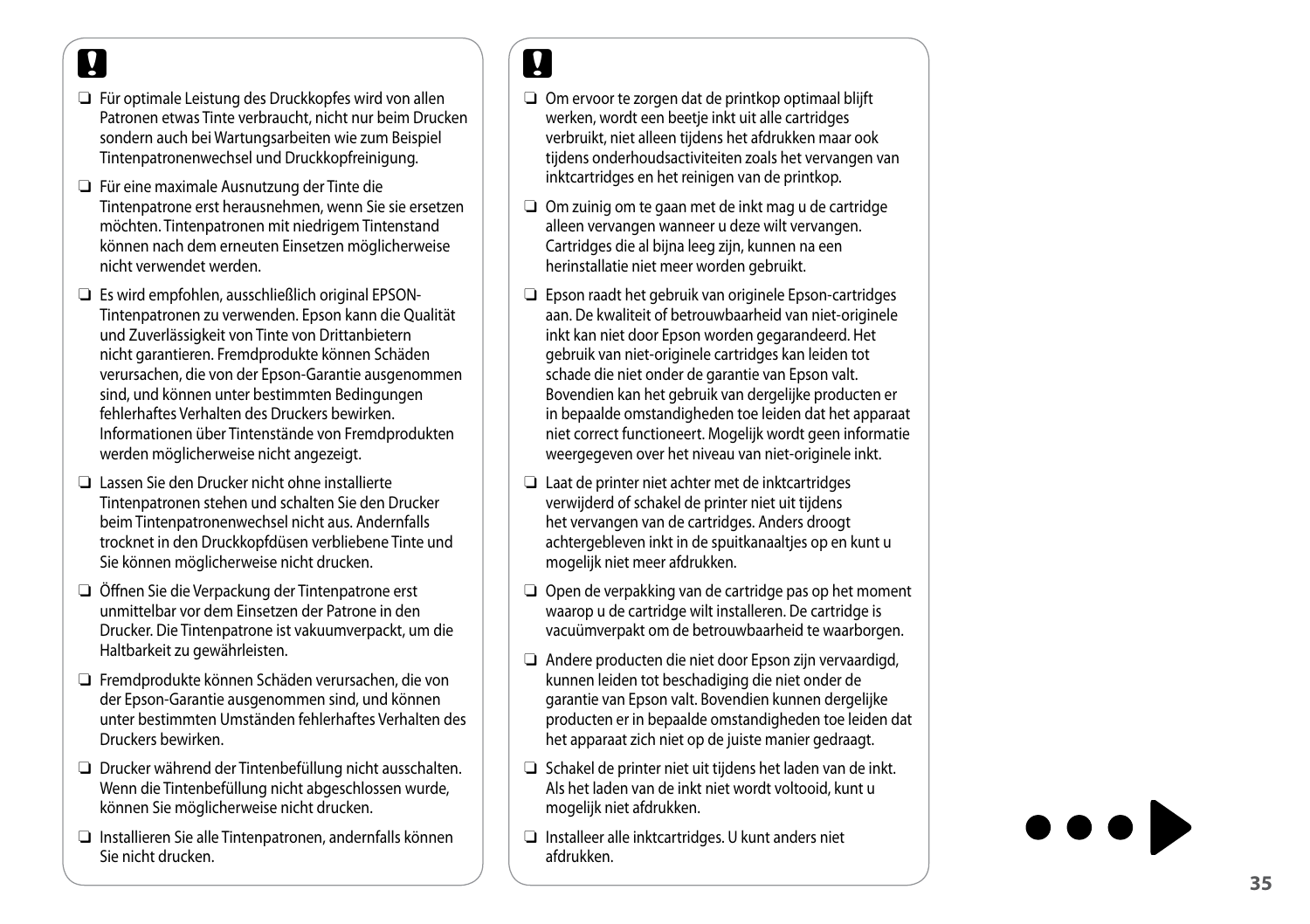#### <span id="page-35-1"></span><span id="page-35-0"></span>Replacing Ink **Cartridges**

<span id="page-35-2"></span>Remplacement des cartouches d'encre

<span id="page-35-3"></span>Tintenpatronen ersetzen

<span id="page-35-4"></span>Inktcartridges vervangen

## $\mathbb{A}$

Never touch the ink cartridges while the print head is moving.

Ne touchez jamais les cartouches d'encre lors du déplacement de la tête d'impression.

Die Tintenpatronen nicht berühren, solange sich der Druckkopf bewegt.

Raak de cartridges nooit aan wanneer de printkop beweegt.



Check the color to replace. Identifiez la couleur à remplacer. Zu ersetzende Farbe prüfen. Controleren welke kleur moet worden vervangen.







Open the scanner unit.  $\blacksquare$  Never move the print head by hand. Ouvrez le module scanner. **E** Ne déplacez jamais la tête d'impression à la main.

Scannereinheit öffnen. **D** Den Druckkopf niemals mit der Hand bewegen. Open de scanner. **E** Verplaats de printkop nooit met de hand.



 $\mathbf{A}$ 

Pinch and remove. Pincez et retirez. Drücken und herausnehmen. Samenknijpen en verwijderen.

## $\boldsymbol{\Omega}$

Be careful not to break the hooks on the side of the ink cartridge.

Veillez à ne pas casser les crochets situés sur le côté de la cartouche d'encre.

Achten Sie darauf, dass die Haken seitlich an der Tintenpatrone nicht abbrechen.

Pas op dat de haken aan de zijkant van de cartridge niet afbreken.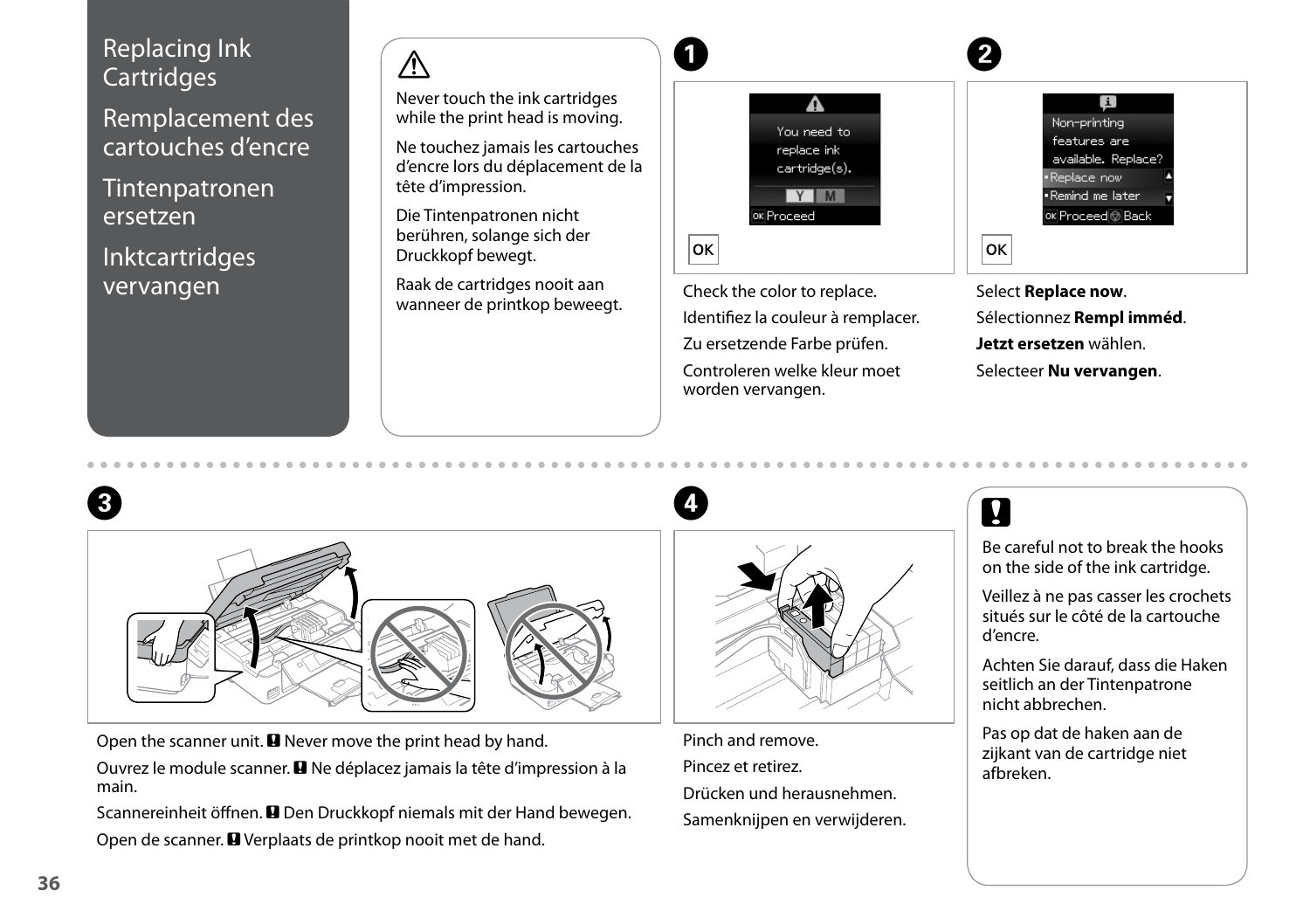

Shake only BLACK new cartridge.  $\square$  Do not shake other color cartridges.

Secouez uniquement la cartouche NOIRE neuve. <sup>D</sup> Ne secouez pas les autres cartouches de couleur.

Nur die neue Tintenpatrone SCHWARZ schütteln. **E** Die anderen Farbpatronen nicht schütteln.

Alleen nieuwe cartridge in kleur ZWART schudden. **D** Andere kleuren cartridges niet schudden.



Unpack the new cartridge(s). Déballez la ou les cartouches neuves. Neue Patrone(n) auspacken. Nieuwe cartridge(s) uitpakken.



 $6$ 

Remove only the yellow tape.

 $5<sup>1</sup>$ 

Retirez uniquement la bande adhésive jaune.

Nur den gelben Streifen entfernen. Alleen gele tape verwijderen.

Insert the cartridge until it clicks. Make sure all the cartridges are aligned.

Insérez la cartouche jusqu'à ce qu'un déclic soit émis. Veillez à ce que toutes les cartouches soient alignées.

Patrone einsetzen bis es klickt. Sicherstellen, dass alle Patronen ausgerichtet sind.

Cartridge plaatsen en vastklikken. Alle cartridges moeten op één lijn zitten.

Close and start charging ink.

Fermez et lancez le chargement de l'encre.

Schließen und Tintenbefüllung starten.

Sluiten en beginnen met laden van inkt.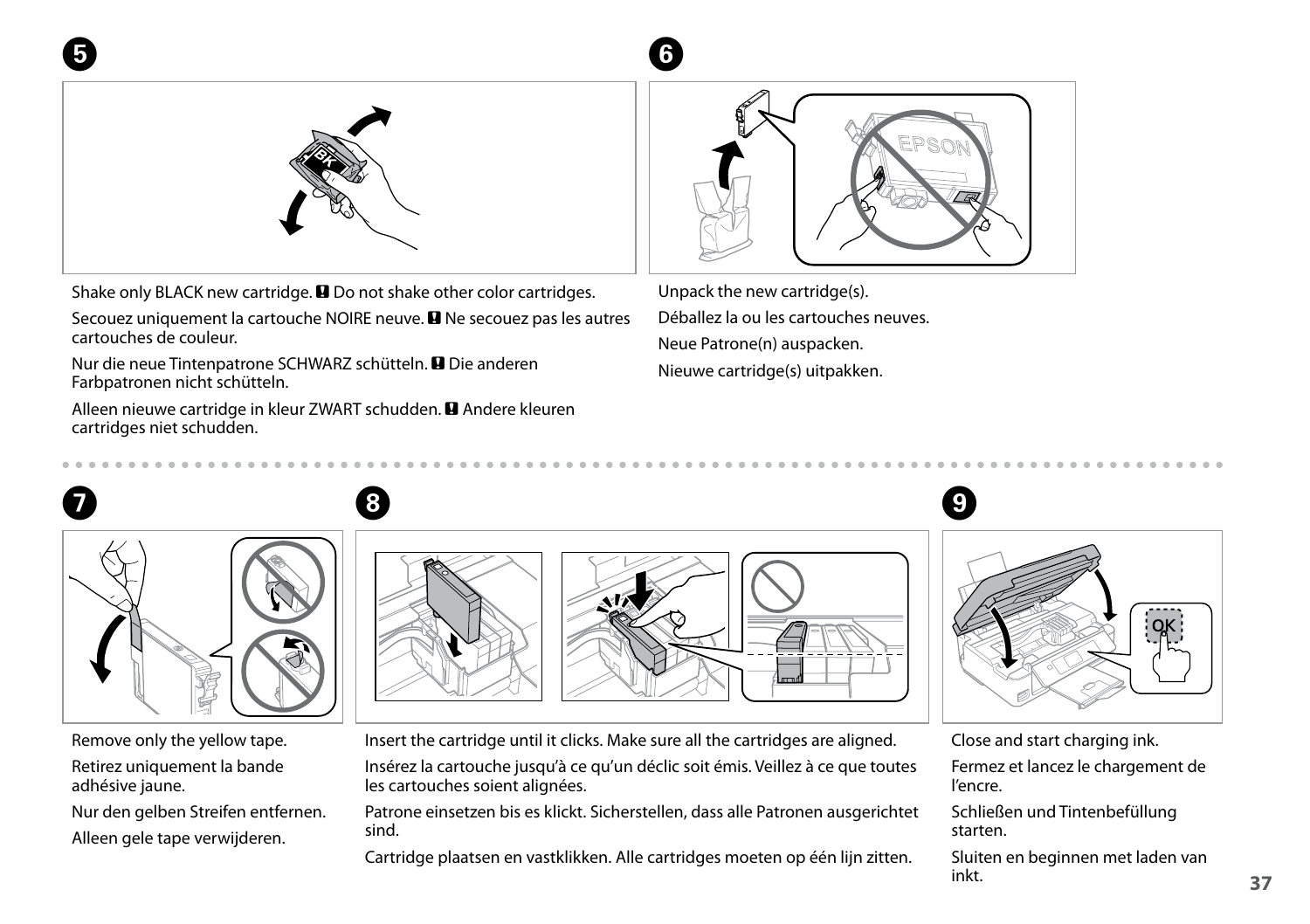## $\mathbf{r}$

To replace an ink cartridge before it is expended, select the following menu item and go to step C. [**Setup** -> **Maintenance** -> **Ink Cartridge Replacement**]

Pour remplacer une cartouche d'encre qui n'est pas vide, sélectionnez l'élément de menu suivant et passez ensuite à l'étape *O*. [Config -> **Maintenance** -> **Remplacement ctche**]

Um eine Tintenpatrone auszuwechseln, bevor sie verbraucht ist, wählen Sie den folgenden Menüpunkt und fahren Sie mit Schritt <sup>3</sup> fort. [**Einstellung** -> **Wartung** -> **Tintenpatrone auswechseln**]

Als u een cartridge wilt vervangen die nog niet helemaal leeg is, selecteert u het volgende menu-item en gaat u naar stap C. [**Instellingen** -> **Onderhoud** -> **Inktcartridge vervangen**]

## R)

If you had to replace an ink cartridge during copying, to ensure copy quality after ink charging is finished, cancel the job that is copying and start again from placing the originals.

Si vous devez remplacer une cartouche d'encre au cours d'une opération de copie, pour garantir la qualité de la copie une fois le chargement de l'encre terminé, annulez le travail en cours de copie et redémarrez la procédure depuis la mise en place des documents originaux.

Wenn die Tintenpatrone während eines Kopiervorgangs ersetzt werden musste, sollten Sie zur Sicherstellung der Kopierqualität nach Beendigung der Tintensystemaktivierung den aktuellen Kopierauftrag abbrechen und ab dem Einlegen der Originale neu starten.

Als u een cartridge hebt vervangen tijdens het kopiëren, moet u die kopieertaak annuleren (zodra de inkt is geladen) en helemaal opnieuw beginnen vanaf het plaatsen van de originelen. Zo bent u zeker van een goede kopieerkwaliteit.

## Q

If an ink recognition error occurs, make sure the target cartridge is inserted firmly until it clicks. If the error still occurs, remove the cartridge and reinsert it.

En cas d'erreur de reconnaissance de l'encre, vérifiez que la cartouche cible est fermement insérée (un déclic doit être émis). Si l'erreur persiste, retirez et réinsérez la cartouche.

Wenn ein Tintenerkennungsfehler auftritt, stellen Sie sicher, dass die betreffende Patrone mit einem hörbaren Klicken eingesetzt worden ist. Wenn der Fehler anhält, die Patrone herausnehmen und neu einsetzen.

Als er een fout met de herkenning van de inkt optreedt, controleer dan of de cartridge wel goed is vastgeklikt. Als de fout dan nog steeds optreedt, moet u de cartridge verwijderen en opnieuw plaatsen.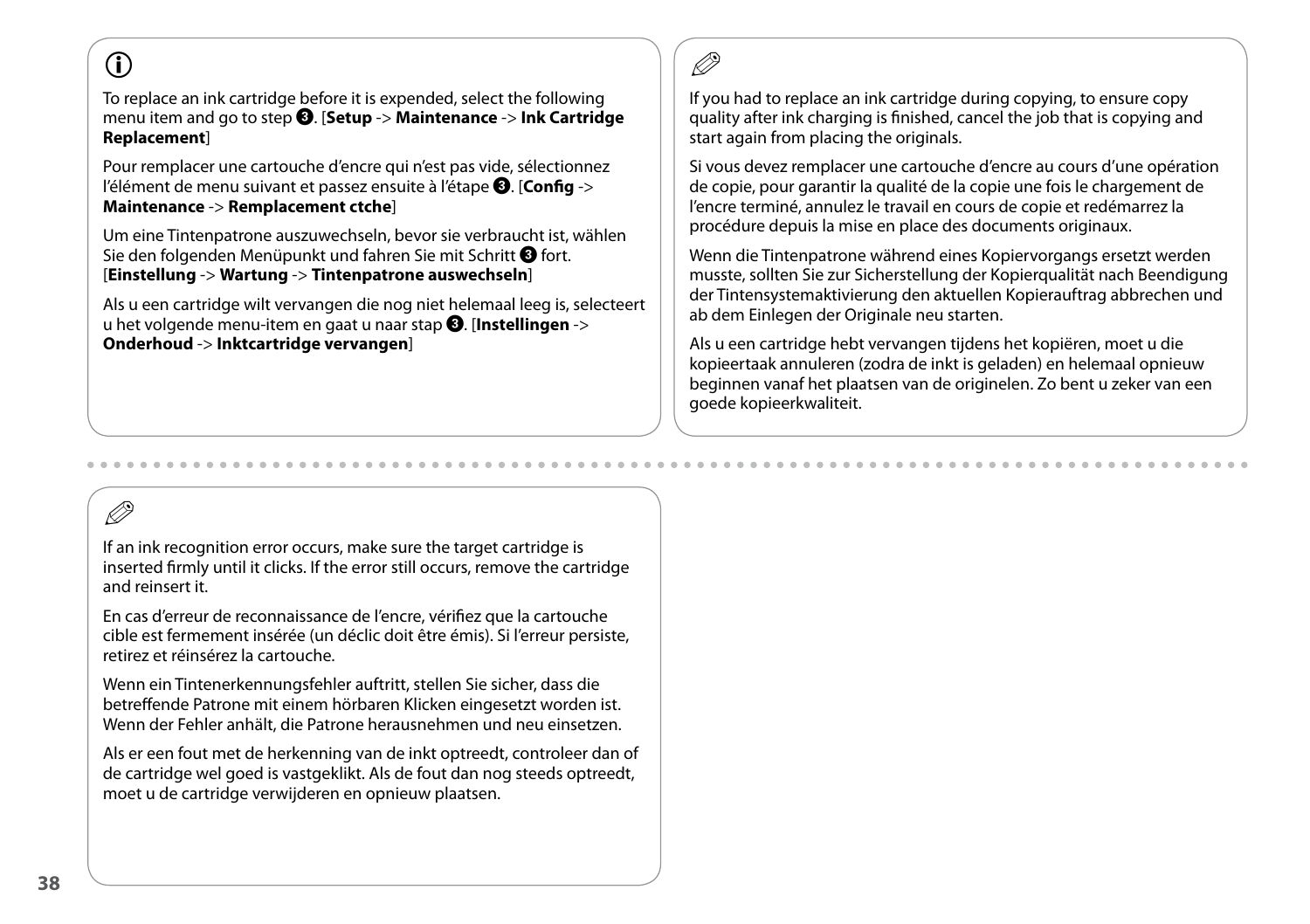<span id="page-38-0"></span>Paper Jam Bourrage papier Papierstau Vastgelopen papier

<span id="page-38-1"></span>Paper Jam - jammed inside 1

<span id="page-38-2"></span>Bourrage papier - papier coincé à l'intérieur 1

<span id="page-38-3"></span>Papierstau - Stau innen 1

<span id="page-38-4"></span>Papier vastgelopen in apparaat - 1



Open. Ouvrez. Öffnen. Openen.



Remove.

Retirez.

Entfernen.

Verwijderen.





Close. Fermez. Schließen. Sluiten.

## OS.

If paper still remains near the rear feeder, gently pull it out.

S'il reste du papier à proximité du chargeur arrière, retirez-le doucement.

Wenn sich noch Papier im hinteren Einzug befindet, ziehen Sie es vorsichtig heraus.

Vastgelopen papier in de buurt van de papiertoevoer aan de achterzijde moet u voorzichtig verwijderen.





Press to resume printing.

 $|\Diamond|$ 

Appuyez pour reprendre l'impression.

Drücken, um mit dem Drucken fortzufahren.

Indrukken om afdrukken te hervatten.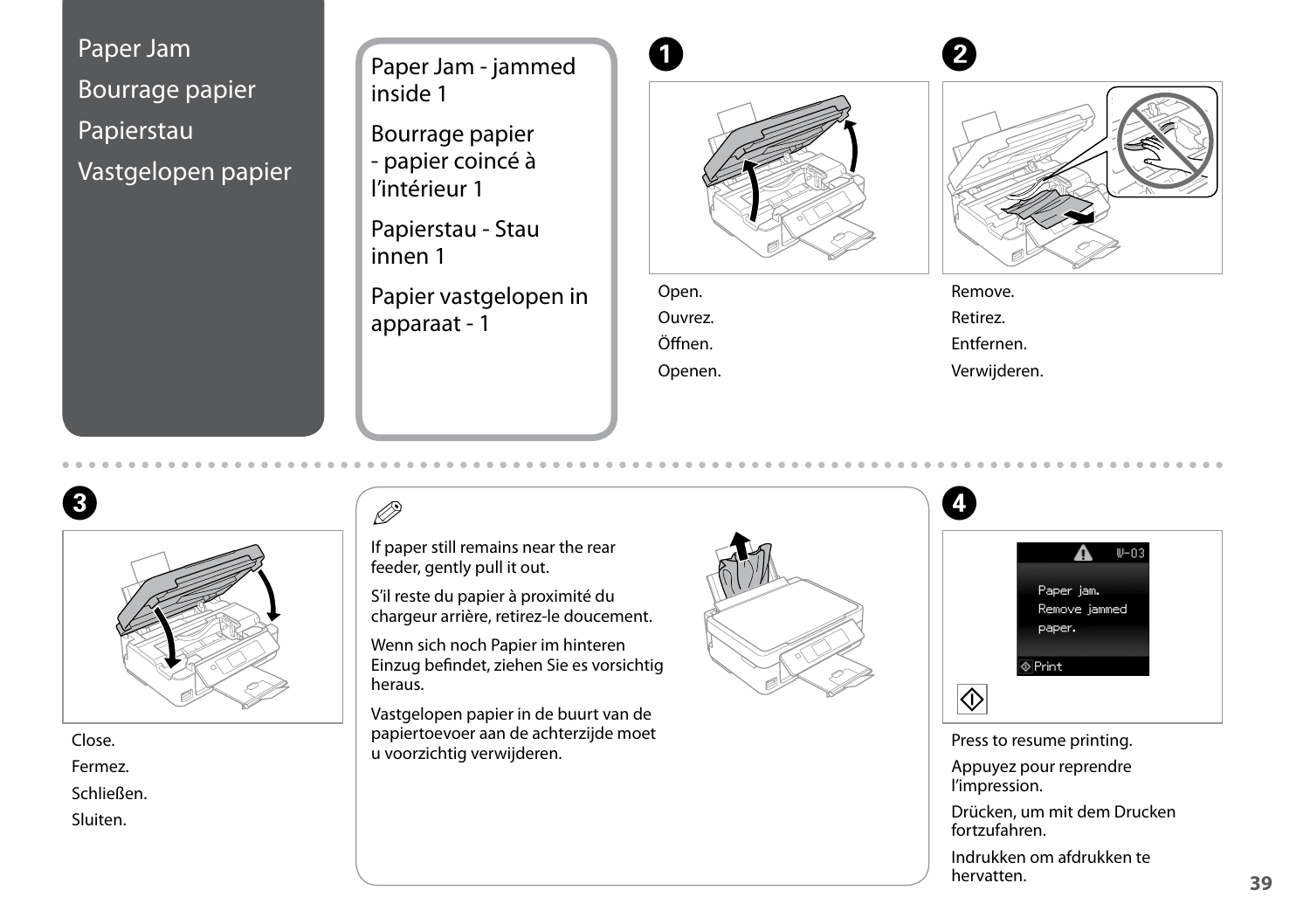<span id="page-39-0"></span>Paper Jam - jammed inside 2

<span id="page-39-1"></span>Bourrage papier - papier coincé à l'intérieur 2

<span id="page-39-2"></span>Papierstau - Stau innen 2

<span id="page-39-3"></span>Papier vastgelopen in apparaat - 2



Open. Ouvrez. Öffnen. Openen. Remove.

Retirez.

Entfernen.

Verwijderen.

If paper still remains near the rear feeder, gently pull it out.

S'il reste du papier à proximité du chargeur arrière, retirez-le doucement.

Wenn sich noch Papier im hinteren Einzug befindet, ziehen Sie es vorsichtig heraus.

Vastgelopen papier in de buurt van de papiertoevoer aan de achterzijde moet u voorzichtig verwijderen.





Turn off. Mise hors tension. Ausschalten. Uitzetten.

Turn on. Mise ss tension. Einschalten. Aanzetten.

A,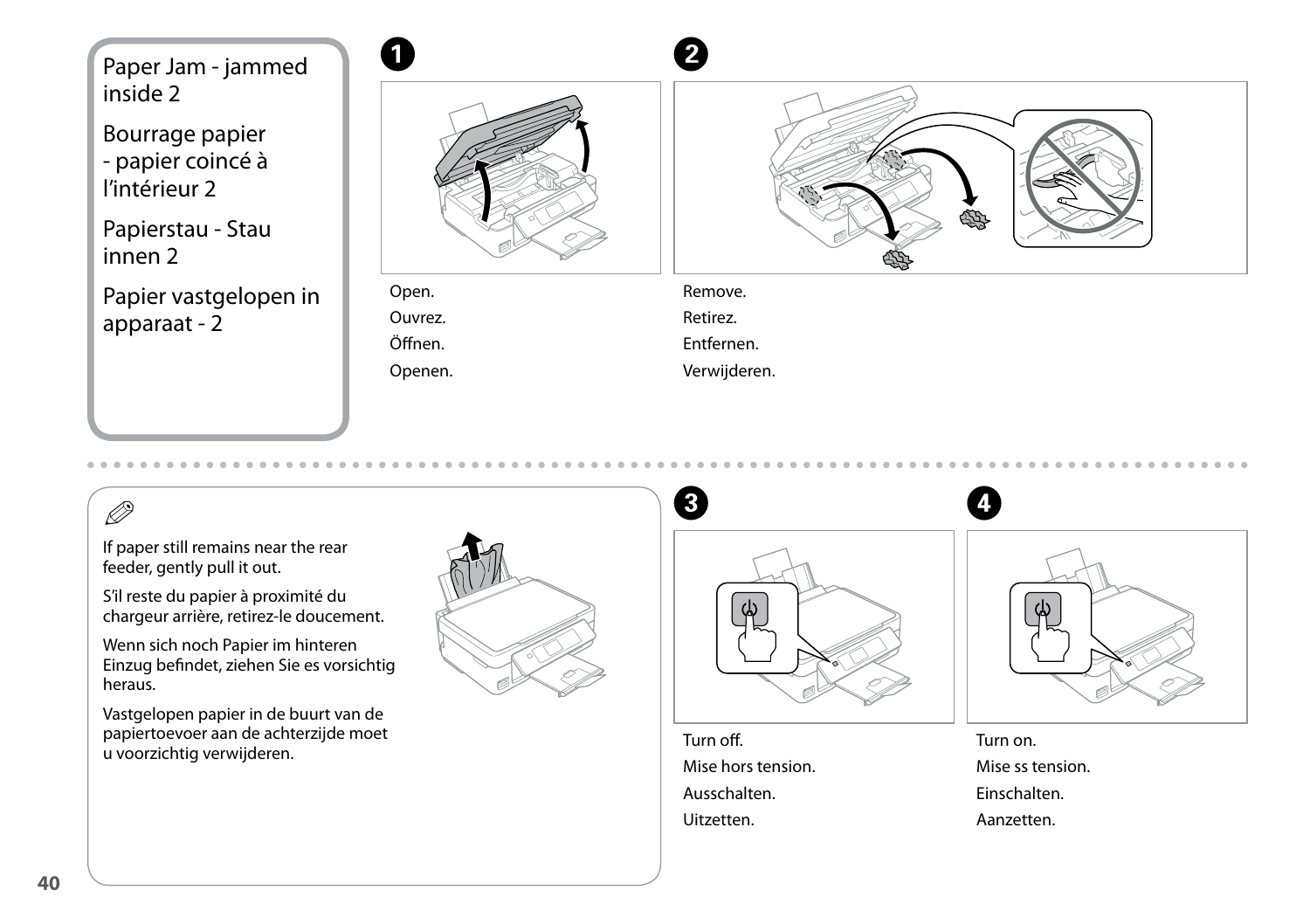### <span id="page-40-0"></span>Print Quality/Layout Problems

Problèmes de qualité d'impression/ de disposition

Qualitäts-/Layout-Probleme

Problemen met de afdrukkwaliteit/layout



Correct image sample Exemple d'image correcte Einwandfreies Bildbeispiel Voorbeeld van correcte afbeelding

Confirm the problem and try the solutions in numerical order. For further information, see your online User's Guide. Identifiez le problème et appliquez les solutions dans l'ordre. Pour plus d'informations, reportez-vous au Guide d'utilisation en ligne. Prüfen Sie das Probem und versuchen Sie die Lösungen in numerischer Reihenfolge. Weitere Informationen finden Sie im Online-Benutzerhandbuch.

Controleer het probleem en probeer de oplossingen in numerieke volgorde. Zie de online-Gebruikershandleiding voor meer informatie.

| Problems/Problèmes/Probleme/Problemen |                                                                                                                                                                                                    | Solutions/Solutions/Lösungen/Oplossingen |                              |
|---------------------------------------|----------------------------------------------------------------------------------------------------------------------------------------------------------------------------------------------------|------------------------------------------|------------------------------|
|                                       | Banding (thin lines appear).<br>Bandes (de fines lignes apparaissent).<br>Streifen (dünne Linien treten auf).<br>Streepvorming (dunne lijntjes te zien).                                           | 0000000                                  |                              |
|                                       | Blurry, grainy, or smeared.<br>Floue, granuleuse ou tachée.<br>Verwischt, körnig oder verschmiert.<br>Onscherp, korrelig of vlekkerig.                                                             | 000000                                   | $EN \Box 42$<br>$FR \Box 42$ |
|                                       | Colors are faint, incorrect or missing.<br>Les couleurs sont pâles, incorrectes ou<br>manquantes.<br>Blasse, falsche oder fehlende Farben.<br>Kleuren vaag, onjuist of afwezig.                    | 00000                                    | $DE \Box 43$<br>$NL \Box 43$ |
|                                       | The image size or position is incorrect.<br>La taille ou la position de l'image est<br>incorrecte.<br>Die Bildgröße oder -position ist falsch.<br>Grootte of positie van afbeelding klopt<br>niet. | <b>oooo</b>                              |                              |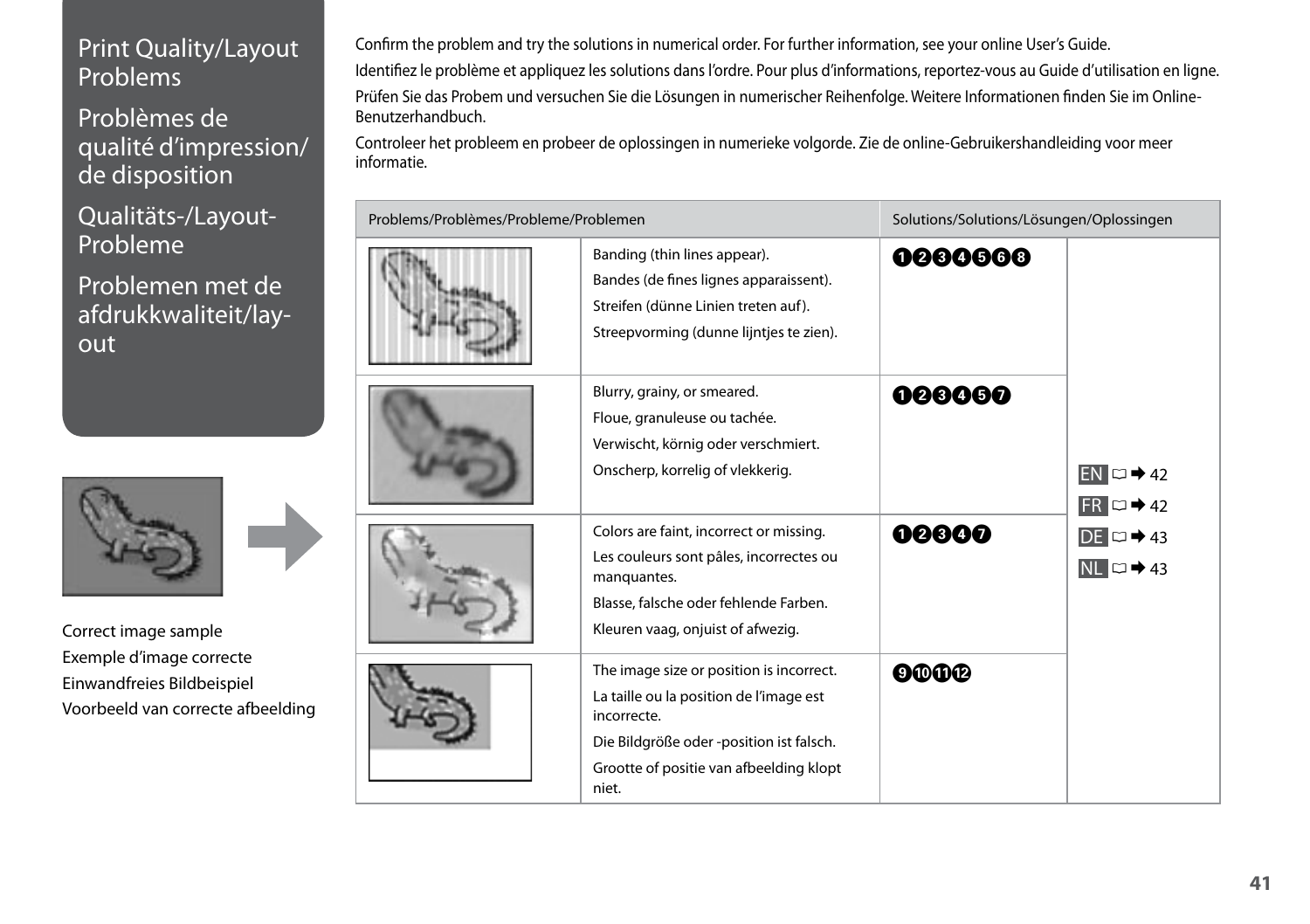<span id="page-41-0"></span>

|   | Solutions                                                                                                                                                                                                        |   | Solutions                                                                                                                                                                                                                                                                                        |
|---|------------------------------------------------------------------------------------------------------------------------------------------------------------------------------------------------------------------|---|--------------------------------------------------------------------------------------------------------------------------------------------------------------------------------------------------------------------------------------------------------------------------------------------------|
| 0 | Make sure you select the correct paper type in each Settings menu.                                                                                                                                               | ➊ | Veillez à sélectionner le type de papier correct dans chaque menu par défaut.                                                                                                                                                                                                                    |
| 0 | Make sure the printable side (the whiter or glossier side) of the paper is facing<br>in the right direction. $\Box \rightarrow 13$                                                                               | ❷ | Assurez-vous que le côté imprimable (côté plus blanc ou plus brillant) du<br>papier est orienté du bon côté. □ → 13                                                                                                                                                                              |
| ❸ | Clean the print head. $\Box \rightarrow 25$                                                                                                                                                                      | ❸ | Nettoyez la tête d'impression. $\Box$ → 25                                                                                                                                                                                                                                                       |
| ◐ | Align the print head from Maintenance in the Setup menu on the LCD panel.<br>If quality is not improved, try aligning using the printer driver utility. See your<br>online User's Guide to align the print head. | ◐ | Alignez la tête d'impression à l'aide de l'option Maintenance du menu Config<br>de l'écran LCD. Si la qualité ne s'améliore pas, procédez à l'alignement à l'aide<br>de l'utilitaire du pilote d'impression. Reportez-vous au Guide d'utilisation en<br>ligne pour aligner la tête d'impression. |
| ❺ | To clean the inside of the printer, make a copy without placing a document on<br>the document glass. For further information, see your online User's Guide.                                                      | ❺ | Pour nettoyer l'intérieur de l'imprimante, réalisez une copie sans placer aucun                                                                                                                                                                                                                  |
| ❻ | For best results, use up ink cartridge within six months of opening the<br>package.                                                                                                                              |   | document sur la vitre d'exposition. Pour plus d'informations, reportez-vous au<br>Guide d'utilisation en ligne.                                                                                                                                                                                  |
| ➊ | Try to use genuine Epson ink cartridges and paper recommended by Epson.                                                                                                                                          | ❻ | Pour obtenir des résultats optimaux, utilisez la cartouche d'encre dans les six<br>mois qui suivent l'ouverture de l'emballage.                                                                                                                                                                  |
| ❸ | If a moiré (cross-hatch) pattern appears on your copy, change the Reduce/<br>Enlarge setting or shift the position of your original.                                                                             | ➊ | Utilisez des cartouches d'encre d'origine Epson et du papier recommandé par<br>Epson.                                                                                                                                                                                                            |
| ◐ | Make sure you selected the correct Paper Size, Layout, and Reduce/Enlarge<br>setting in each Settings menu for the loaded paper.                                                                                 | ❸ | Si un effet de moiré (hachures) apparaît au niveau de la copie, modifiez le<br>paramètre Réduire/agrandir ou déplacez le document d'origine.                                                                                                                                                     |
| ◍ | Make sure you loaded paper ( $\Box \rightarrow 13$ ) and placed the original correctly.                                                                                                                          | ◉ | Vérifiez que les paramètres Taille du papier, Disposition et Réduire/                                                                                                                                                                                                                            |
| ❶ | If the edges of the copy or photo are cropped off, move the original slightly<br>away from the corner.                                                                                                           |   | agrandir sélectionnés dans chaque menu par défaut sont adaptés au papier<br>chargé.                                                                                                                                                                                                              |
| ® | Clean the document glass. See your online User's Guide.                                                                                                                                                          | ◍ | Vérifiez que vous avez chargé du papier ( $\Box$ + 13) et placé l'original<br>correctement.                                                                                                                                                                                                      |
|   |                                                                                                                                                                                                                  | ◍ | Si les bords de la copie ou de la photo sont rognés, éloignez légèrement le<br>document original du coin.                                                                                                                                                                                        |

<span id="page-41-1"></span>FR

 $\bigcirc$  Nettoyez la vitre d'exposition. Reportez-vous au **Guide d'utilisation** en ligne.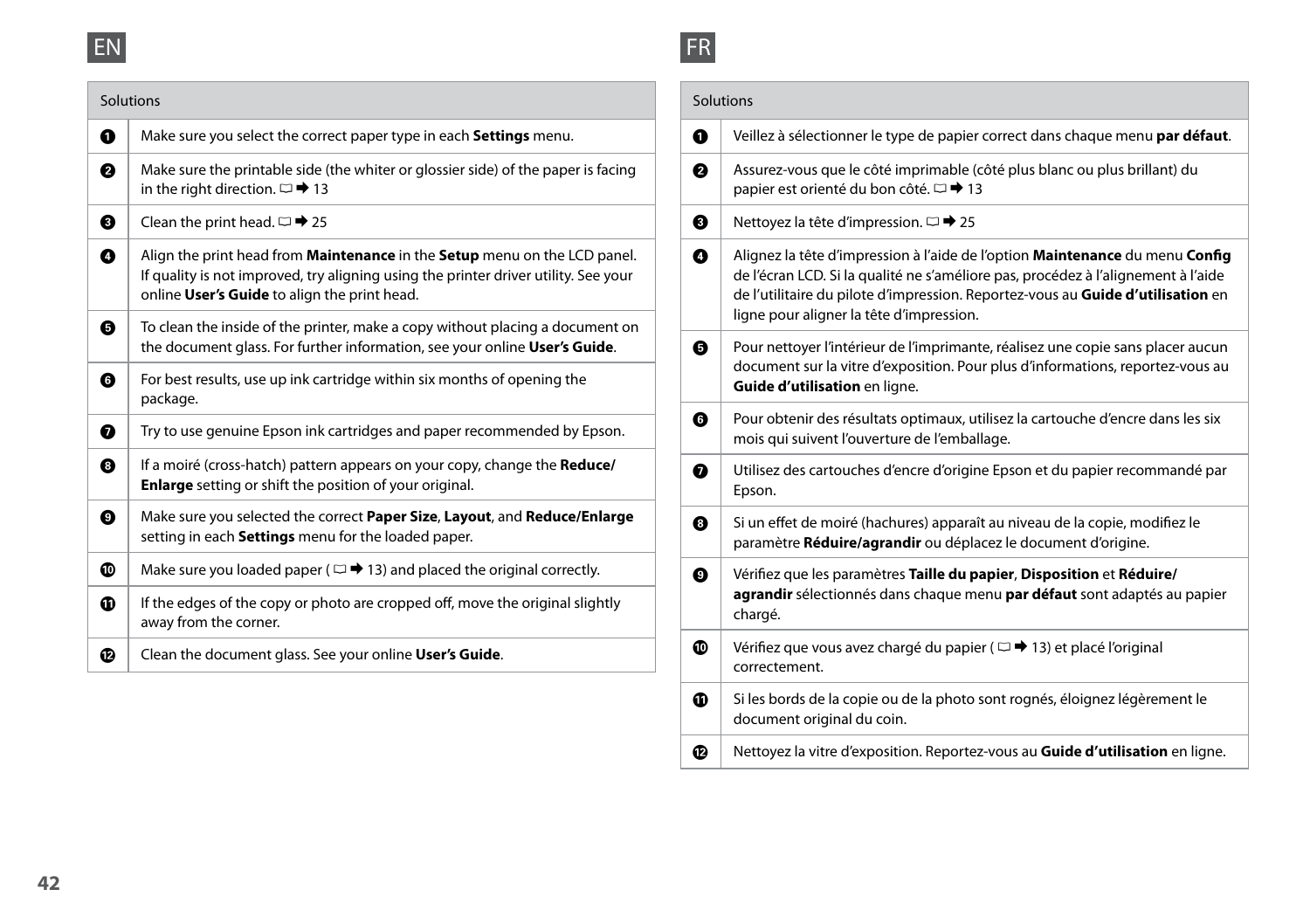<span id="page-42-0"></span>

<span id="page-42-1"></span>

| ۰ |  |
|---|--|
|   |  |

| Lösungen                                                                                                                                                                                                                                                                          |                                                                                                                                                                                                                   | Oplossingen                                                                                                                                                                                                                                                    |
|-----------------------------------------------------------------------------------------------------------------------------------------------------------------------------------------------------------------------------------------------------------------------------------|-------------------------------------------------------------------------------------------------------------------------------------------------------------------------------------------------------------------|----------------------------------------------------------------------------------------------------------------------------------------------------------------------------------------------------------------------------------------------------------------|
| Sicherstellen, dass in jedem Menü Einstellungen die richtige Papiersorte<br>eingestellt ist.                                                                                                                                                                                      | 0                                                                                                                                                                                                                 | Controleer of u de juiste papiersoort hebt geselecteerd in elk menu met<br>Instellingen.                                                                                                                                                                       |
| Sicherstellen, dass die bedruckbare Papierseite (die hellere oder glänzendere<br>Seite) in die richtige Richtung zeigt. □ → 13                                                                                                                                                    | ❷                                                                                                                                                                                                                 | Zorg ervoor dat de afdrukzijde (witste of meest glanzende zijde) van het<br>papier in de juiste richting wijst. $\Box$ → 13                                                                                                                                    |
| Druckkopf reinigen. $\Box$ → 25                                                                                                                                                                                                                                                   | ❸                                                                                                                                                                                                                 | Reinig de printkop. $\Box \rightarrow 25$                                                                                                                                                                                                                      |
| Druckkopfausrichtung unter Wartung im Menü Einstellung im<br>Display durchführen. Wenn sich die Druckqualität nicht verbessert, die<br>Ausrichtung mit Hilfe des Druckertreiber-Dienstprogramms versuchen.<br>Weitere Informationen zum Ausrichten des Druckkopfes, siehe Online- | ◐                                                                                                                                                                                                                 | Lijn de printkop uit met behulp van Onderhoud in het menu Instellingen<br>op het display. Lijn uit met het hulpprogramma uit de printerdriver als de<br>kwaliteit niet beter wordt. Zie de online-Gebruikershandleiding voor het<br>uitlijnen van de printkop. |
| Zur Reinigung des Druckerinnenraums eine Kopie erstellen, ohne ein<br>Dokument auf das Vorlagenglas zu legen. Weitere Informationen, siehe Online-                                                                                                                                | ❺                                                                                                                                                                                                                 | U kunt de binnenzijde van de printer reinigen door een kopie te<br>maken zonder een document op de glasplaat te leggen. Zie de online-<br>Gebruikershandleiding voor meer informatie.                                                                          |
|                                                                                                                                                                                                                                                                                   | ◶                                                                                                                                                                                                                 | Verbruik voor het beste resultaat de cartridges binnen zes maanden na<br>opening van de verpakking.                                                                                                                                                            |
| ◶<br>sechs Monaten nach dem Öffnen der Verpackung verbraucht werden.                                                                                                                                                                                                              |                                                                                                                                                                                                                   | Gebruik bij voorkeur originele Epson-cartridges en papier dat door Epson                                                                                                                                                                                       |
| Möglichst Original-Tintenpatronen von Epson sowie von Epson empfohlenes<br>➊                                                                                                                                                                                                      |                                                                                                                                                                                                                   | wordt aanbevolen.                                                                                                                                                                                                                                              |
| Wenn ein Moirémuster (Schraffur) auf der Kopie erscheint, ändern Sie die                                                                                                                                                                                                          | ❸                                                                                                                                                                                                                 | Als u moiré (een afwijkend rasterpatroon) ziet in uw kopie, moet u de instelling<br>voor Vergroot/Verklein wijzigen of het origineel verschuiven.                                                                                                              |
| ❸<br>Einstellung Zoom oder die Position der Vorlage.                                                                                                                                                                                                                              |                                                                                                                                                                                                                   | Geef voor het geladen papier de juiste instellingen op bij Papierformaat,                                                                                                                                                                                      |
| Sicherstellen, dass für das eingelegte Papier die richtige Einstellung für<br>◉                                                                                                                                                                                                   |                                                                                                                                                                                                                   | Layout en Vergroot/Verklein in elk menu met Instellingen.                                                                                                                                                                                                      |
| Sicherstellen, dass Papier ( $\Box \rightarrow 13$ ) und Vorlage richtig eingelegt sind.                                                                                                                                                                                          |                                                                                                                                                                                                                   | Controleer of het papier correct is geladen ( $\Box \rightarrow 13$ ) en het origineel correct<br>is geplaatst.                                                                                                                                                |
| Wenn die Kanten der Kopie oder des Fotos abgeschnitten sind, das Original<br>etwas weiter in die Mitte schieben.                                                                                                                                                                  | ◍                                                                                                                                                                                                                 | Als de randen van de kopie of foto zijn weggevallen, moet u het origineel iets<br>uit de hoek leggen.                                                                                                                                                          |
| Das Vorlagenglas reinigen. Weitere Informationen, siehe Online-<br>Benutzerhandbuch.                                                                                                                                                                                              | ®                                                                                                                                                                                                                 | Reinig de glasplaat. Zie de online-Gebruikershandleiding.                                                                                                                                                                                                      |
|                                                                                                                                                                                                                                                                                   | Benutzerhandbuch.<br>Benutzerhandbuch.<br>Um optimale Ergebnisse zu erzielen, sollten Tintenpatronen innerhalb von<br>Papier verwenden.<br>Papierformat, Layout und Zoom in jedem Menü Einstellungen gewählt ist. | 0<br>◐<br>◍                                                                                                                                                                                                                                                    |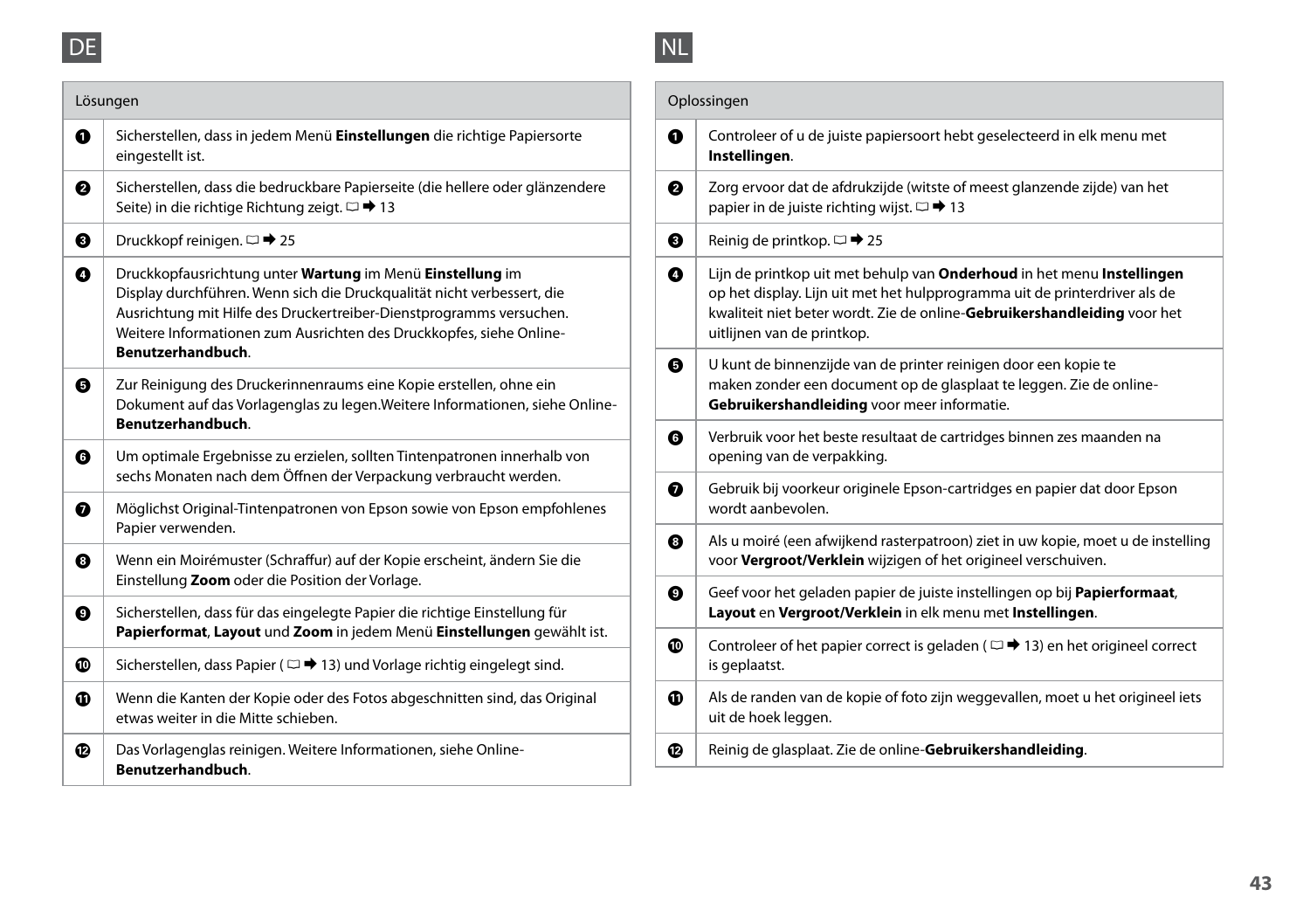<span id="page-43-4"></span><span id="page-43-2"></span><span id="page-43-1"></span><span id="page-43-0"></span>Getting More Information (Introduction of Online Manuals) Pour plus d'informations (présentation des manuels en ligne) Hier erhalten Sie weitere Informationen (Einführung der Online-Handbücher) Meer informatie opvragen (Inleiding tot online handleidingen)



<span id="page-43-3"></span>

For troubleshooting information and instructions on how to print or scan from a computer, see the online User's Guide.

Pour obtenir des informations de dépannage et des instructions pour l'impression ou la numérisation à partir d'un ordinateur, reportez-vous au Guide d'utilisation en ligne.

Informationen zur Fehlerbehebung und eine Anleitung zum Drucken oder Scannen über einen Computer, siehe Online-Benutzerhandbuch.

Voor informatie voor het oplossen van problemen en instructies voor afdrukken of scannen vanaf een computer raadpleegt u de online Gebruikershandleiding.





For information on network setup and network troubleshooting, see the online Network Guide (network-compatible models only).

Pour plus d'informations concernant la configuration réseau et le dépannage réseau, reportez-vous au Guide réseau en ligne (modèles compatibles réseau uniquement).

Informationen zur Netzwerkeinrichtung und Netzwerkfehlerbehebung, siehe Online-Netzwerkhandbuch (nur netzwerkkompatible Modelle).

Voor informatie over netwerkinstellingen en het oplossen van netwerkproblemen raadpleegt u de online Netwerkhandleiding (alleen modellen die netwerkgebruik ondersteunen).